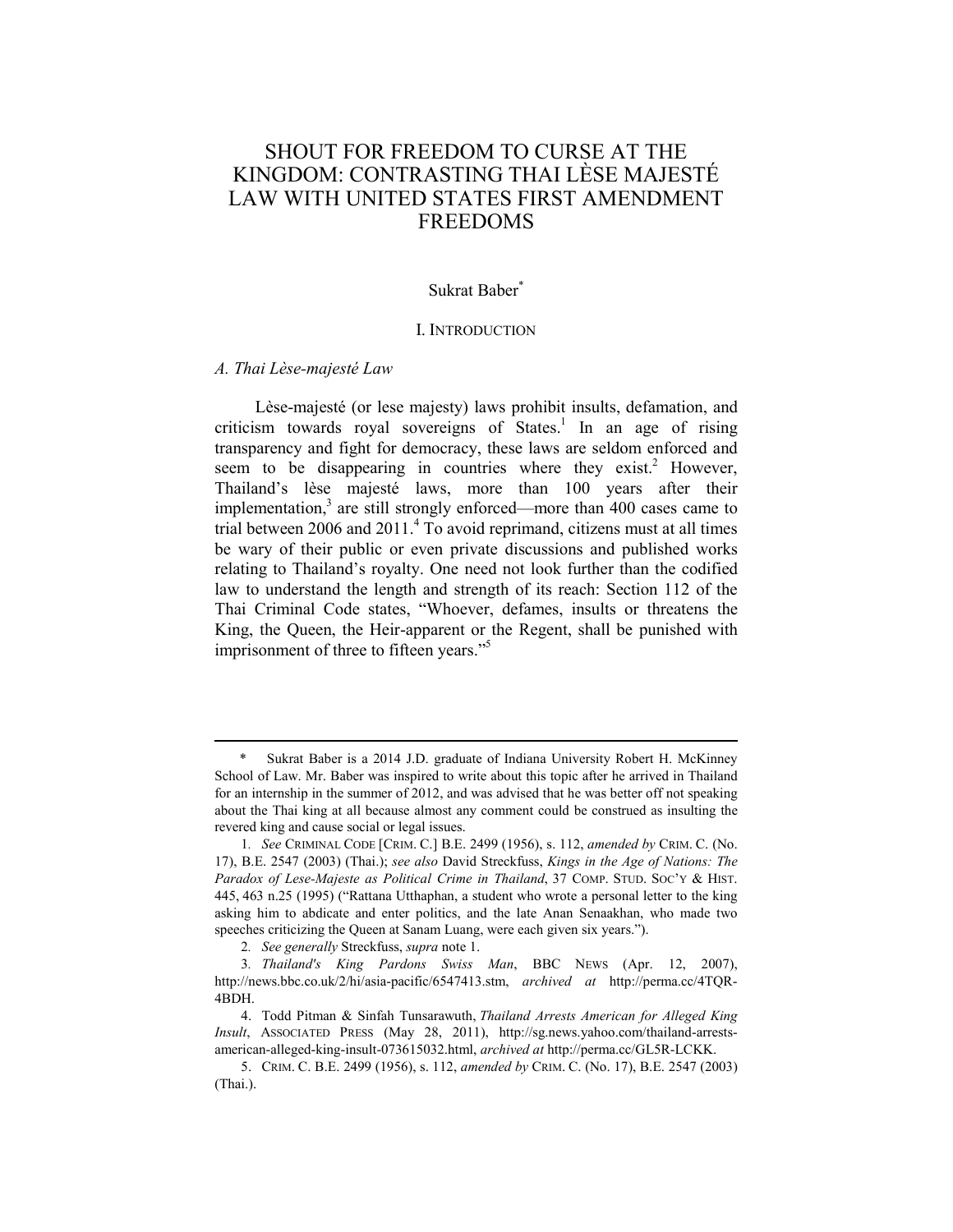#### *B. US First Amendment Freedoms*

The United States has unique free speech laws deriving from the First Amendment of the US Constitution.<sup>6</sup> The rights of freedom of speech and freedom of expression are cornerstones of the democracy envisioned by the drafters of the Bill of Rights.<sup>7</sup> They allow individuals to carry out peaceful protests in public venues without fear of government intervention, express opinions among friends and family without fear of the law, and publish virtually any work to the masses without fear of censorship. Unlike other developed countries, the United States does not categorically prosecute hate speech towards people or groups.<sup>8</sup> Some commentators are concerned that allowing "freedom to hate" is problematic for moral and practical reasons (*e.g.*, hateful publications inciting violence), but the Supreme Court has continued to protect such speech.<sup>9</sup>

### *C. Near-Polar Opposites*

This Note first discusses the respective turbulent histories of Thai lèse-majesté law and US First Amendment freedoms. Case law and popular events are discussed to draw the timelines for each. Next, this Note looks at the issues the two countries and their laws present today. Throughout the historical narratives, this Note points to some theoretical inconsistencies and analyses the political and legal ramifications of the laws' developments. Special attention is placed on whether lèse-majesté law is anachronistically out of place and on the contours of protected hate speech in the United States. Then, this Note compares and contrasts the speech laws of the two nations. In particular, this Note argues that the two nations represent the extremes of freedom to speak out against power and cultural issues. Thai lèse-majesté law forbids inhabitants to speak critically of the country's

 <sup>6.</sup> U.S. CONST. amend. I.

 <sup>7. &</sup>quot;[James] Madison proposed . . . 'the people shall not be deprived or abridged of their right to speak, to write, or to publish their sentiments; and the freedom of the press, as one of the great bulwarks of liberty, shall be inviolable.'" Stewart Jay, *The Creation of the First Amendment Right to Free Expression: from the Eighteenth Century to the Mid-Twentieth Century*, 34 WM. MITCHELL L. REV. 773, 791 (2008) (quoting Madison Resolution (June 8, 1789), *in* CREATING THE BILL OF RIGHTS: THE DOCUMENTARY RECORD FROM THE FIRST FEDERAL CONGRESS 12 (Helen E. Veit, et al. eds., 1991)).

 <sup>8.</sup> Frederick Schauer, *The Exceptional First Amendment* 8 (Harv. Univ., John F. Kennedy Sch. Gov't, KSG Faculty Research Working Papers Series, Paper No. RWP05-021, 2005).

 <sup>9.</sup> Michael W. McConnell, *You Can't Say That: 'The Harm in Hate Speech,' by Jeremy Waldron*, N.Y. Times, (June 22, 2012) (book review),

http://www.nytimes.com/2012/06/24/books/review/the-harm-in-hate-speech-by-jeremywaldron.html, *archived at* http://perma.cc/A8KS-WZWU.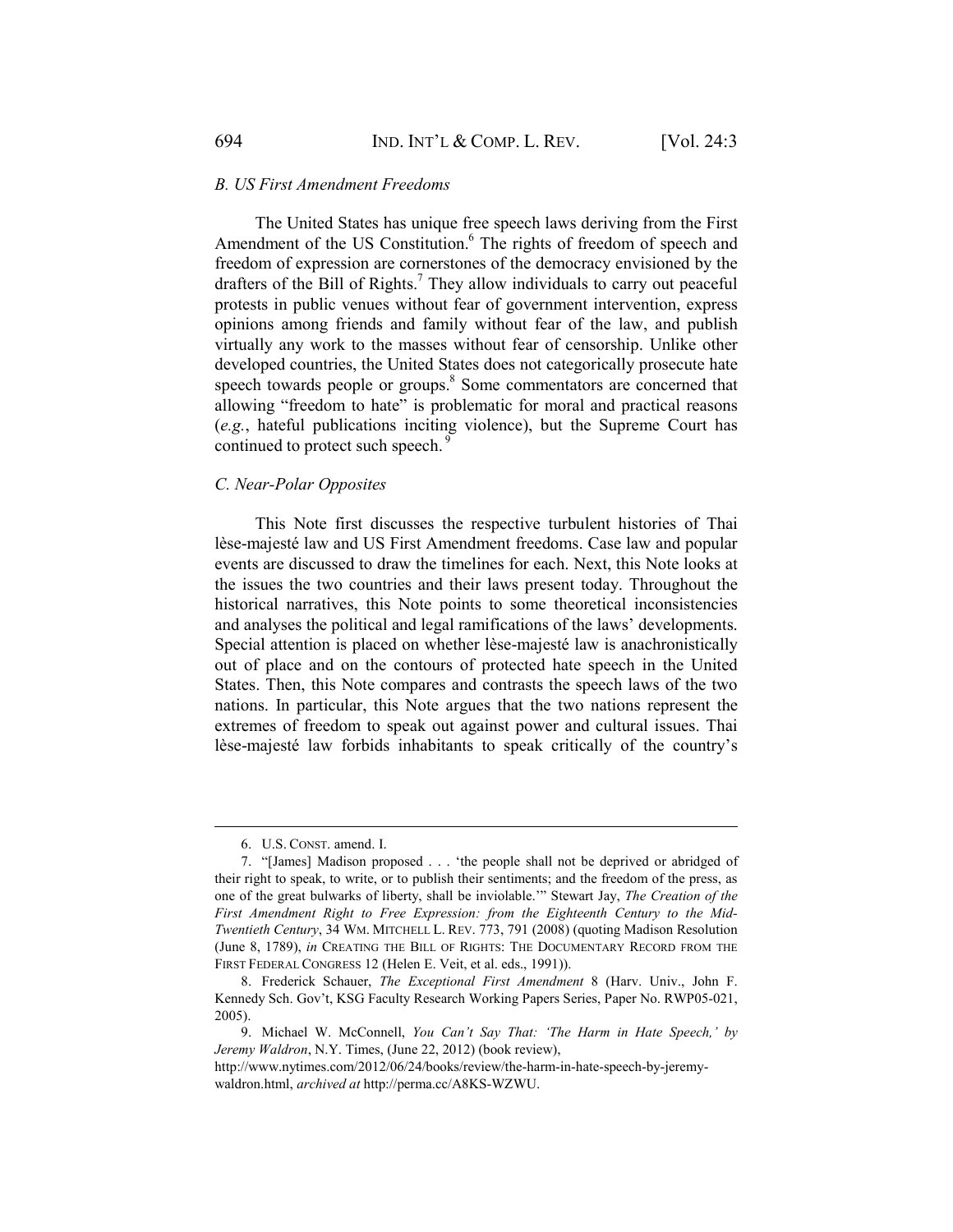royalty.10 This Note will show that "criticism" as it relates to the law is defined very broadly, and breaching the law means years of incarceration. This law is contrasted by the near-unfettered First Amendment freedom to criticize anyone or voice any range of opinion privately and publicly, even when causing the listener great emotional distress.<sup>11</sup> Ultimately, this Note argues that Thai lèse-majesté laws should borrow from First Amendment freedoms and effectively be repealed, but the different social and cultural dynamics of Thailand require a cautioned transition from the vices of lèsemajesté to a nation-wide discourse regarding the monarchy.

### II. HISTORY OF THAI LÈSE-MAJESTÉ LAW

### *A. Inception and Early Application*

The law of lèse-majesté in Thailand appeared in section 98 of the nation's first Criminal Code: "Whoever threatens, insults or defames the King, the Queen, the Crown Prince, or the Regent during the Regency, shall be punished with imprisonment not exceeding seven years and fine not exceeding five thousand ticals."12 Although Thai lèse-majesté law seemed to go into a decline as of 1932 until the revision of the Code in  $1957$ ,<sup>13</sup> there was a notable case before the end of former decade in 1939.<sup>14</sup> Paa Huu'chonhua claimed to be a sorcerer or magician that could treat villagers' ailments through supernatural powers.<sup>15</sup> He claimed that one of his powers was bringing the king and the constitution to his mercy.<sup>16</sup> Charged with "telling a startling false-hood," he was sentenced to one year of imprisonment by the lower court.<sup>17</sup> The High Court, however, ruled that his wording was "without ill intentions and did not aim to cause people to look down on or despise anyone."18 Thus his wording was held as not violating lèse-majesté law.<sup>19</sup> Since most of the cases to be discussed in this Note have resulted in guilty convictions, the case of Paa is noteworthy as an example

 <sup>10.</sup> CRIM. C. B.E. 2499 (1956), s. 112, *amended by* CRIM. C. (No. 17), B.E. 2547 (2003) (Thai.).

 <sup>11.</sup> *See infra* Part V.D*.*

 <sup>12.</sup> PENAL CODE [PENAL C.] R.S. 127, § 98 (Penal Code for the Kingdom of Siam (Draft Version) 1908), *archived at* http://perma.cc/D99K-8QH6; *Thailand's King Pardons Swiss Man*, *supra* note 3.

 <sup>13.</sup> Streckfuss, *supra* note 1, at 472.

 <sup>14.</sup> Streckfuss, *supra* note 1, at 453 n.13.

 <sup>15.</sup> Streckfuss, *supra* note 1, at 453 n.13.

 <sup>16.</sup> Streckfuss, *supra* note 1, at 453 n.13.

 <sup>17.</sup> Streckfuss, *supra* note 1, at 453 n.13.

 <sup>18.</sup> Streckfuss, *supra* note 1, at 453 n.13.

 <sup>19.</sup> Streckfuss, *supra* note 1, at 453 n.13. At least one commentator and advisor to the present Thai King believed that this decision would have gone the other way in today's Thai courts. Streckfuss, *supra* note 1, at 453 n.13.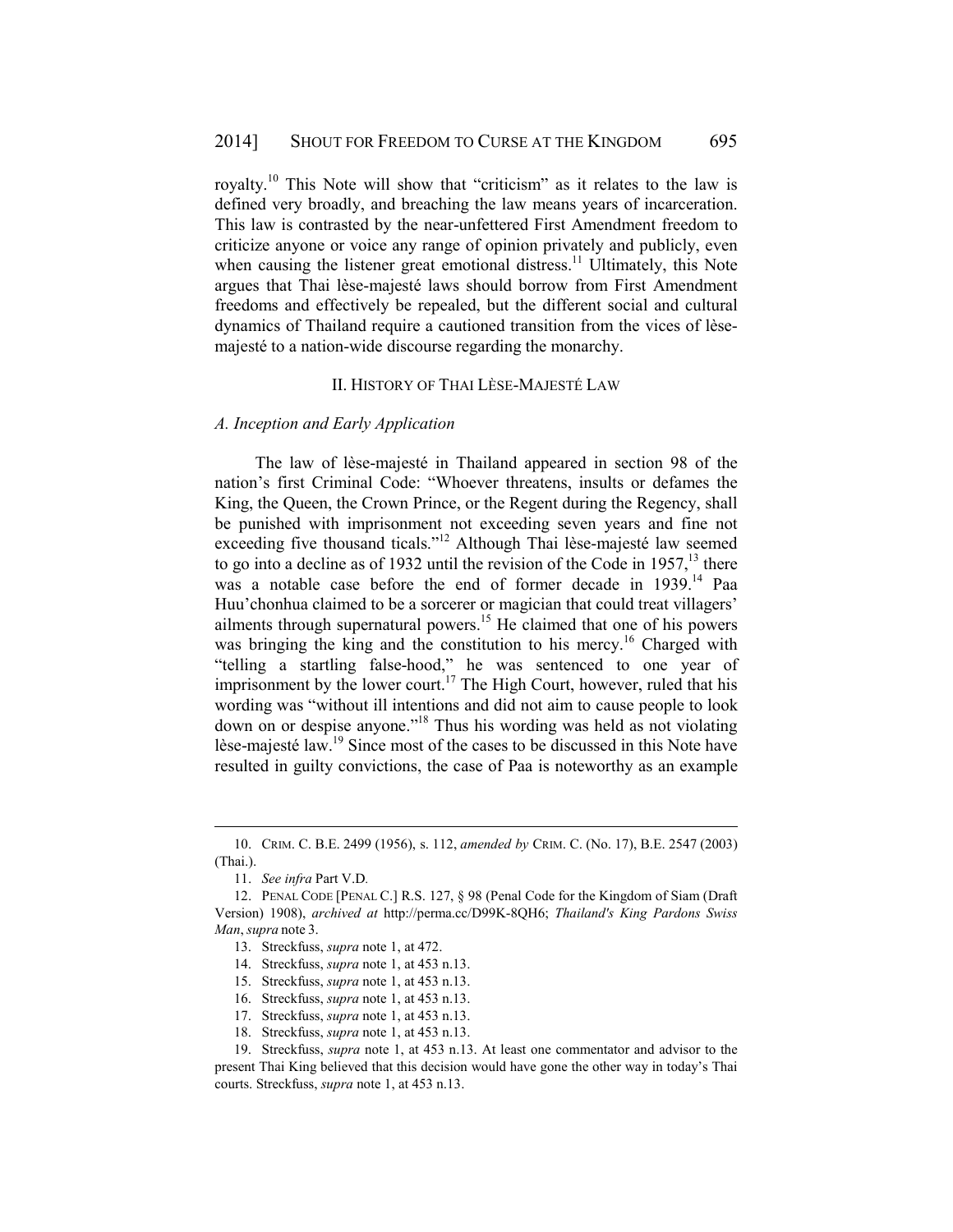of a nuance that favored the defendant over the long arm of Thai lèsemajesté law.

The strength of the monarchy was jeopardized in 1932 when the Thai monarchy experienced an overthrow it barely survived.<sup>20</sup> But with the help of military matrons, it was able to undergo revitalization in the late 1950s, and the king "was able to emerge as perhaps the most enduring actor within Thai politics."<sup>21</sup> The Criminal Code's revision in 1957 has made lèsemajesté not just a crime against the representation of the monarchy, but an offense of national security, and with then-prime minister Sarit Thanarat's<sup>22</sup> assistance (and similar assistance and loyalty of successive military dominated governments), lèse-majesté law has gained much significance. Contemporaneously, it has become a method of political and cultural subversion. $^{23}$ 

# *B. Lèse-Majesté in the News and Political Speech*

Kosai Mungjaroen was one of the first victims of lèse-majesté subversion after the crime was deemed a national security offence.<sup>24</sup> He was speaking in July 1957 to a crowd of 200 at Sanam Luang, claiming to fairly report the news, and was arrested for lèse-majesté after mentioning the king.25 He uttered that "the younger brother killed the older brother in order to seize the throne; playing with a gun caused the accident; and King Rama IX will abdicate in favor of his son and run in the elections.<sup>726</sup> The prosecution argued that the wording was an insult to the king.<sup>27</sup> The court agreed, pronouncing such words as "intentional" and "sought to bring discredit to the power, reputation, and honor of the king, in his revered position among the Thai people and as a result the king may become a subject of insult and hate among the people."<sup>28</sup>

The punishment for a lèse-majesté offence in Thailand today, not less

 <sup>20.</sup> *See* Streckfuss, *supra* note 1, at 446.

 <sup>21.</sup> Streckfuss, *supra* note 1, at 446.

 <sup>22. &</sup>quot;The Thai army officer and Prime Minister Sarit Thanarat (1908-1963) overthrew the government of Phibun Songkhram in 1957 and was responsible for initiating major programs of economic development and social welfare." *Encyclopedia of World Biography on Sarit Thanarat*, BOOK RAGS, http://www.bookrags.com/biography/saritthanarat/ (last visited Nov. 17, 2013, *archived at* http://perma.cc/RX4M-WA58).

 <sup>23.</sup> Streckfuss, *supra* note 1, at 472.

 <sup>24.</sup> Streckfuss, *supra* note 1, at 453; *see also* Peter Leyland, *The Struggle for Freedom of Expression in Thailand: Media Moguls, the King, Citizen Politics and the Law*, 2 J. MEDIA L. 115, 127 (2010).

 <sup>25.</sup> Streckfuss, *supra* note 1, at 454.

 <sup>26.</sup> Streckfuss, *supra* note 1, at 454. (quoting Decision 51/2503 PKSD 2503 dau. 73, 73- 78 (1960) (Thai.)) (internal quotation marks omitted).

 <sup>27.</sup> Streckfuss, *supra* note 1, at 454.

 <sup>28.</sup> Streckfuss, *supra* note 1, at 454.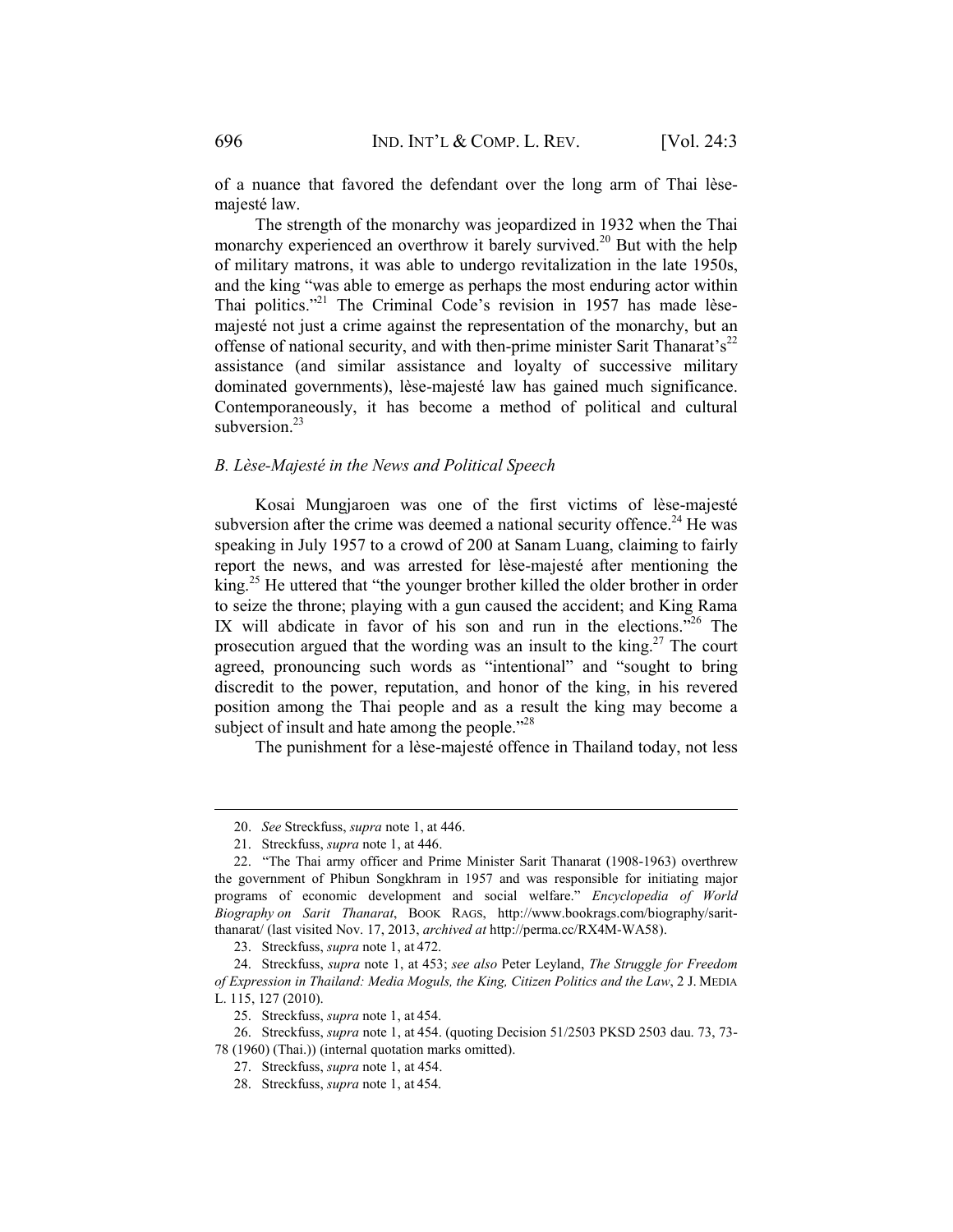than three and not more than fifteen years' imprisonment, was set in 1976.<sup>29</sup> Not only is the penalty arguably grievous in relation to the actual harm produced, but the possibility of a charge can surface for trivial, irreconcilable events. One example of this is the incident involving the *Thai Rat*. 30 On December 12 of 1976, the Thai newspaper *Thai Rat* showed a picture of the crown prince's fiancée singing a song called "The Lao Moon" while standing between two Thai princesses who were playing instruments to compliment the singing. $31$  The celebration was of students soliciting money for a royal organization called the Sai Jai Thai Foundation.<sup>32</sup> The next day, in a different part of the newspaper, there was a picture of a seemingly foreign woman feeding a dog next to a Lao musical instrument called a khaen. $33$  Days later, a group of locals contacted the police and pressed charges for lèse-majesté.<sup>34</sup> Apparently, these individuals felt the picture compared the recent picture of the princesses to the dog in the newer picture, that it was a slanderous comparison between the crown prince's fiancée and the canine.<sup>35</sup> The official charge, made by a pre-established group representing the village, claimed the symbolic comparison would "cause the people who read it to understand negatively about the institution of the monarchy."36 Thankfully, such a wild claim was not accepted by the police, but it gained much attention and was a concerning indication of how easily Thai lèse-majesté law can be provoked.<sup>37</sup>

Fast-forwarding to a 1986 provocation, a case surfaced that garnered much attention in the political sphere and among the general public. Wira Musikaphong was a democratic political candidate speaking in front of a Thai crowd in defense of a fellow party member whose stature as a representative of the people was questioned because he was born of a wealthy family in Bangkok.<sup>38</sup> Mr. Musikaphong stated that birth place and

 <sup>29.</sup> Streckfuss, *supra* note 1, at 472; CRIM. C. B.E. 2499 (1956), s. 112, *amended by* CRIM. C. (No. 17), B.E. 2547 (2003) (Thai.).

 <sup>30.</sup> Streckfuss, *supra* note 1, at 457.

 <sup>31.</sup> Streckfuss, *supra* note 1, at 457. In a similar incident: a Frenchman refused to turn off his reading light aboard Thai Airways when told that it was disturbing the Thai princess who was sitting in front of him. *Wikileaks: U.S. Ambassador Boyce Offers Lese Majeste Advice*, POLITICAL PRISONERS IN THAILAND (Sept. 3, 2011), https://thaipoliticalprisoners.wordpress.com/2011/09/03/wikileaks-u-s-ambassador-boyceoffers-lese-majeste-advice/, *archived at* http://perma.cc/9TXS-M4AN. His refusal was followed by a derogatory statement directed at the princess and his arrest for lèse-majesté once the flight landed in Bangkok. *Id.* The man was eventually acquitted after writing an apology letter to the king—then deported. *Id.* 

 <sup>32.</sup> Streckfuss, *supra* note 1, at 457.

 <sup>33.</sup> Streckfuss, *supra* note 1, at 457.

 <sup>34.</sup> Streckfuss, *supra* note 1, at 457.

 <sup>35.</sup> Streckfuss, *supra* note 1, at 457.

 <sup>36.</sup> Streckfuss, *supra* note 1, at 457.

 <sup>37.</sup> Streckfuss, *supra* note 1, at 457.

 <sup>38.</sup> Streckfuss, *supra* note 1, at 449.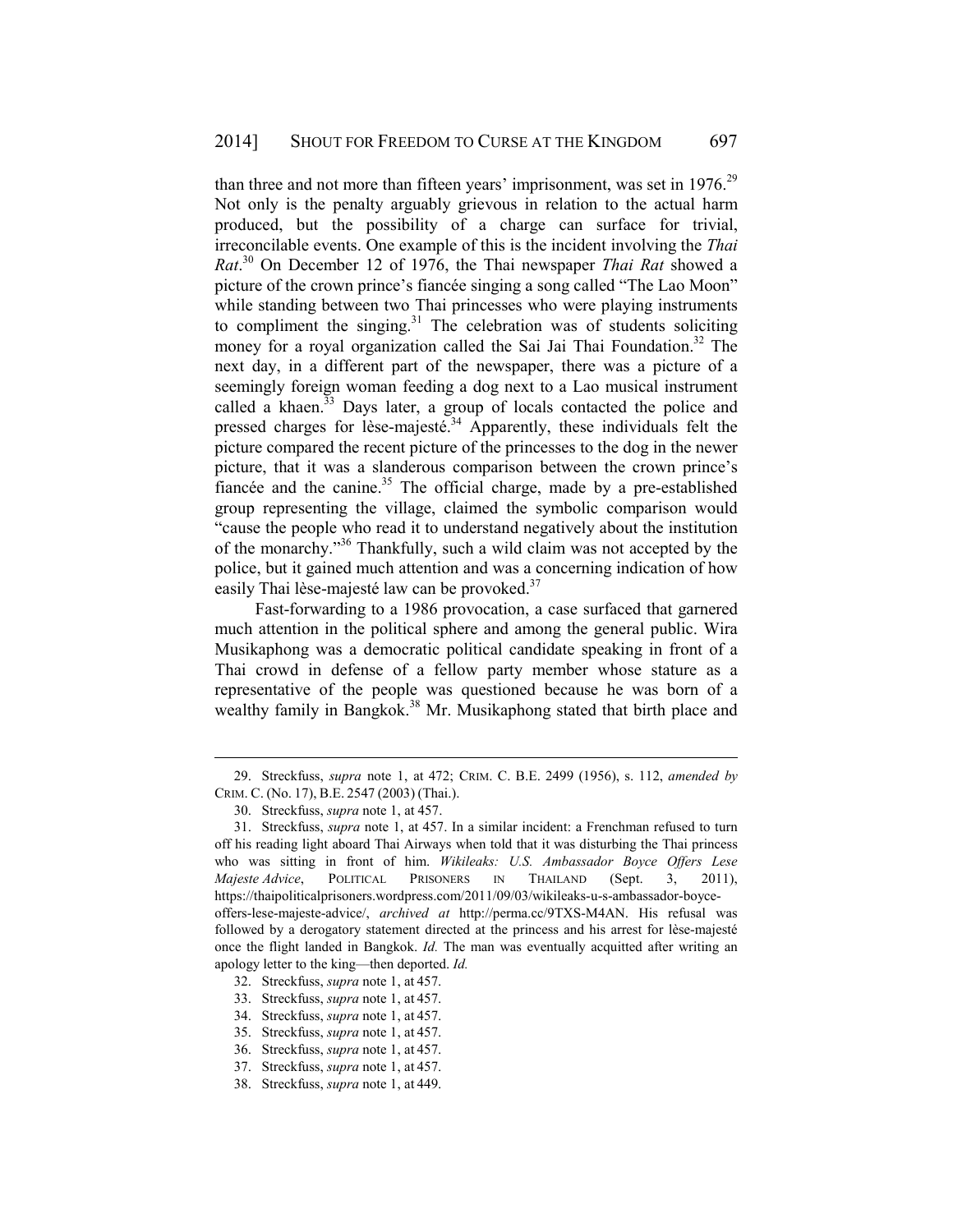status were poor measures for leadership:

If I could have chosen myself, why would I have chosen to have been born as a child of rice farmers in Songkhla? . . . If I could have chosen, I'd certainly have chosen to be born in the middle of the royal palace []. Then I would've been *Prince*  $\Box$  Wira. I wouldn't have had to come out here and stand in the hot sun and speak to you all. At this time, noon, I would have gone into an air-conditioned room, eaten a bit, *lain down* to sleep, and then gotten up at three . . . [but] one can't choose where one is born.

Later that day, in another speech, he restated:

If I were a prince now, I would not be standing here, speaking, making my throat hoarse and dry. Here it is 6:30. I would be drinking some *intoxicating liquors* to make myself comfortable and happy. Wouldn't that be better than standing here talking and completely tiring out my poor *shin bones*? 39

An opposition party leader submitted the transcript of the speech to police and suggested the words constituted a lèse-majesté violation.<sup>40</sup> Initially, there were no charges, and the ruckus did not stop the democrats from winning the election.<sup>41</sup> But then, the opposition party pressed the issue to a trial court, and although the lower tribunal held there was no lèsemajesté violation, the appellate and high courts saw otherwise. $42$  The prosecution claimed that Wira spoke "with 'the intent of having the people lose their faith and respect' in the monarchy and of 'damag[ing] their royal honor and reputation,' causing the royalty to be 'looked down upon and hated.<sup>"43</sup> This case illustrates that the political venue is particularly

 <sup>39.</sup> Streckfuss, *supra* note 1, at 449-50 (quoting Somchai Jenchaijittarawaanit, *Khadii prawatisaat minphraborom detchaanuphaap: Wiira Mutsikaphong tit khuk phrau' kaanmu'ang!* [A Historic Case of Lèse-Majesté: Wira Mutsikaphong Jailed Because of Politics!] (Krungthep: Samnakngaan phu'a Sawaenghaa Khwaamyuttitham nai Sangkhom, 2531 [1988], 28-29, 35) (alterations added).

 <sup>40.</sup> Streckfuss, *supra* note 1, at 450.

 <sup>41.</sup> Streckfuss, *supra* note 1, at 450.

 <sup>42.</sup> Streckfuss, *supra* note 1, at 460.

 <sup>43.</sup> Streckfuss, *supra* note 1, at 451 (quoting Somchai, *Khadii*, 83, 133-36, 155; *Pramuan khamphiphaaksaa saan diikaa (PKSD) 2531* [Collection of the Decisions of the High Court, 1988] Decision 2354/2531 [1988], pp. 894, 904); *see also Viewing Cable 08BANGKOK3398, Update on Lese Majeste Cases in Thailand*, WIKILEAKS (Nov. 18, 2008, 9:29 AM), http://wikileaks.org/cable/2008/11/08BANGKOK3398.html, *archived at*  http://perma.cc/BF8Q-6C6P.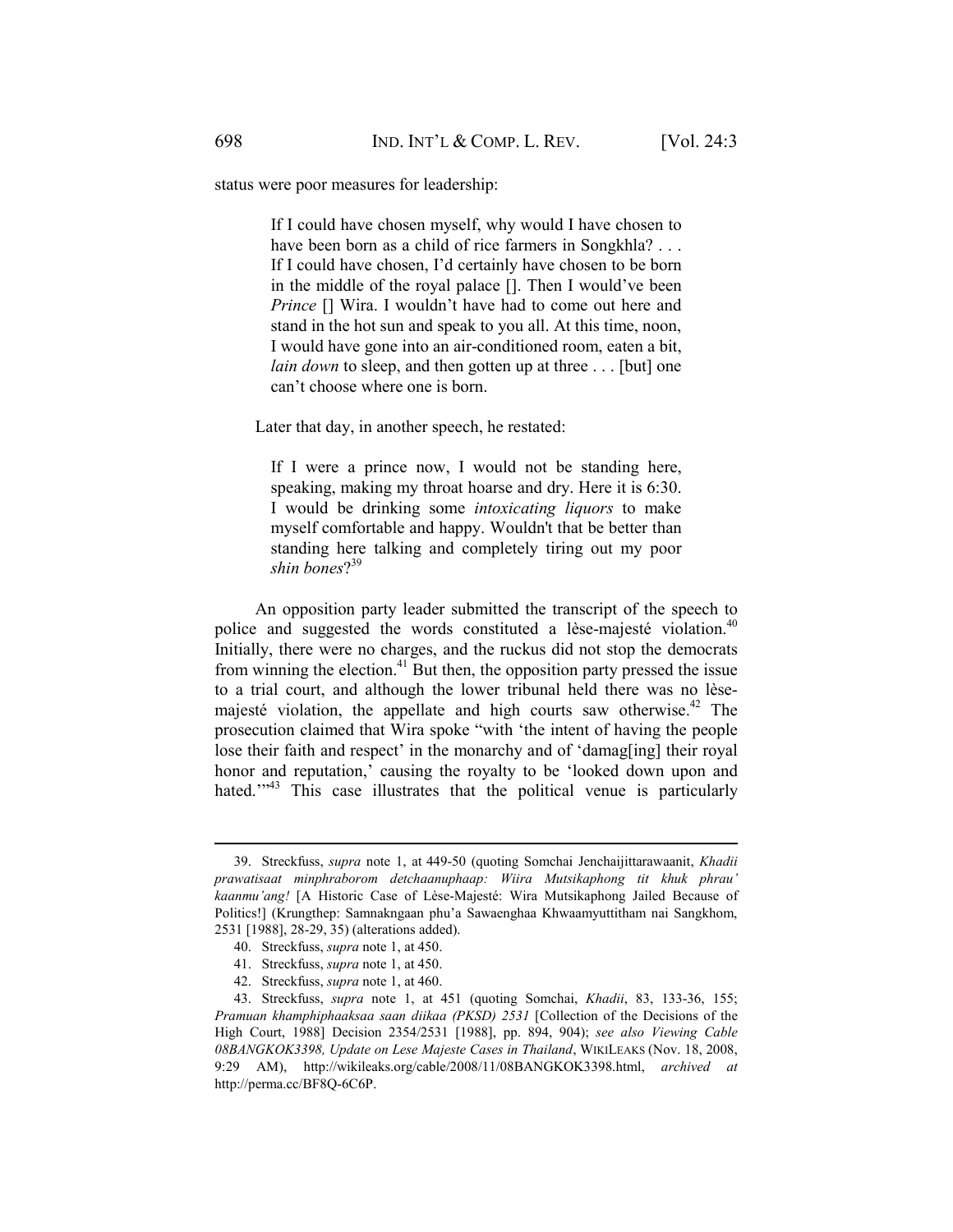susceptible to lèse-majesté accusations. It is hard to predict that two (likely) unrelated pictures, such as those in the *Thai Rat* case, could lead to a question of blasphemy to the royalty, but easier to do so in a race to gain political power where the competition could draw upon questionable allegiances for electoral advantage.

Public awareness of these cases has compelled publishing parties to take caution when mentioning royalty: many academic and other works "have used euphemisms such as 'establishment' in English or '*sathaban*' (institution) in Thai to indicate who or what was being spoken about, enabling probing if cautious accounts of the palace.<sup>"44</sup>

Some legally conscious Thai scholars avoided the custom of using King Bhumibol's full title and called him "king" (kasat) instead.<sup>45</sup> This created the impression of a less revered position for the monarchy, showing a counterproductive element to Thai lèse-majesté law.<sup>46</sup> One scholar claimed that he avoided royal language "in a deliberate attempt to demystify the institution."<sup>47</sup> Apparently some of the distancing from custom is for motives beyond avoiding criminal prosecution.

### III. BRIEF HISTORY OF US FIRST AMENDMENT FREEDOMS

#### *A. Groundwork of the Founding Fathers*

The history of US First Amendment freedoms is long, rich, and fascinating. For purposes of this Note, only select cases and developments will be highlighted to touch on some of the defining moments, and paint a summarized picture of where the US was and where it is now with freedom of speech and freedom of expression laws deriving from the First Amendment.

The First Amendment states: "Congress shall make no law respecting an establishment of religion, or prohibiting the free exercise thereof; or abridging the freedom of speech, or of the press; or the right of the people peaceably to assemble, and to petition the government for a redress of grievances."48

Former US President James Madison introduced the Bill of Rights to the first US Congress, which bill included free speech clauses but with different phraseology.<sup>49</sup> After submitting multiple versions, the clause as it

 <sup>44.</sup> *See* Michael K. Connors, *When the Walls Come Crumbling Down: The Monarchy and Thai-style Democracy*, 41 J. CONTEMP. ASIA 657, 659 (2011).

 <sup>45.</sup> *Id.* at 659-60.

 <sup>46.</sup> *Id.* at 660.

 <sup>47.</sup> *Id.*

 <sup>48.</sup> U.S. CONST. amend. I.

 <sup>49.</sup> *See* Jay, *supra* note 7 and accompanying text. Another of Madison's amendments encompassed the rights of assembly and petition: "[t]he people shall not be restrained from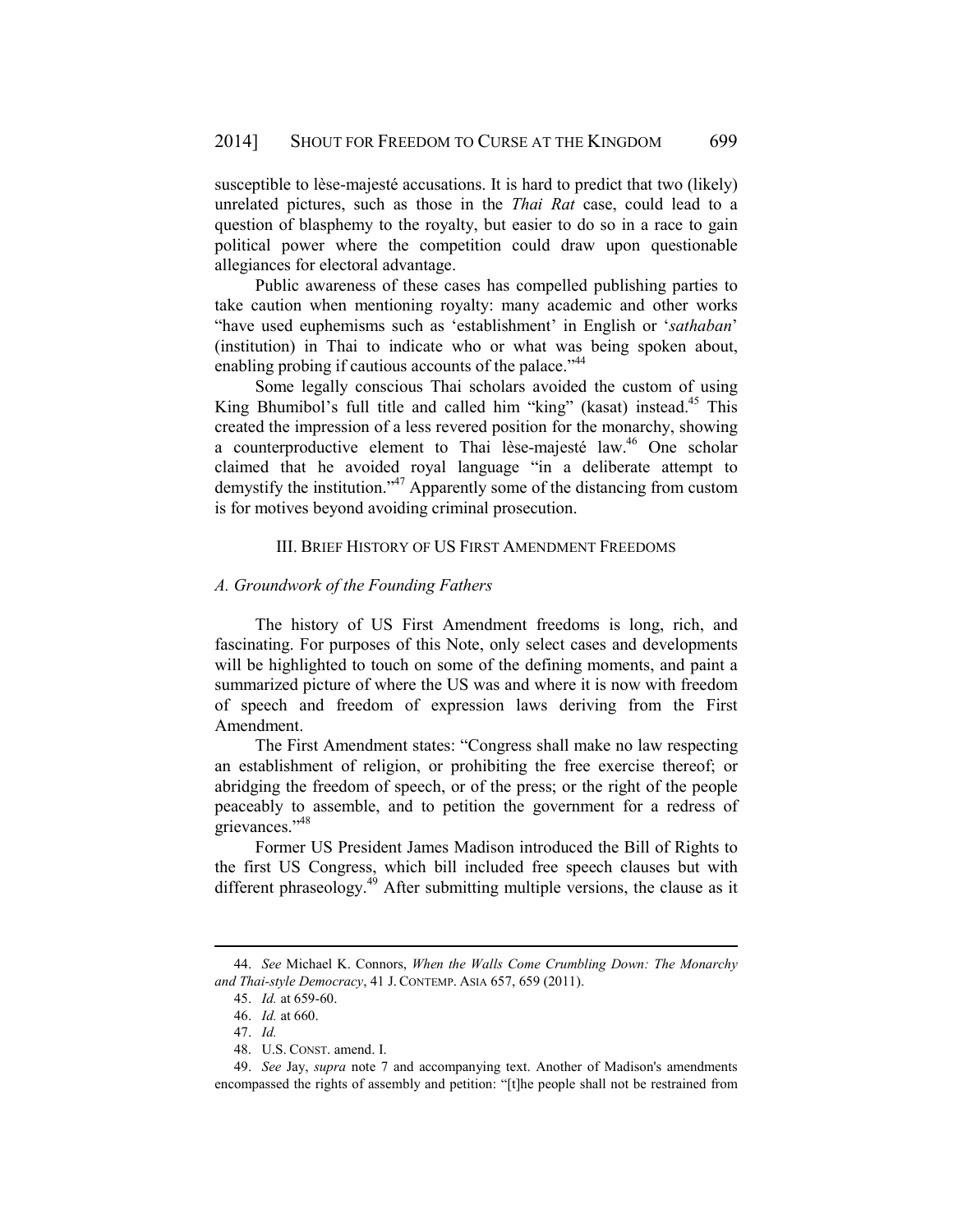stands today was adopted along with the rest of the Bill of Rights on August 21, 1789.50

The Sedition Act of 1798 prohibited criticism of the federal government or the president; specifically, it was illegal to:

> write, print, utter or publish . . . any false, scandalous and malicious writing or writings against the government of the United States, or either House of the Congress . . . or the President . . . with intent to defame . . . or to bring them, or either of them, into contempt or disrepute; or to excite against them, or either or any of them, the hatred of the good people of the United States.<sup>51</sup>

Interestingly, the Act was never brought before the Supreme Court as inconsistent with the First Amendment.<sup>52</sup> Madison and his fellow Republicans, however, vehemently denounced the Act as unconstitutional and enlarging congressional powers despite some of the inherent principles of the Bill of Rights, namely, free speech and states' rights.<sup>53</sup> Logically, the fire was bound to burn out, though, as "[f]ederal sedition prosecutions disappeared with the expiration of the Sedition Act in 1801, and a few years later the Court held that federal courts had no constitutional authority to punish individuals for common law crimes, including sedition."54

## *B. Paranoia of Communists and the Espionage Act*

A recent observation of US Supreme Court cases between the Sedition Act and World War I shows that none of the cases related to the First Amendment dealt directly with the Amendment.<sup>55</sup> It was not until

- 52. *See* Jay, *supra* note 7, at 794.
- 53. *See* Jay, *supra* note 7, at 795-96.

peaceably assembling and consulting for their common good; nor from applying to the legislature by petitions, or remonstrances for redress of their grievances." Jay, *supra* note 7 (quoting Madison Resolution (June 8, 1789), *in* CREATING THE BILL OF RIGHTS: THE DOCUMENTARY RECORD FROM THE FIRST FEDERAL CONGRESS 12 (Helen E. Veit, et al. eds., 1991)).

 <sup>50.</sup> *See* Jay, *supra* note 7, at 791; BARRY ADAMSON, FREEDOM OF RELIGION, THE FIRST AMENDMENT, AND THE SUPREME COURT: HOW THE COURT FLUNKED HISTORY 93 (2008).

 <sup>51.</sup> Sedition Act of 1798, 1 Stat. 596 (1798).

 <sup>54.</sup> *See* Jay, *supra* note 7, at 803; *see also* H. Jefferson Powell, *Parchment Matters: A Meditation on the Constitution as Text*, 71 IOWA L. REV. 1427, 1434 (1986) ("Americans tested the Act's legitimacy not against legal tradition but against what the text itself seemed to say. How could the Sedition Act be consistent, these doubters asked, with a constitutional command that Congress 'make *no* law . . . *abridging* the freedom of speech, or of the press?' Isn't a person less free to speak, for all practical purposes, if she can be fined or imprisoned if her speech insults the President or suggests that Congress is acting for selfish rather than patriotic goals?").

 <sup>55.</sup> Jay, *supra* note 7, at 803.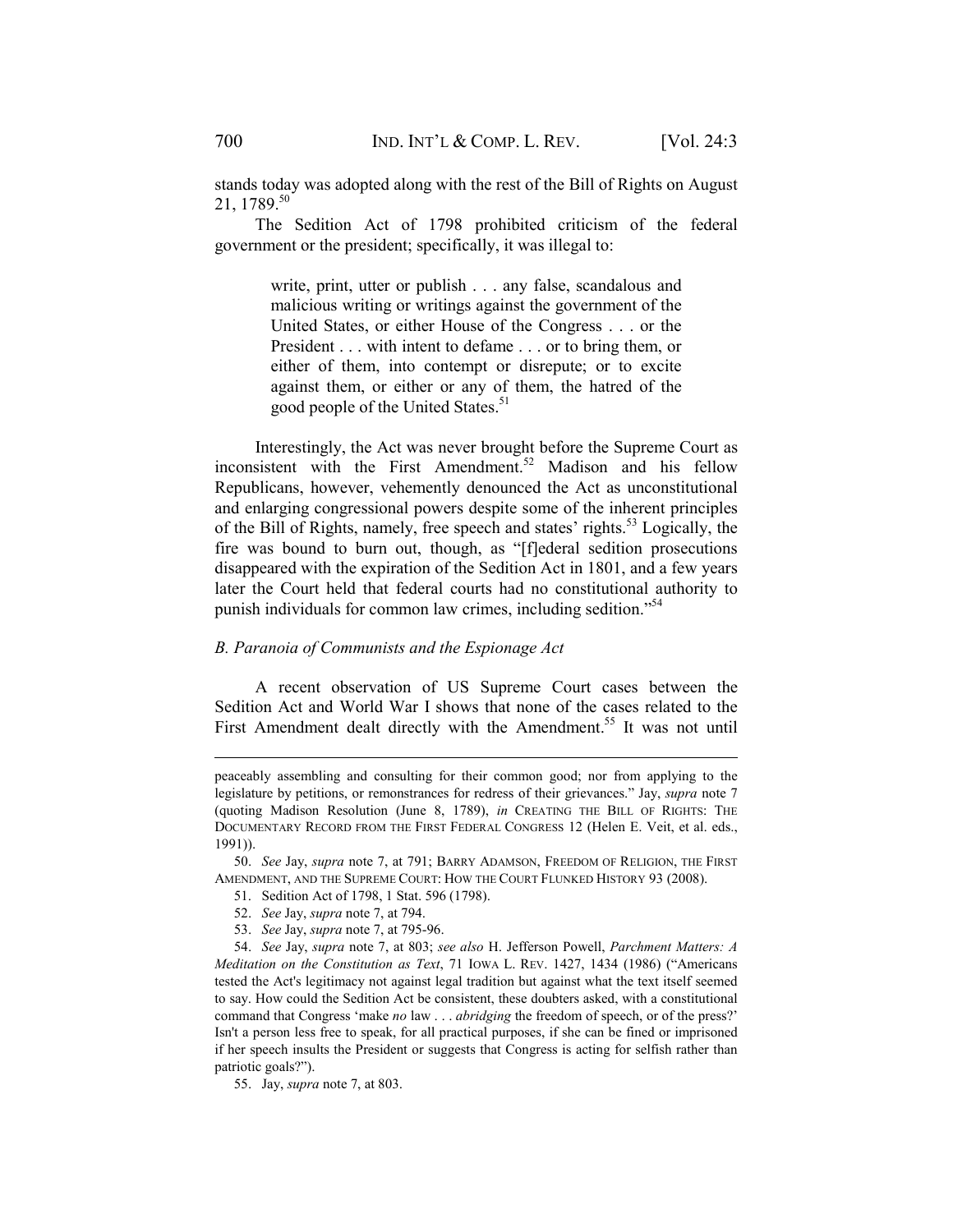1917 and the Espionage Act that the issue of free expression was regularly considered on the bench.<sup>56</sup> The first case in a series involving the Act implicated Charles T. Schenck, general secretary of the Socialist Party, and his wife Elizabeth Baer, who were convicted of violating the Espionage Act for distributing materials to men eligible for the draft.<sup>57</sup> In short, the information condemned the war and condoned membership with the Socialist Party.<sup>58</sup>

The presiding Chief Justice of the Supreme Court, Oliver Holmes, writing for the majority and upholding the conviction, admitted that by themselves, the actions of the defendants were protected by the First Amendment; however, context can be controlling.<sup>5</sup>

> The question in every case is whether the words used are used in such circumstances and are of such a nature as to create a *clear and present danger* that they will bring about the substantive evils that Congress has a right to prevent. It is a question of proximity and degree. When a nation is at war many things that might be said in time of peace are such a hindrance to its effort that their utterance will not be endured so long as men fight and that no Court could regard them as protected by any constitutional right. $60$

The mention of "clear and present danger," and the analogy that the most protective free speech provision "would not protect a man in falsely shouting fire in a theatre and causing a panic."<sup>61</sup> would be seen time and again in US judicial history.<sup>62</sup>

Minnesota's version of the Espionage Act was particularly contentious regarding First Amendment challenges.63 *Gilbert v. Minnesota* resulted in a loss for First Amendment protections but not without strong dissent by Justice Brandeis—in fact, his dissent focused only on the First Amendment portions of the majority decision. $64$  The alleged violation was a man's passionate disagreement with President Wilson's claim that the War would make the United States more democratic.<sup>65</sup> The man in violation of Minnesota's version of the Espionage Act stated:

 <sup>56.</sup> *See* Jay, *supra* note 7, at 803, 814, and 830.

 <sup>57.</sup> Schenck v. United States, 249 U.S. 49, 50 (1919).

 <sup>58.</sup> *Id.* at 53.

 <sup>59.</sup> *Id.* at 52.

 <sup>60.</sup> *Id.* (emphasis added).

 <sup>61.</sup> *Id.*

 <sup>62.</sup> Jay, *supra* note 7, at 836.

 <sup>63.</sup> Jay, *supra* note 7, at 860.

 <sup>64. 254</sup> U.S. 325, 331 (1920).

 <sup>65.</sup> *Id.* at 327.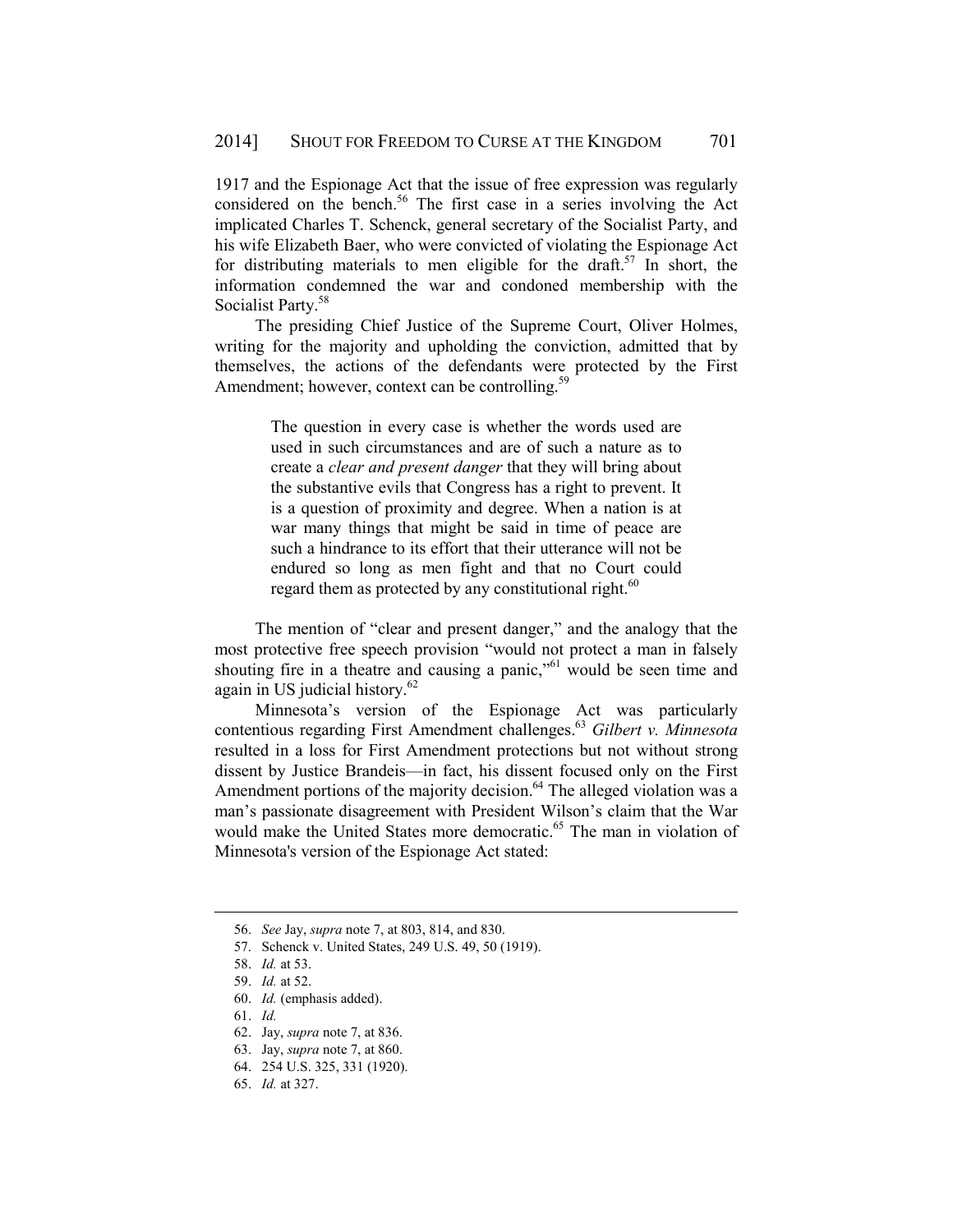Have you had anything to say as to whether we would go into this war? You know you have not. If this is such a good democracy, for Heaven's sake why should we not vote on conscription of men? We were stampeded into this war by newspaper rot to pull England's chestnuts out of the fire for her. I tell you if they conscripted wealth like they have conscripted men, this war would not last over fortyeight hours. $66$ 

Brandeis found the Act too broad.<sup>67</sup> His reasons were that it held as violators those that civilly advised pursuit in affairs other than the military—for whatever reason.<sup>68</sup> It would make a criminal out of parents, *in the privacy of their own homes*, who advised their children not to enlist in the army.69 Brandeis found the law stricter than the federal version, abridging freedom of speech and freedom of the press.<sup>70</sup> The Act, he said, "aims to prevent, not acts, but beliefs."<sup>71</sup>

New York's Espionage Act may have been as broad as Minnesota's: the law forbade acts "to 'advocate[]' anarchism or to 'advocate[], advise[], or teach[] the duty, necessity or propriety' of toppling the government by force or by assassination of officials."72 In *Gitlow v. New York*, the manager of a left wing Socialist newspaper who advocated overthrowing the government through violent means was convicted under the Act and was found guilty by the Federal Supreme Court.<sup>73</sup> The facts showed that despite a call to action in the newspaper, no uprisings resulted from the publication.74 Justice Sanford, writing for the majority, asserted that First Amendment freedoms are not absolute.<sup>75</sup> They are limited where police powers must protect from dangers to the public welfare, corruption of public morals, and disturbances of the peace.<sup>76</sup> Sanford found that the left wing Socialist press was not in the protected bubble of free speech.<sup>77</sup>

Justice Holmes' dissent, however, foreshadowed the future direction of the law. He used the clear and present danger analysis that he used to overrule First Amendment protection in *Schenck* to disagree with the conviction: "[T]here was no present danger of an attempt to overthrow the

 <sup>66.</sup> *Id.*

 <sup>67.</sup> *Id.* at 334-43.

 <sup>68.</sup> *Id.* at 341.

 <sup>69.</sup> *Id.* at 335-36.

 <sup>70.</sup> *Id.* at 341.

 <sup>71.</sup> *Id.* at 335.

 <sup>72.</sup> Jay, *supra* note 7, at 863 (quoting N.Y. PENAL LAW § 161 (1909)).

 <sup>73. 268</sup> U.S. 652, 657-58 (1925).

 <sup>74.</sup> *Id.* at 656.

 <sup>75.</sup> *Id.* at 666.

 <sup>76.</sup> *Id.* at 667.

 <sup>77.</sup> *Id.* at 668-69.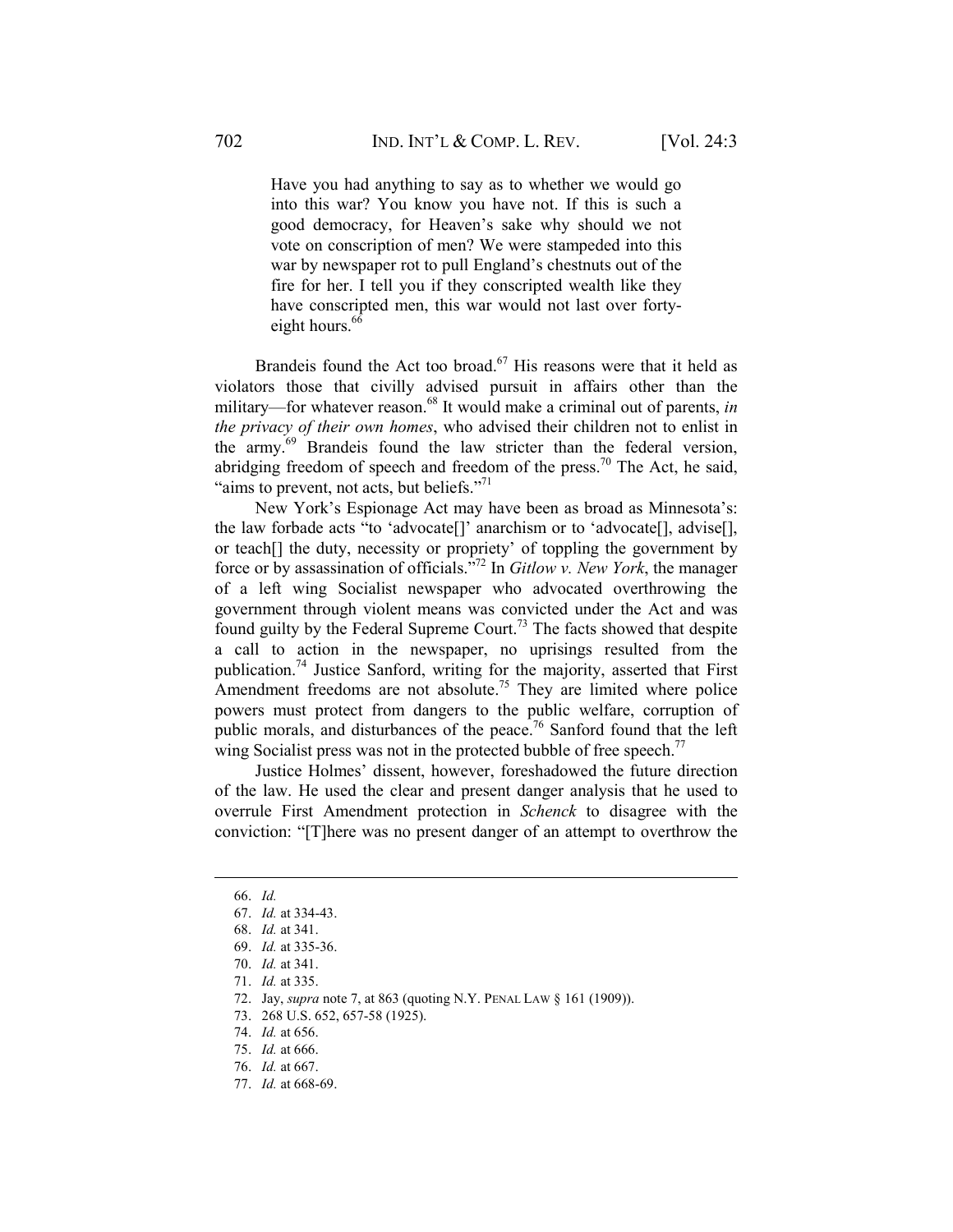government by force on the part of the admittedly small minority who shared the defendant's views. . . . [W]hatever may be thought of the redundant discourse before us it had no chance of starting a present conflagration."78

Perhaps a bigger issue, however, was the indeterminateness of whether the First Amendment applied to states as well as the federal government.<sup>79</sup> The jury was out on this issue, the majority gave it some mention but was vague on the matter, $80$  while Holmes had no doubt that through the Fourteenth Amendment Due Process clause, the First Amendment applied to the several states.<sup>81</sup> Indeed, *Gitlow* marked the last time there was doubt of the applicability of the First Amendment freedoms to the states.82 In *Near v. Minnesota*, Chief Justice Evans made it clear that "it is no longer open to doubt that the liberty of the press and of speech is within the liberty safeguarded by the due process clause of the Fourteenth Amendment from invasion by state action."<sup>83</sup>

# *C. Let's Talk Violence*

Despite the "loss" for the First Amendment in *Gitlow*, free speech freedoms would be celebrated and enforced by the Supreme Court in defining ways going forward. In *Fiske v. Kansas*, the Kansas Syndicalism Act "forbidding advocacy of violence as a means of effecting political or industrial change" was invoked to convict a man merely for the preamble of an Industrial Workers of the World document that factually stated the difference in material well-being between employers and employees.<sup>84</sup> The majority opinion denied any advocacy of syndicalism as defined by the statute.<sup>85</sup> This decision was the first to unanimously protect free speech on primarily constitutional grounds.<sup>86</sup>

The issue of inciting violence was contemplated in more micro circumstances too. In *Cantwell v. Connecticut*, a Jehovah's Witness was practicing his religious duties in a predominantly Catholic neighborhood whose residents were offended by recordings played by the young man.<sup>87</sup> The recordings were described as "a general attack on all organized religious systems as instruments of Satan and injurious to man.<sup>788</sup> One

- 86. Jay, *supra* note 7, at 873.
- 87. 310 U.S. 296, 301 (1940).
- 88. *Id.* at 309.

 <sup>78.</sup> *Id*. at 673; *see also* Schenck v. United States, 249 U.S. 49, 52 (1919).

 <sup>79.</sup> Jay, *supra* note 7, at 866.

 <sup>80.</sup> *Gitlow*, 268 U.S. at 666 n.9.

 <sup>81.</sup> *Id.* at 672.

 <sup>82.</sup> Jay, *supra* note 7, at 866.

 <sup>83.</sup> Near v. Minnesota, 283 U.S. 697, 707 (1931).

 <sup>84.</sup> Jay, *supra* note 7, at 873; Fiske v. Kansas, 274 U.S. 380, 383 (1927).

 <sup>85.</sup> *Fiske*, 274 U.S. at 386.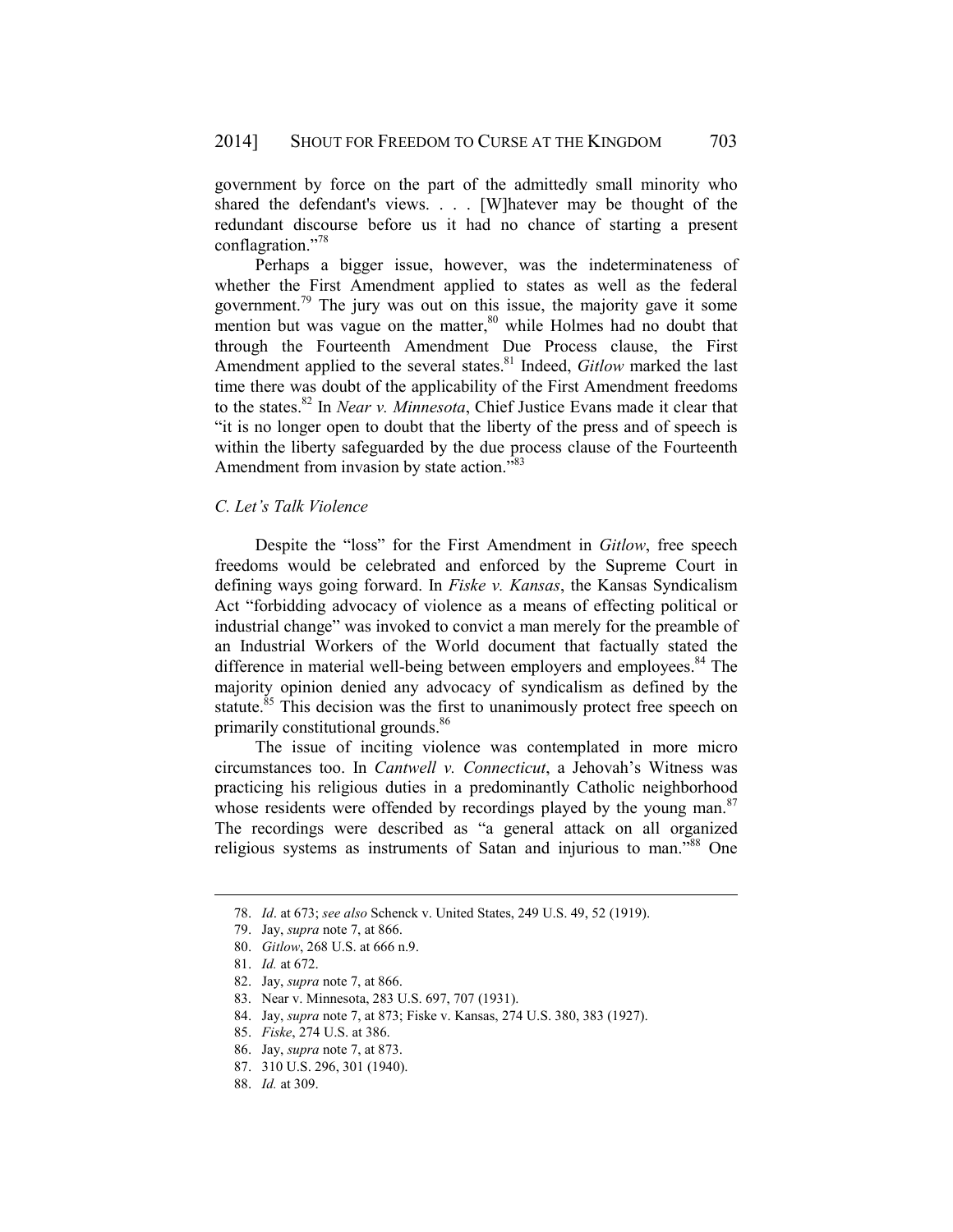group of potential converts wanted to hit the Jehovah's Witness—but the Witness made a run for it.<sup>89</sup> At trial, he pleaded not intending to insult or incite violence in anyone, so the question was put: "were the words likely to provoke an immediate hostile response? Were the words 'profane, indecent, or abusive remarks directed to the person of the hearer?"<sup>90</sup> The judge thought not; *Cantwell* clarified that words alone are not necessarily conclusive in determining a clear and present danger, and it consequentially raised the bar for which words would be considered likely to incite violence $91$ 

*Cantwell*, coupled with the slew of cases limiting Communist Party affiliates, seemed to help religious and political minorities most in need of judicial advocacy by adding muscle to the First Amendment. Yet in the years following the Second World War, federal and state governments passed many laws and regulations restricting Communist membership and the outgrowths of such associations.<sup>92</sup> As military tensions between the United States and the former Soviet Union grew, Communists again came under scrutiny.<sup>93</sup>

## *D. Freedom of Association*

One case deriving from Communist affiliation was of Robel, a machinist at a Seattle shipyard, and an open Communist Party member who was convicted under the Internal Security Act's prohibition against members of Communist organizations in defense facilities.<sup>94</sup> Robel should have resigned as a matter of law pursuant to the Secretary of Defense's determination that the shipyard was a defense facility.<sup>95</sup> Chief Justice Warren, alongside the remaining five-member majority, refused to "accept at face value the government's assertion of 'national defense' as a justification for a law that 'cut deeply into the right of association.'"96 The panel rejected that the man was guilty by association alone—void of any actual threat to the government.<sup>97</sup> Under this law, even someone aloof to illegal underpinnings of his or her political organizations could be prosecuted.98 Consistent with such judicial advocacy, the Warren court continued to strengthen the First Amendment's protection of associative

 <sup>89.</sup> *Id.*

 <sup>90.</sup> Jay, *supra* note 7, at 884 (quoting *Cantwell*, 310 U.S. at 309).

 <sup>91.</sup> *Cantwell*, 310 U.S. at 310.

 <sup>92.</sup> Jay, *supra* note 7, at 920-21.

 <sup>93.</sup> Jay, *supra* note 7, at 921.

 <sup>94.</sup> U.S. v. Robel, 389 U.S. 258, 260, 265 n.10 (1967).

 <sup>95.</sup> *Id.* at 260.

 <sup>96.</sup> Jay, *supra* note 7, at 954-55 (quoting *Robel*, 389 U.S. at 264).

 <sup>97.</sup> *Robel*, 389 U.S. at 266-268.

 <sup>98.</sup> *Id.* at 266.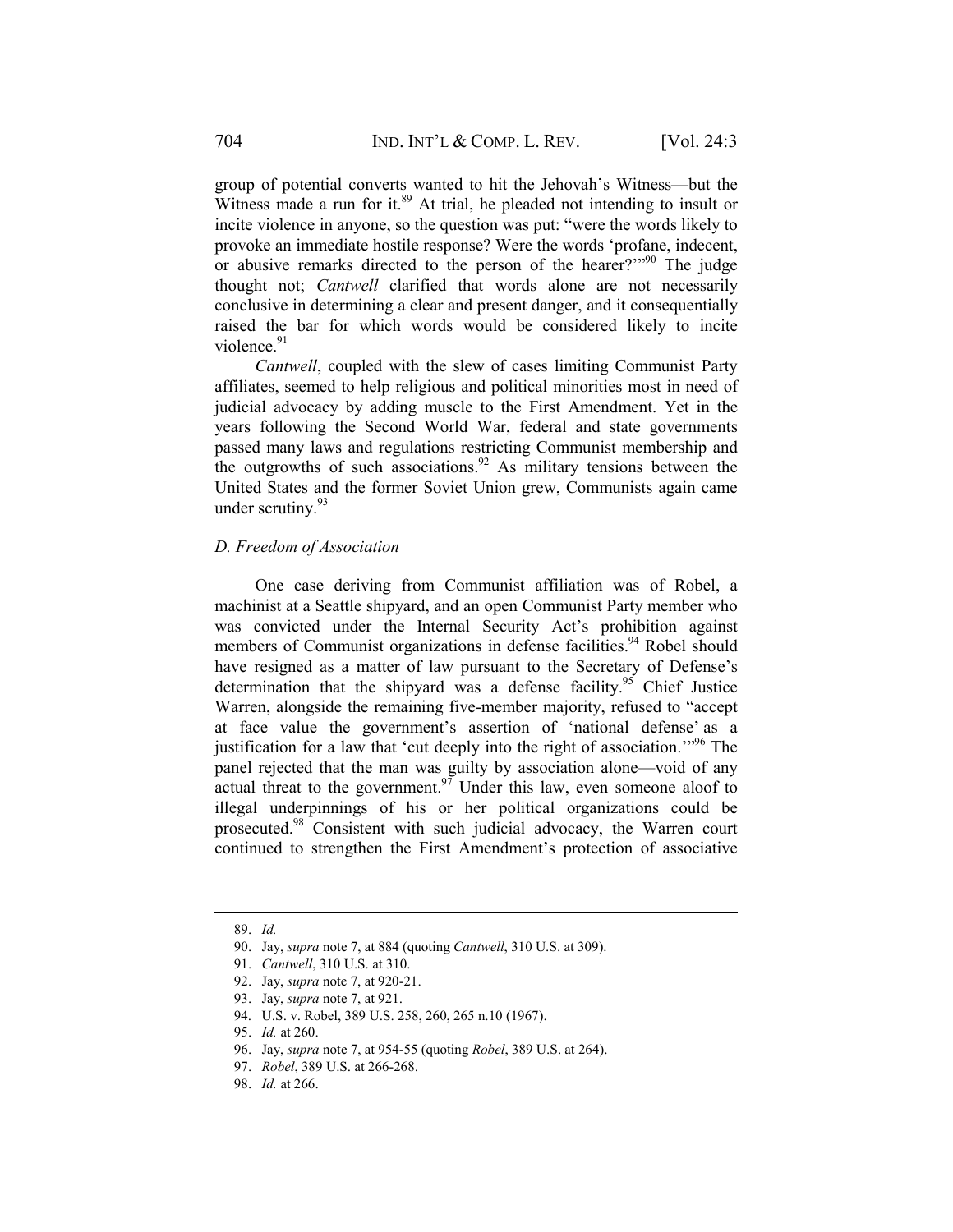liberty through the  $1960s.<sup>99</sup>$ 

During this time, prosecution of Communists essentially came to a close,100 but alas, other expressions of association were under attack. Starting with (among others) the 1963 case of *Edwards v. South Carolina*, the civil rights movement was facing allegations of illegality relating to expression and association.<sup>101</sup> In Edwards, members of a black church legally rallied to a public place and bore signs and chanted to denounce black segregation.<sup>102</sup> Everything they were doing, the police agreed, was lawful.<sup>103</sup> There was no incitement of any kind or anything that would have insulted passers-by.104 However, after some time, the police ordered them all to leave in fifteen minutes or there would be arrests based on state disturbance of peace statutes.<sup>105</sup> The church members did not leave and mass arrests were made and fines given.<sup>106</sup> The Supreme Court, ripe with free speech advocacy, reversed every last conviction.<sup>107</sup> Justice Stewart proclaimed the First Amendment did "not permit a State to make criminal the peaceful expression of unpopular views."<sup>108</sup> He continued:

> The circumstances in this case reflect an exercise of these basic constitutional rights in their most pristine and classic form. . . . They peaceably assembled at the site of the State Government and there peaceably expressed their grievances "to the citizens of South Carolina, along with the Legislative Bodies of South Carolina."<sup>109</sup>

This strong language was arguably influential not only for development of First Amendment rights, but for the subsequent civil rights movement in the United States.

# *E. Whose Side are You On? NAACP v. Claiborne Hardware*

Displays of pacifistic protest were also protected by courts that wielded the First Amendment as the sword to slay impediments to anti-war expression.<sup>110</sup> But, turning back to race issues, there stands out a case whose

 <sup>99.</sup> Jay, *supra* note 7, at 955.

 <sup>100.</sup> Jay, *supra* note 7, at 956.

 <sup>101. 372</sup> U.S. 229, 233 (1963).

 <sup>102.</sup> *Id.* at 230.

 <sup>103.</sup> *Id*. at 231 n.3.

 <sup>104.</sup> *Id*. at 231.

 <sup>105.</sup> *Id*. at 233.

 <sup>106.</sup> *Id*. at 233-34.

 <sup>107.</sup> *Id.* at 237-38.

 <sup>108.</sup> *Id.* at 237.

 <sup>109.</sup> *Id*. at 235.

 <sup>110.</sup> *See, e.g.*, Hess v. State, 297 N.E.2d 413, 428 (Ind. 1973). Students at Indiana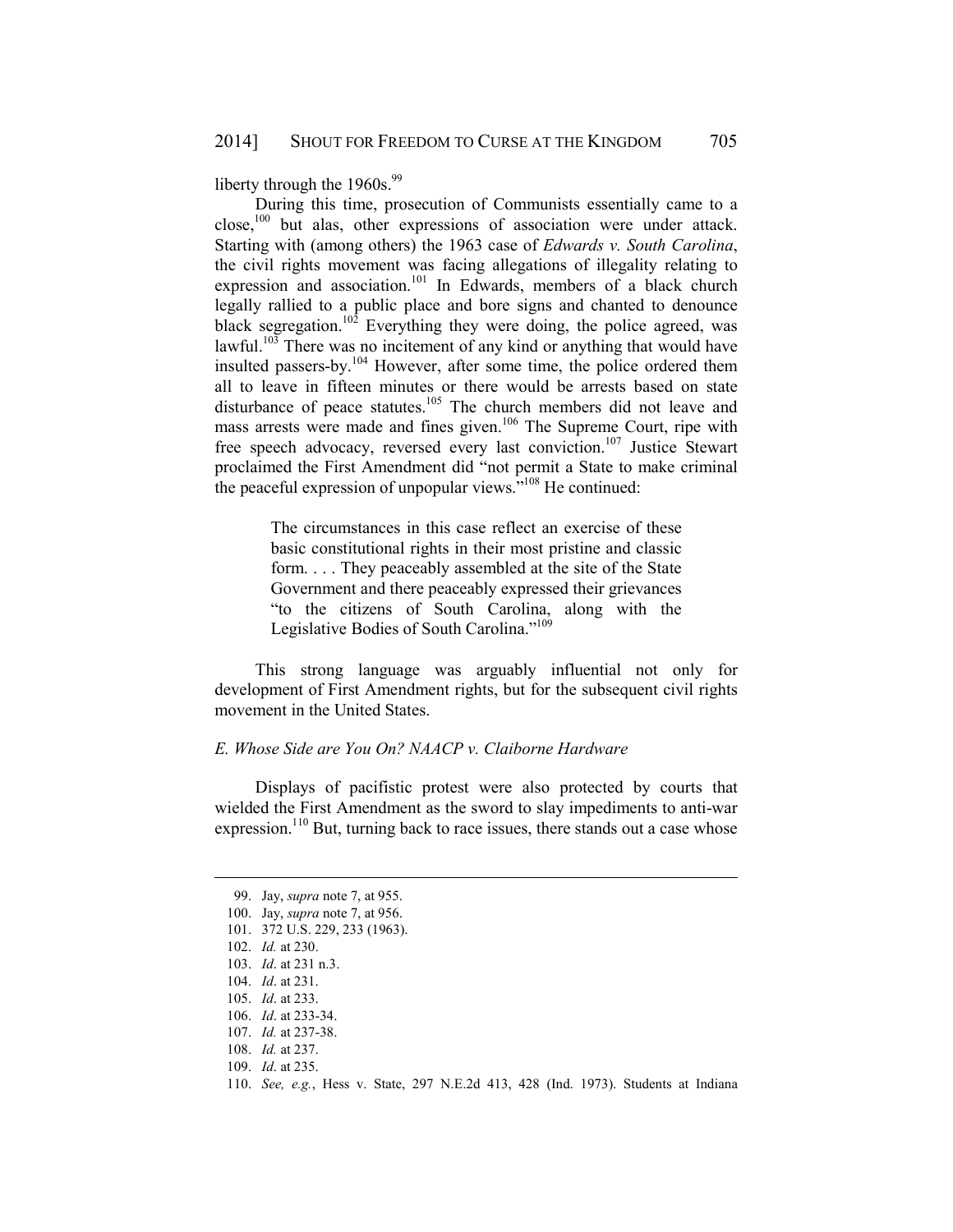racial intricacies marked a defining moment for just how the First Amendment protects Americans. In *NAACP v. Claiborne Hardware*, the NAACP ran a boycott against white merchants, whom they thought were racist, as a means to instill racial justice.<sup>111</sup> Individuals were placed near these stores to catch blacks that entered them, and in several instances the blacks were then ostracized and victimized by violence (by other blacks) during the first year of the boycott.<sup>112</sup> The merchants sued, claiming an illegal conspiracy to harm their businesses, and won at trial.<sup>113</sup> The Supreme Court reversed unanimously.114 It argued a difference between a boycott for economic purposes, as is a labor strike, and boycotting for political motivations.<sup>115</sup> Justice Stevens, in the majority opinion, stated that "speech" concerning public affairs is more than self-expression; it is the essence of self-government."<sup>116</sup> Despite instances of violence, the Court affirmed the protection of "a [mostly] nonviolent, politically motivated boycott designed to force governmental and economic change and to effectuate rights guaranteed by the Constitution itself."117 Such questionable tactics, coercive in nature, were deemed legal: "speech does not lose its protected character, however, simply because it may embarrass others or coerce them into action."<sup>118</sup>

At this juncture in US First Amendment history, the Supreme Court had nullified unwarranted paranoia against political affiliation, even in times of looming nuclear war.<sup>119</sup> They had allowed public displays of protest against the social state of the country—despite police discretion.<sup>120</sup> They had upheld free speech even in instances of possible economic stagnation caused by coercion, embarrassment, and ridicule.<sup>121</sup> This is how the First Amendment established its prowess in US judicial history.

1

117. *Id*. at 914.

- 119. *See generally Robel*, 389 U.S. at 266-268.
- 120. Edwards v. South Carolina, 372 U.S. 229, 235 (1963).
- 121. *See generally Claiborne*, 458 U.S. 886.

University were blocking the entrance of a school building to protest war. *Id.* Police started making arrests when one man shouted, "We'll take the fucking street later" or "We'll take the fucking street again." *Id.* He was arrested and charged a nominal fine of one dollar. *Id.*  The court reversed the conviction because of lack of immediacy. *Id.*

 <sup>111. 458</sup> U.S. 886, 887 (1982).

 <sup>112.</sup> *Id.* at 887, 903-04.

 <sup>113.</sup> *Id.* at 893.

 <sup>114.</sup> *Id.* at 934.

 <sup>115.</sup> *Id.* at 913.

 <sup>116.</sup> *Id.* (quoting Garrison v. Louisiana, 379 U.S. 64, 74-75 (1964)).

 <sup>118.</sup> *Id.* at 1002.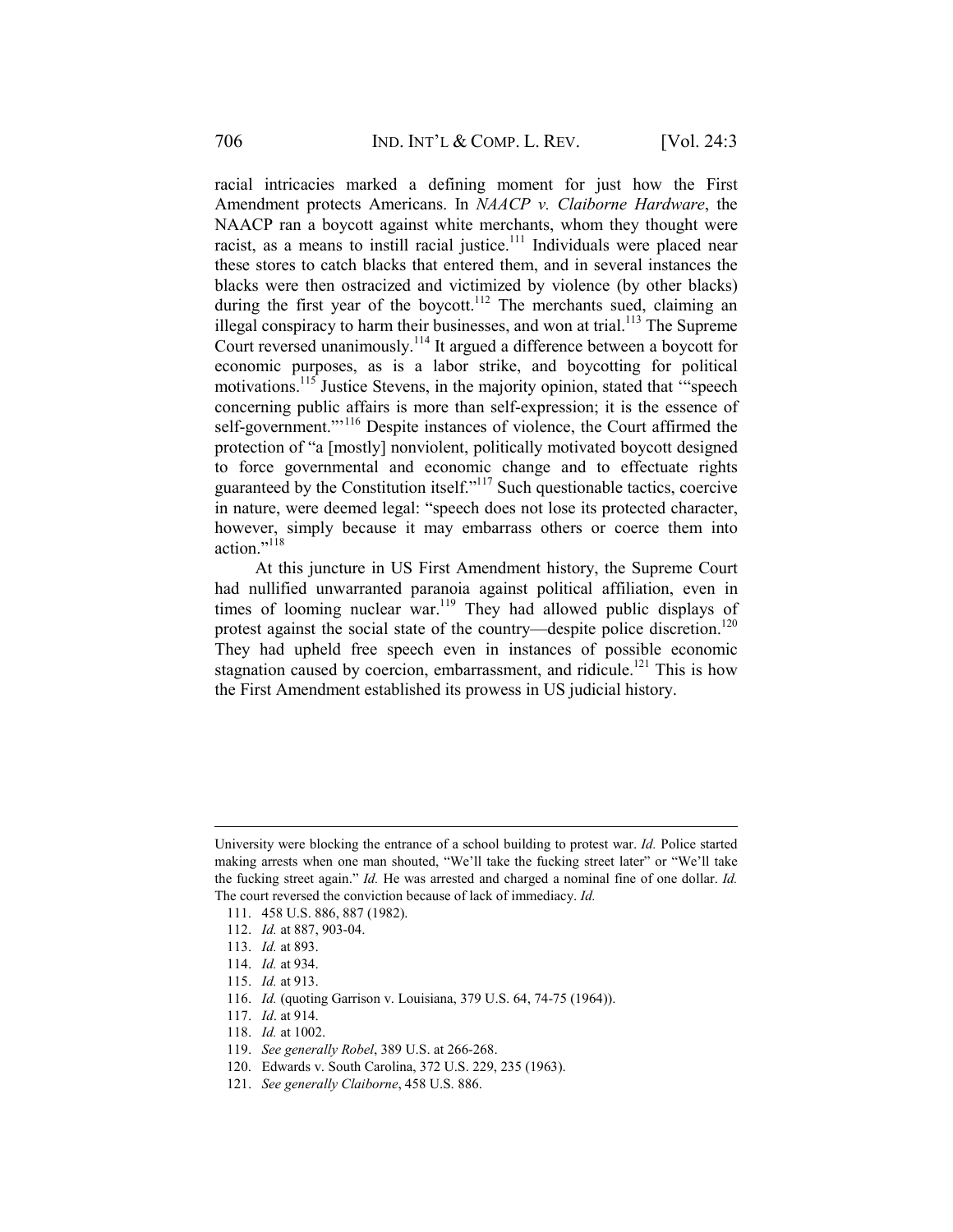#### IV. THAI LÈSE-MAJESTÉ LAW TODAY

### *A. Recent Statistics and Constitutional Lèse-Majesté*

For purposes of this Note, Thai lèse-majesté law "today" refers roughly to the last twenty years, or from 1993 to the writing of this Note. Although human civilization has departed from monarchies towards democratic principles, Thai lèse-majesté law has shown an increased subversion of the people and an amplification of royal dominance and superiority: there has been an average of five cases per year between 1992 and 2004, with 231 lèse-majesté cases tried in 2006 and 2008.122 Reports indicate a whopping 3,000 cases were investigated in 2009 alone.<sup>123</sup>

This police power comes partly from the Thai Constitution, last revised in 2007, which establishes the supremacy of the monarchy: "The King shall be enthroned in a position of revered worship and shall not be violated. No person shall expose the King to any sort of accusation or action."124 However, the document avers a democratic system with the people seemingly at the same level as the monarchy for purposes of the law: "Thailand adopts a democratic regime of government with the King as Head of State.  $\ldots$ . The sovereign power belongs to the Thai people.<sup> $125$ </sup> There is also a provision on free speech protections: "A person shall enjoy the liberty to express his opinion, make speech, write, print, publicize, and make expression by other means."<sup>126</sup> Nonetheless, the royal exception, or rather, the "national security" exception of lèse-majesté and related provisions, quickly limit the freedoms of expression in the same section:

> The restriction on liberty under paragraph one shall not be imposed except by virtue of the law specifically enacted for the purpose of maintaining the security of State, protecting the rights, liberties, dignity, reputation, family or privacy rights of other persons, maintaining public order or good morals or preventing or halting the deterioration of the

 <sup>122.</sup> Connors, *supra* note 44, at 662.

 <sup>123.</sup> Connors, *supra* note 44, at 662.

 <sup>124.</sup> CONSTITUTION OF THE KINGDOM OF THAILAND, B.E. 2550 (2007), s. 8, *archived at*  http://perma.cc/RK2P-3GQ7.

 <sup>125.</sup> *Id.*, s. 2-3. One commentator has concluded that this provision is more or less a joke, and that the Thai people have never been the sovereign despite this claim and others: "It is necessary to state the obvious: in Thailand 'the people' have never been sovereign. Any pretentions to the contrary have regularly ended when the tanks once again roll out onto the streets." DAVID STRECKFUSS, TRUTH ON TRIAL IN THAILAND: DEFAMATION, TREASON, AND LÈSE-MAJESTÉ 296 (2011).

 <sup>126.</sup> CONSTITUTION OF THE KINGDOM OF THAILAND, B.E. 2550 (2007), s. 45, *archived at*  http://perma.cc/KAQ6-68XC.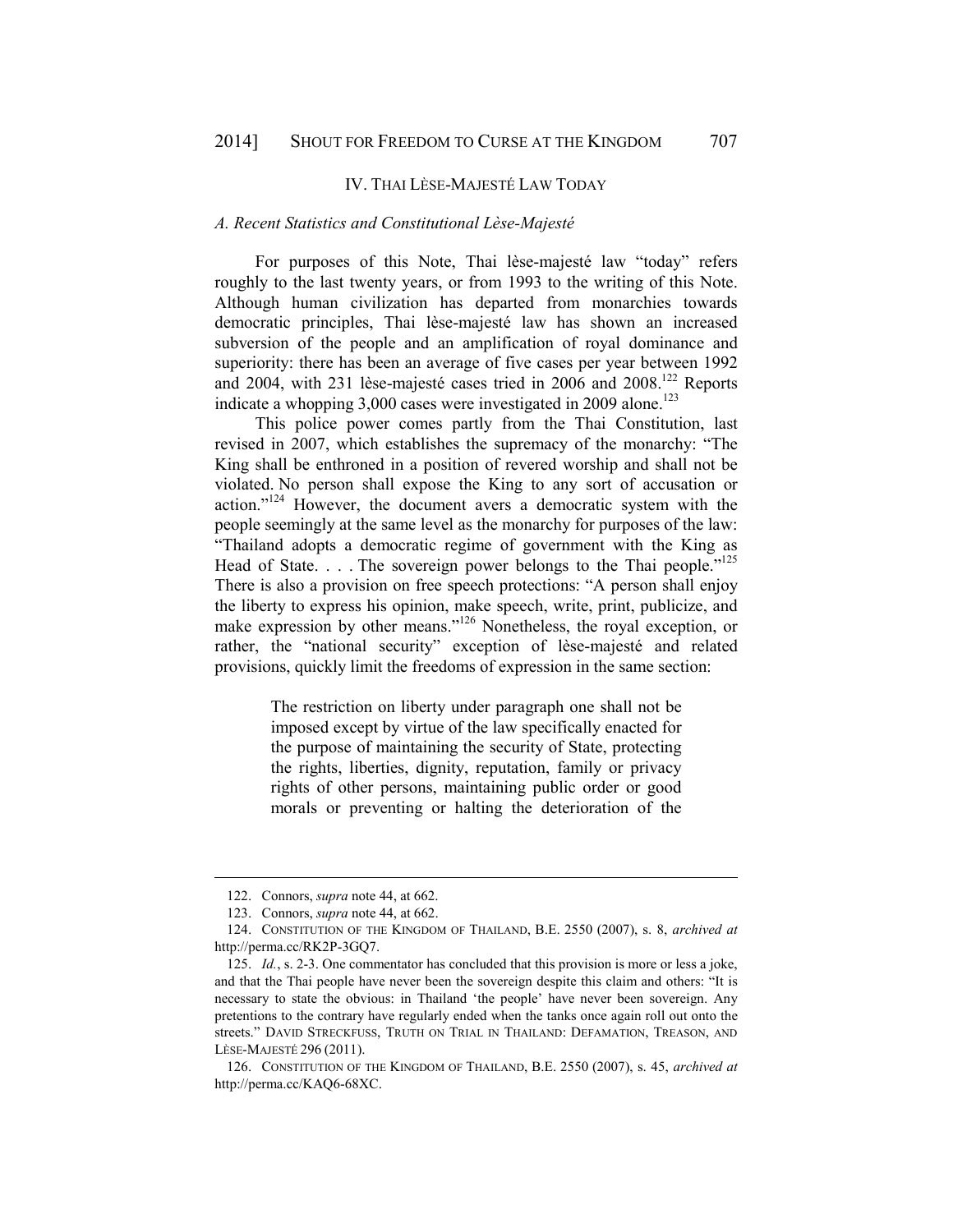mind or health of the public.<sup>127</sup>

### *B. Arresting Your Reflection—the Sawasdi Amornivat Case*

Lèse-majesté law's national security purpose would lend the outside observer, or even Thai residents, to presume that those employed by the State for national security and public safety purposes would enjoy some degree of special protection from the law—that may not be so. There is perhaps no case better than that of Police General Sawasdi Amornvivat to illustrate the reaches of absurdity and arbitrariness that lèse-majesté law (especially in a world with increasing media forms, including cross-national media) creates.<sup>128</sup>

In August of 1993, Amornvivat, serving as chief of Thailand's Police Department and Print Officer, banned an issue of the Honolulu Advertiser in which one article allegedly insulted the Queen.<sup>129</sup> Naturally, the banning order was published, along with the insulting portions of the article, in the Royal Gazette of Thailand, the government's official periodical.<sup>130</sup> Later, a lawyer asked the police to investigate the chief's actions because republishing the insulting portions in the Gazette was a lèse-majesté violation itself.131 The lawyer alleged that the *reporting* of the original violation of lèse-majesté was "instrumental in spreading the story damaging to the Royal Family."132 The king, trying to stop the nonsense, stepped in and pardoned the chief after the Interior Minister Chavalit Yongchaiyut dismissed the chief.133 The Minister, however, nullified the *king's* pardon since that could, as a matter of procedure, only be effective after a guilty finding. $134$ 

Later, another party, Police Lieutenant-General Supas Chiraphan, accused the Interior Minister of lèse-majesté because "to brush aside a royal pardon is an act of lese-majeste."<sup>135</sup> *Then*, another policeman accused the chief of leaking an article in the Daily Ex-press, a British periodical, that suggested the prince or princess could succeed the king (apparently, such

 <sup>127.</sup> *Id.*

 <sup>128.</sup> Streckfuss, *supra* note 1, at 461.

 <sup>129.</sup> Streckfuss, *supra* note 1, at 461.

 <sup>130.</sup> Streckfuss, *supra* note 1, at 461.

 <sup>131.</sup> Streckfuss, *supra* note 1, at 461; *see also Thai Facebookers Get a New Royal Warning*, THAILAND FLOODING 2011 (Nov. 26, 2011), http://thailandflooding.blogspot.com/2011/11/thai-facebookers-get-new-royal-warning.html, *archived at* http://perma.cc/7LQR-DWE2.

 <sup>132.</sup> Streckfuss, *supra* note 1, at 461.

 <sup>133.</sup> Streckfuss, *supra* note 1, at 461.

 <sup>134.</sup> Streckfuss, *supra* note 1, at 461.

 <sup>135.</sup> Streckfuss, *supra* note 1, at 461 (quoting Bangkok Post Weekly Review, November 5 and 12, December 10, 1993; Bangkok Post, October 21, 26, 27, and December 4 and 7, 1993; Nation, October 15, 1993).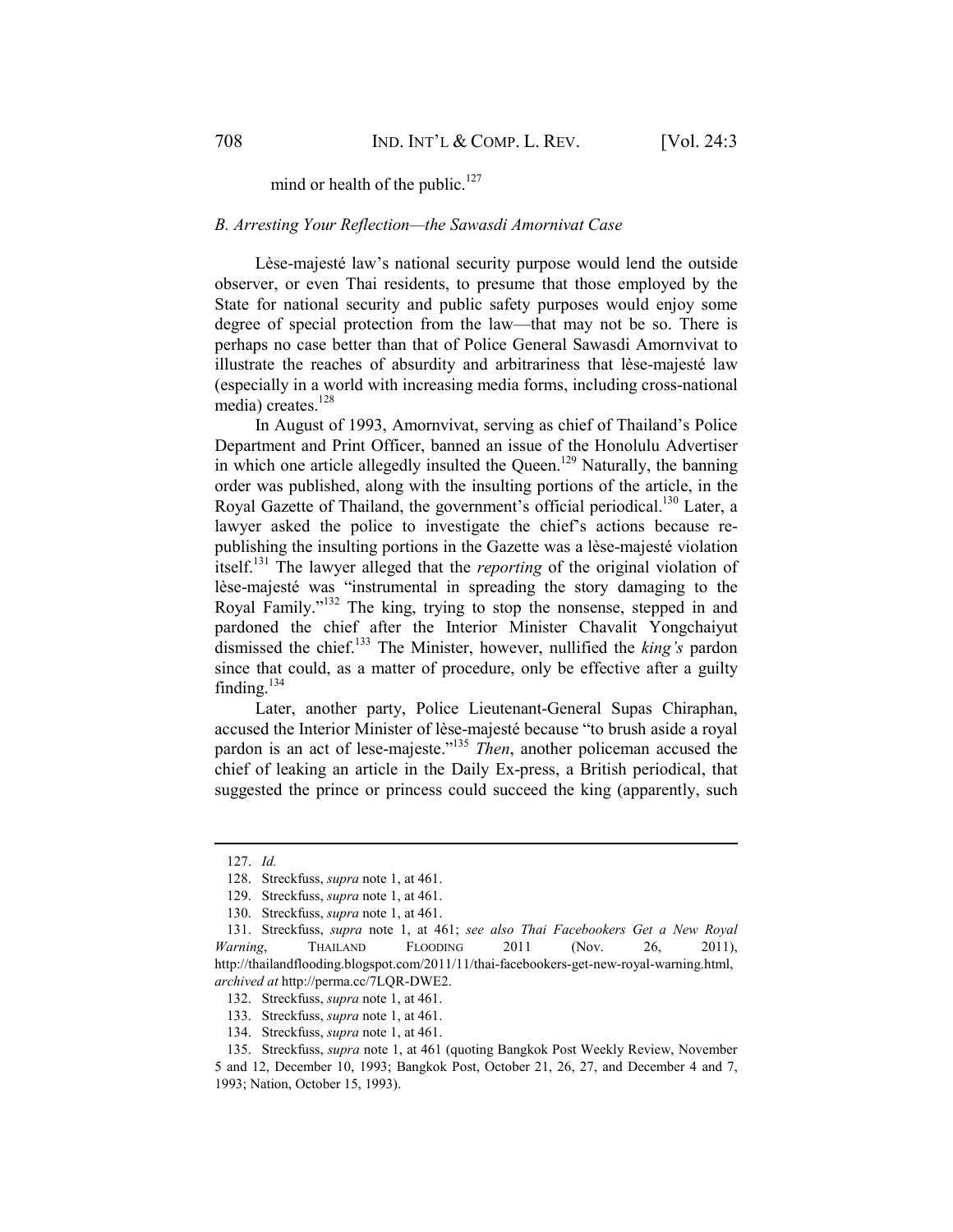speculation was sufficiently insulting).<sup>136</sup> At this point in the debacle, with the investigations of charges pending, Supas Chiraphan remarked tonguein-cheek, "will the investigators have to refer to the offending remarks in concluding their investigation report? If so, will this also be considered lese-majeste?"<sup>137</sup> In total, although the king again stepped in to deny any offense taken starting from the first incident, Sawasdi and five other officers were issued arrest warrants.<sup>138</sup> As a sigh of relief regarding this whole incident, all charges were dismissed on a technicality: the Gazette was a "state publishing arm" and had "no publisher," and since only published insults could be disciplined, the parties involved were not liable.<sup>139</sup>

This case was an embarrassing string of finger-pointing, essentially mocking the very law designed to mitigate mockery or challenges to the monarchy especially because the king's impositions were essentially negated and ignored. Arguably, this case raised eyebrows as to who really benefits from such law: the royalty, or politicians and other State officials who keep civilian behavior—and their own—in check?

Indeed, academics such as Giles Ji Ungphakorn have challenged the law, presuming political rather than monarchical supremacy as the force of the law.140 At the Eight International Thai Studies Conference of 2002 in the city of Nakhon Phanom, he expressed a preference for a republic rather than the status quo pseudo monarchical-democratic system.<sup>141</sup> Though heard by 300 people in what was arguably a violation of the easily provoked law, no action was taken against Ungphakorn.<sup>142</sup> Nevertheless, as he became a more popular activist and member of the red-shirt movement in 2008, he was charged with lèse-majesté for his book "A Coup for the Rich."143 Ungphakorn is now in exile and therefore not constrained by the

 <sup>136.</sup> Streckfuss, *supra* note 1, at 461.

 <sup>137.</sup> Streckfuss, *supra* note 1, at 461 (quoting Bangkok Post Weekly Review, November 5 and 12, December 10, 1993; Bangkok Post, October 21, 26, 27, and December 4 and 7, 1993; Nation, October 15, 1993).

 <sup>138.</sup> Streckfuss, *supra* note 1, at 461-62.

 <sup>139.</sup> Streckfuss, *supra* note 1, at 462.

 <sup>140.</sup> Connors, *supra* note 44, at 660.

 <sup>141.</sup> Connors, *supra* note 44, at 660.

 <sup>142.</sup> Connors, *supra* note 44, at 660.

 <sup>143.</sup> Connors, *supra* note 44, at 660; *see also A Coup for the Rich: Thailand's Political Crisis, 2007*, WIKILEAKS (Jan. 19, 2009), http://wikileaks.org/wiki/A\_Coup\_for\_the\_Rich:\_Thailand's\_Political\_Crisis,\_2007, *archived at* http://perma.cc/US4U-9BNW (*"*The book criticizes the 2006 military coup and the liberals who supported the coup. It discusses the role of the Thai Monarchy, citing the work of Paul Handley, *The King Never Smiles*. There is a chapter on the politics of the People's Movement. The final chapter deals with the crisis in the South of the Thailand."). Evidently, affiliation with the "other side" of the political spectrum—being part of the "yellow-shirt" movement—is no safeguard to lèse-majesté law: in October 2013, Sondhi Limthongkul, a *founder* of the royalist "yellow-shirt" movement was sentenced to two years "for quoting remarks made by an anti-establishment activist to a crowd at a protest in 2008."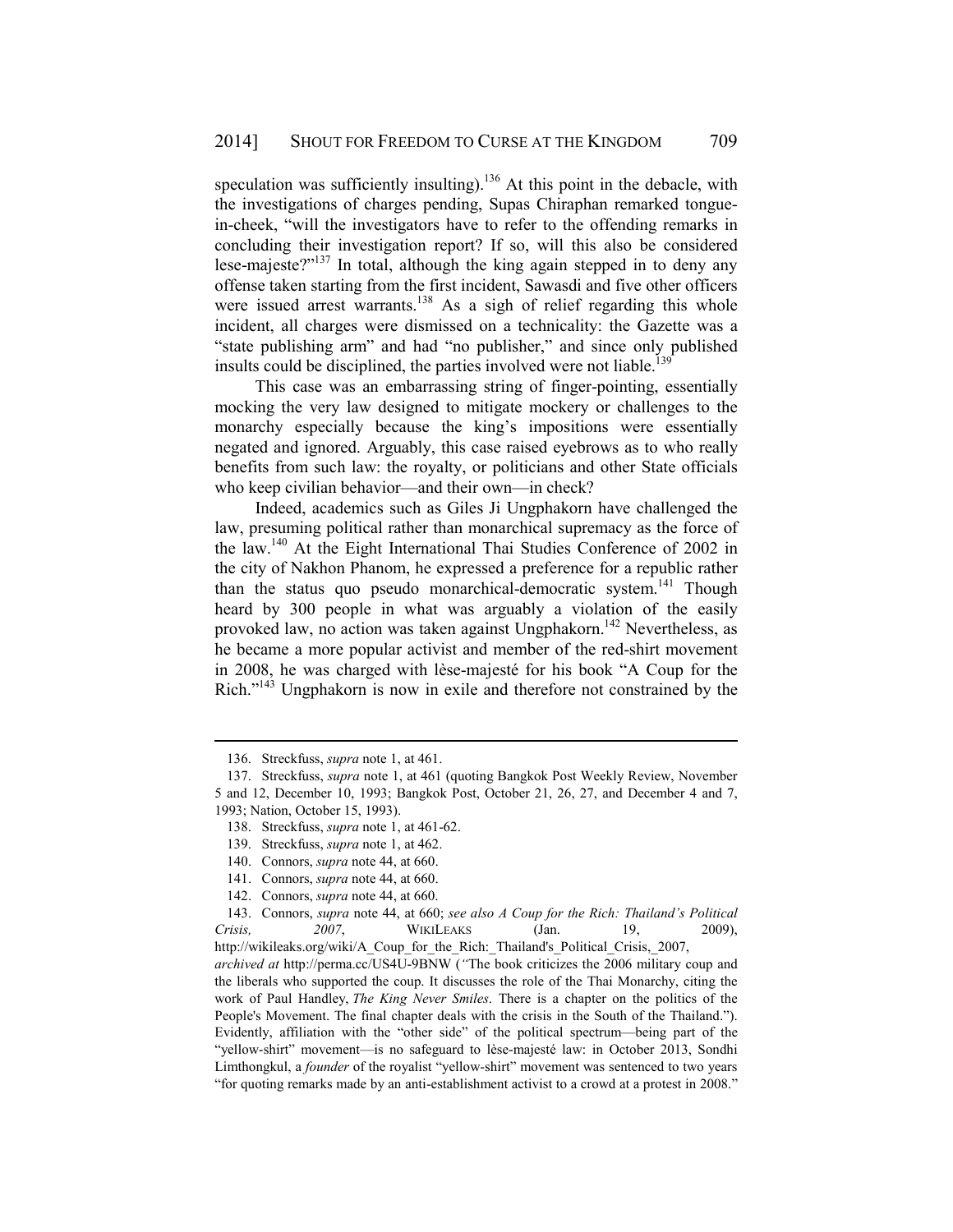relentless forbiddance of political criticism in his native Thailand.<sup>144</sup> His main academic position regarding such issues is that the military is the real power behind the throne.<sup>145</sup> Perhaps Ungphakorn is best described as a living example of how academic criticism, if outside the mainstream, can dodge criminal prosecution, at least temporarily.

# *C. Uncle SMS and Lèse-Majesté in Technology*

More recently, Thai lèse-majesté law has kept pace with the innovative ways by which citizens worldwide have expressed concern and opposition to despotic or near-despotic rule.146 Despite hopes of the repeal of an outdated and suppressive law, the current military junta has and the previous government of Prime Minister Yingluck Shinawatra had kept Thai lèse-majesté law on the books.<sup>147</sup> Inspired by the sea of technologically supported uprisings in Tunisia and Egypt, human rights defenders, activists, and journalists in Thailand have used technology and more traditional means of protest to voice concerns of lèse-majesté law.<sup>148</sup> These protests include everything from internet postings to text messages.

A sixty-one year-old man, Ampon Tangnoppakul, allegedly sent four text messages to a government official about the Thai monarchy.<sup>149</sup> The illadvised texts were deemed offensive and the elder was sentenced to twenty years in prison. Dubbed "Uncle SMS," Tangnoppakul "denied all charges, claiming that he did not even know how to send a text message." 150 Sadly, he died soon after his conviction in a Bangkok prison hospital.<sup>151</sup> His death

144. Connors, *supra* note 44, at 660.

 145. Connors, *supra* note 44, at 660. More recently, Ungphakorn's foreshadowing was perhaps vindicated as the Thai military took control of the government and now rules by a military junta. Catherine E. Shoichet, *Thailand Coup: A Cheat Sheet to Get You Up to Speed*, CNN (May 23, 2014), http://www.cnn.com/2014/05/21/world/asia/thailand-crisis-upto-speed/, *archived at* http://perma.cc/LEL7-MUUG. Recent political changes began with mass organized rallies against the former Yingluck Shinawatra government. *Id*. Eventually, because of the ongoing protests, the military executed a coup d'état which then established the junta. *Id*.

 146. *See* AMNESTY INT'L, AMNESTY INTERNATIONAL REPORT 2012: THE STATE OF THE WORLD'S HUMAN RIGHTS 22-23 (2012).

147. *Id.*

1

148. *Id.* at 22.

151. *Id.*

Thanyarat Doksone, *Thai Royalist Sentenced for Repeating Royal Insult*, YAHOO! NEWS (Oct. 2, 2013, 1:04 AM), http://news.yahoo.com/thai-royalist-sentenced-repeating-royalinsult-050405844.html, *archived at* http://perma.cc/5QRT-4SMU. Sondhi intended to help prosecute the activist and protect the establishment's honor; however, like in the Amornvivat case, Sondhi was a victim of the boomeranging effect of Thailand's oft pragmatically absurd lèse-majesté law. *See id.* 

 <sup>149.</sup> *An Inconvenient Death: A Sad Story of Bad Law, Absurd Sentences and Political Expediency*, ECONOMIST (May 12, 2012), http://www.economist.com/node/21554585, *archived at* http://perma.cc/K3RK-HMYM.

 <sup>150.</sup> *Id.*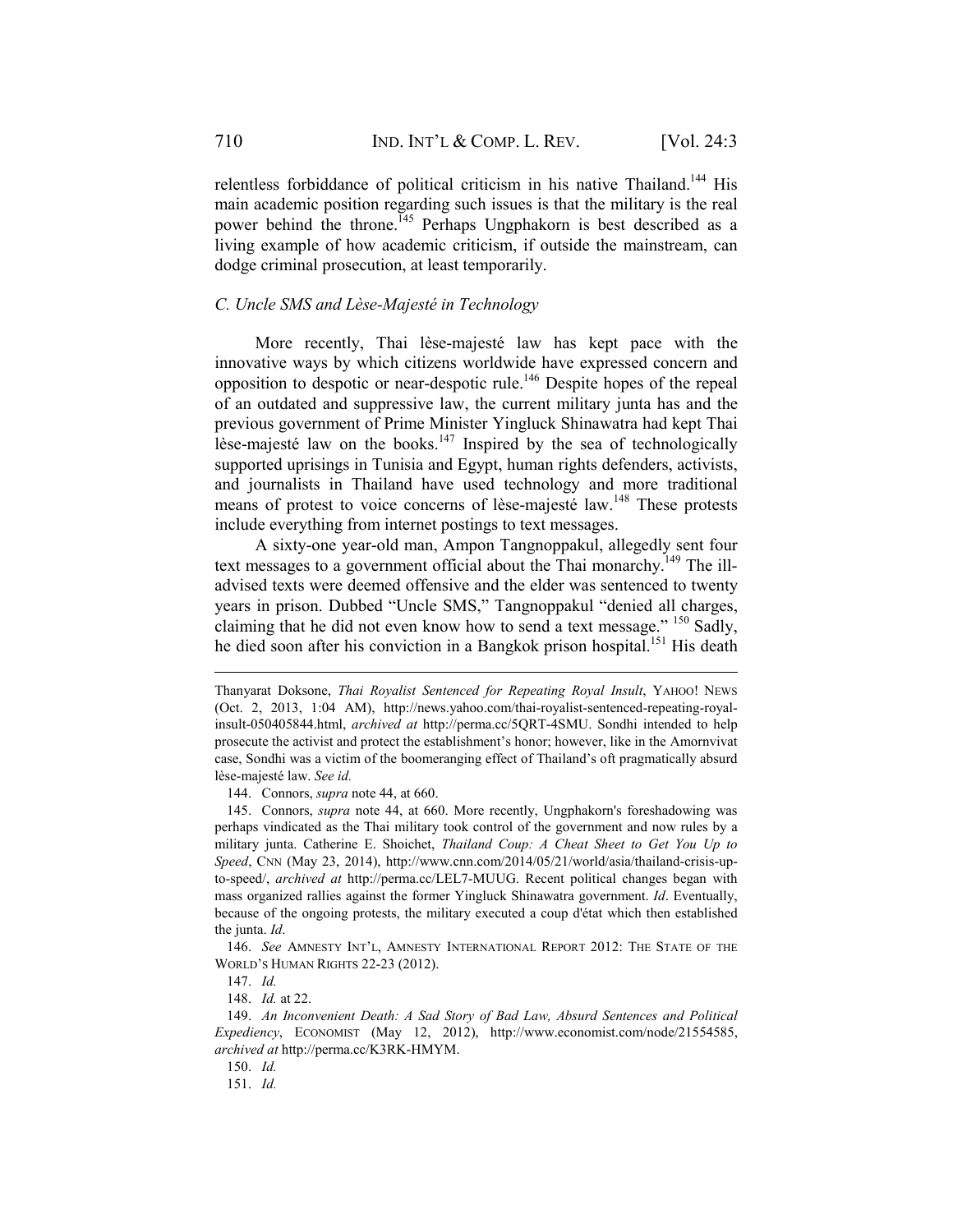made national news and likely provoked shock and disappointment among many.<sup>152</sup> One reason behind the shock was that the aforementioned Prime Minister partly gained power because of "red shirt" activists who supported her brother, *former* Prime Minister Thaksin Shinawatra who was exiled for lèse-majesté violations, and therefore supported her as a matter of lovalty. $153$ 

## *D. The King's Speech*

These internal political contradictions regarding lèse-majesté law were culminated by the words of the current king, His Majesty King Bhumibol Adulyadej, during his official birthday speech in 2005. Following up Thaksin Shinawatra, and holding the attention of much of the whole country, he made shocking remarks that implicated enforcement of lèsemajesté law and the freedom of the Thai people to criticize the monarchy. Here is a portion of the speech:

> It is normal that everyone likes compliments and does not like to be criticised. . . . People who are in the open are normally seen more and are criticised more because of more public exposure. . . . If people feel that they are criticised and show that they are upset for being criticised, there will be damage and there will be turmoil in society. . .

> [T]here are people who said that I am not good, the King is not good and did wrong, but . . . under the Constitutional Monarchy . . . the King can do no wrong. . . .

> [T]here are textbooks that always claim . . . how the King can do no wrong. . . . [But] that the King can do no wrong is very much an insult to the King, . . . because this shows that they regard that the King is not human. But the King *can* do wrong.154

1

.

 154. His Majesty King Bhumibol Adulyadej of Thailand, The King's 78th Birthday Address (Dec. 4, 2005) (emphasis added), *archived at* http://perma.cc/D2QJ-5N6B

 <sup>152.</sup> *Id.*

 <sup>153.</sup> *Id.*; *see also* STRECKFUSS, *supra* note 125, at 3 ("The coup, which overthrew the democratically-elected government of then prime minister, Thaksin Shinawatra, helped solidify two opposing groups—the 'yellow shirts' (the People's Alliance for Democracy, or PAD, supporters of the monarchy, the military, and a limited democracy) and the red-shirts (anti-coup, pro-the United Front for Democracy against Dictatorship, or UDD, mostly Thaksin supporters). The backdrop to recent political events in Thailand—the protests against Thaksin in early 2006, the coup in September of that year, and the division in Thai society made so strikingly evident as society squared off into yellow and red—was the monarchy and the curious lèse-majesté law protecting it.").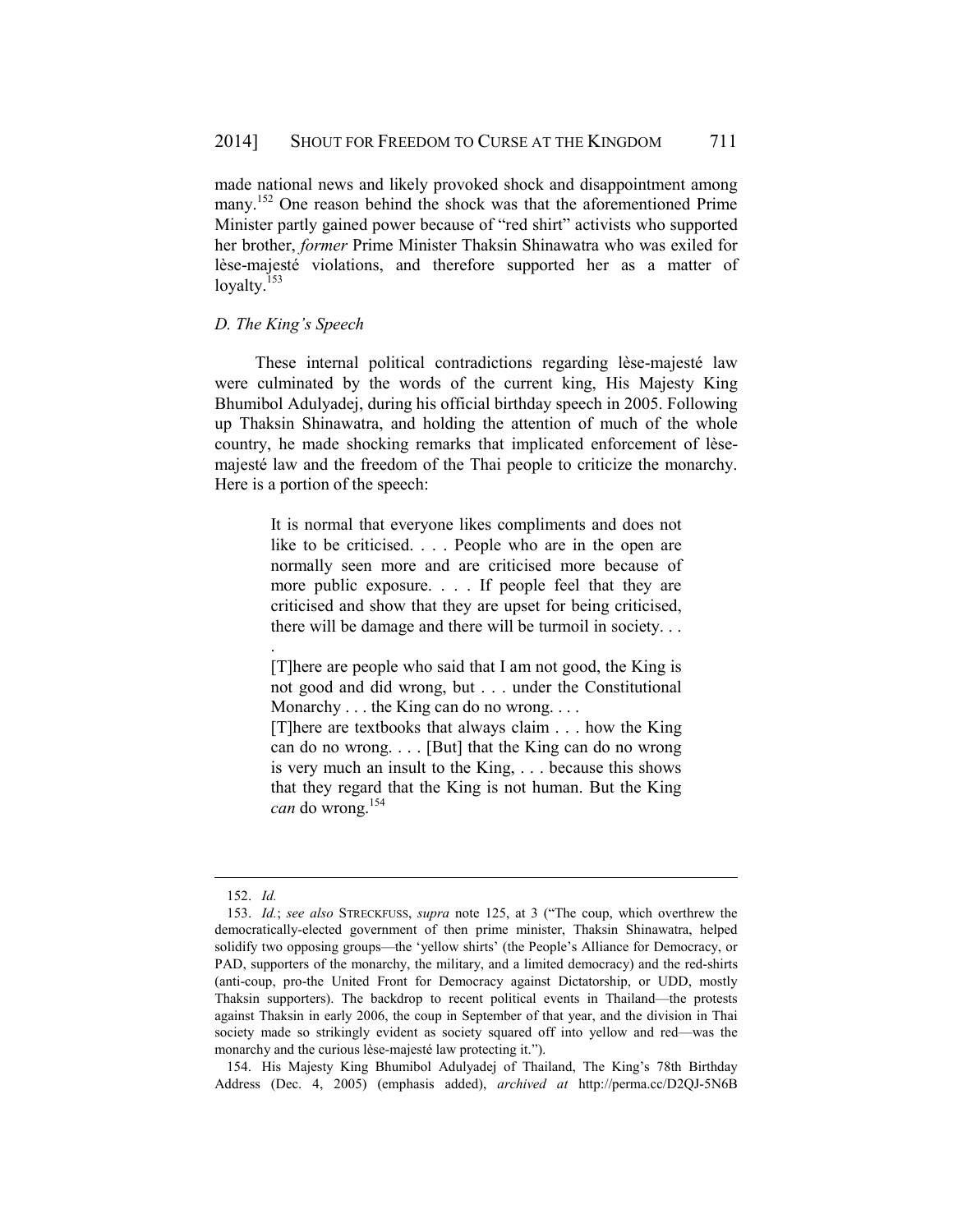What is irreconcilable about this speech, which went on about the need for criticizing the monarchy,<sup>155</sup> is that lèse-majesté charges steadily continued after it, and do not seem to be slowing down anytime soon.<sup>156</sup> It remains to be seen what will happen when King Bhumibol is succeeded, and how the new ruler will stand on the issue of criticism of the monarchy.

Between a case showing the potential absurdity of Thai lèse-majesté law,<sup>157</sup> continuing difficulties of academics to properly analyze and assess the implications of the law,<sup>158</sup> and a call to encourage criticism of the king made by the king himself,<sup>159</sup> Thailand has seen interesting developments of its free speech laws in the last twenty years. Unfortunately, the biggest problem, that such a draconian law is still at play and long incarcerating people for expressing opinion, is still intact.

## V. US FIRST AMENDMENT FREEDOMS TODAY

#### *A. Express as You Please—Village of Skokie and Texas v. Johnson*

The end of the civil rights era and the inertial cases thereafter opened a new chapter for the judicial and societal development and understanding of First Amendment freedoms. It marked, for some, a striking embrace of easily offensive and sometimes dark viewpoints to the great emotional burden of American communities.<sup>160</sup> Adopters of these viewpoints were granted their liberty, however, riding the notion that the First Amendment allows expression regardless of its offensive nature.<sup>161</sup> This chapter saw the vindication of a torched American flag<sup>162</sup> and the Supreme Court's first decree of internet openness.163 The last decade or so has been particularly fruitful for First Amendment developments because of a game-changing political campaign contribution decision,  $164$  anti-income-inequality uprisings, $165$  and the bold practices of a church that is arguably dancing on the fine line between earnest expression of matters of public concern and

<sup>[</sup>hereinafter Birthday Speech].

 <sup>155.</sup> *Id.*

 <sup>156.</sup> Pitman & Tunsarawuth, *supra* note 4; *see also* STRECKFUSS, *supra* note 125, at 6 (noting that there have been "court actions on 765 cases between 2006 and 2009—an average of almost 191 per year—an increase over the immediate previous decade when there was of an average of just five new cases per year").

 <sup>157.</sup> Streckfuss, *supra* note 1, at 461-62.

 <sup>158.</sup> *See* Connors, *supra* note 44 and accompanying text.

 <sup>159.</sup> Birthday Speech, *supra* note 154.

 <sup>160.</sup> *See generally infra* notes 167-174, 212-235 and Part V.D.

 <sup>161.</sup> *See* Texas v. Johnson*,* 491 U.S. 397, 414 (1989) ("If there is a bedrock principle underlying the First Amendment, it is that the government may not prohibit the expression of an idea simply because society finds the idea itself offensive or disagreeable.").

 <sup>162.</sup> *See infra* notes 175-80 and accompanying text.

 <sup>163.</sup> *See infra* notes 191-94 and accompanying text.

 <sup>164.</sup> *See infra* Part V.C.

 <sup>165.</sup> *See infra* notes 181-90 and accompanying text.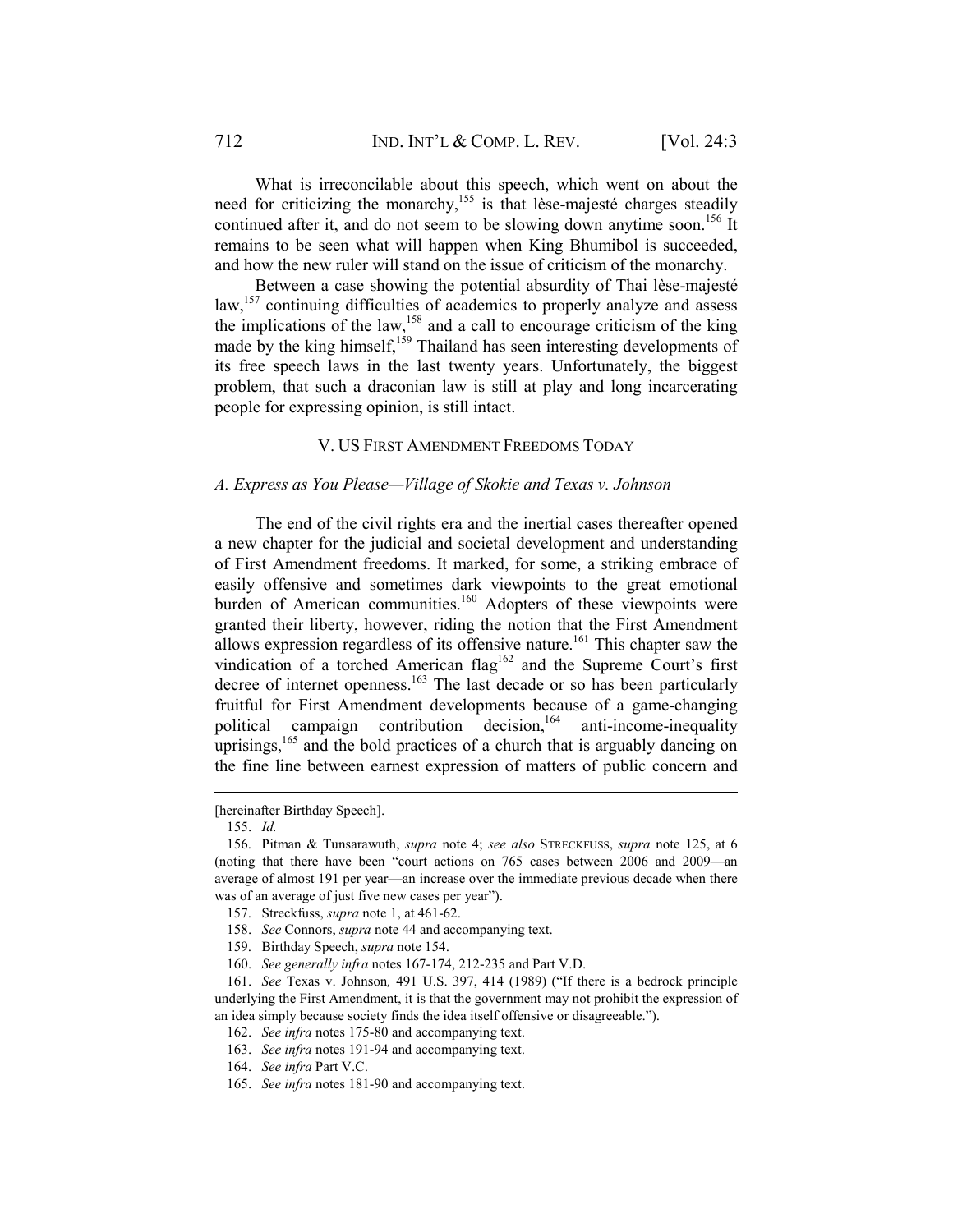abuse of free speech.<sup>166</sup>

Earnest expression in the United States can take forms exalting some of the most tragic events in human history. In *Village of Skokie v. National Socialist Party of America*, a group advocating for the philosophies of the German Nazi Party, the National Socialist Party of America, was sued for planning a march through the village of Skokie, Illinois.<sup>167</sup> There, 40,500 of 70,000 inhabitants were of Jewish religion or ancestry, of which 5,000 to 7,000 were survivors of Nazi concentration camps.168 The Skokie Park District required \$350,000 as a liability deposit for the Party's use of village parks, so the Party gave notice of a demonstration through the village to protest the insurance requirements.<sup>169</sup> The village moved to enjoin the demonstration arguing that Nazi symbols, particularly the swastika, would provoke a violent reaction by villagers.<sup>170</sup> The Supreme Court did sympathize with the villagers: "We do not doubt that the sight of this symbol is abhorrent to the Jewish citizens of Skokie, and that the survivors of the Nazi persecutions, tormented by their recollections, may have strong feelings regarding its display."171 Nevertheless, they held that displaying the swastika was a symbolic form of free speech entitled to First Amendment protections.172 It was insufficient that the display *may* provoke a violent reaction for otherwise peaceful demonstrations to be denied.<sup>173</sup>

*Skokie* spoke volumes to how far American legal system will go to maintain the inalienable right to express a viewpoint. There is always a difference of opinions to public matters. The Court here only clarified that the degree of opposition to opinions, no matter how deep the cut, is negligible *vis a vis* the freedom to stand on personal or group convictions.<sup>174</sup>

Convictions need not be projected through voice alone. Often, expression takes the form of physical action—like destruction. During the Republican National Convention in Dallas in 1984, demonstrators protested the policies of the Reagan administration and certain corporations.175 One impassioned demonstrator culminated the backlash by burning the American flag.<sup>176</sup> He was charged under a Texas statute for desecrating a venerated object.<sup>177</sup>

The question before the Supreme Court was whether the burning was

 <sup>166.</sup> *See infra* Part V.C.

 <sup>167. 373</sup> N.E.2d 21, 22 (Ill. 1978).

 <sup>168.</sup> *Id.*

 <sup>169.</sup> *Id.*

 <sup>170.</sup> *Id.*

 <sup>171.</sup> *Id.* at 24.

 <sup>172.</sup> *Id.* at 25.

 <sup>173.</sup> *Id.*

 <sup>174.</sup> *Id.* at 24.

 <sup>175.</sup> Texas v. Johnson, 491 U.S. 397, 399 (1989).

 <sup>176.</sup> *Id.*

 <sup>177.</sup> *Id.* at 400.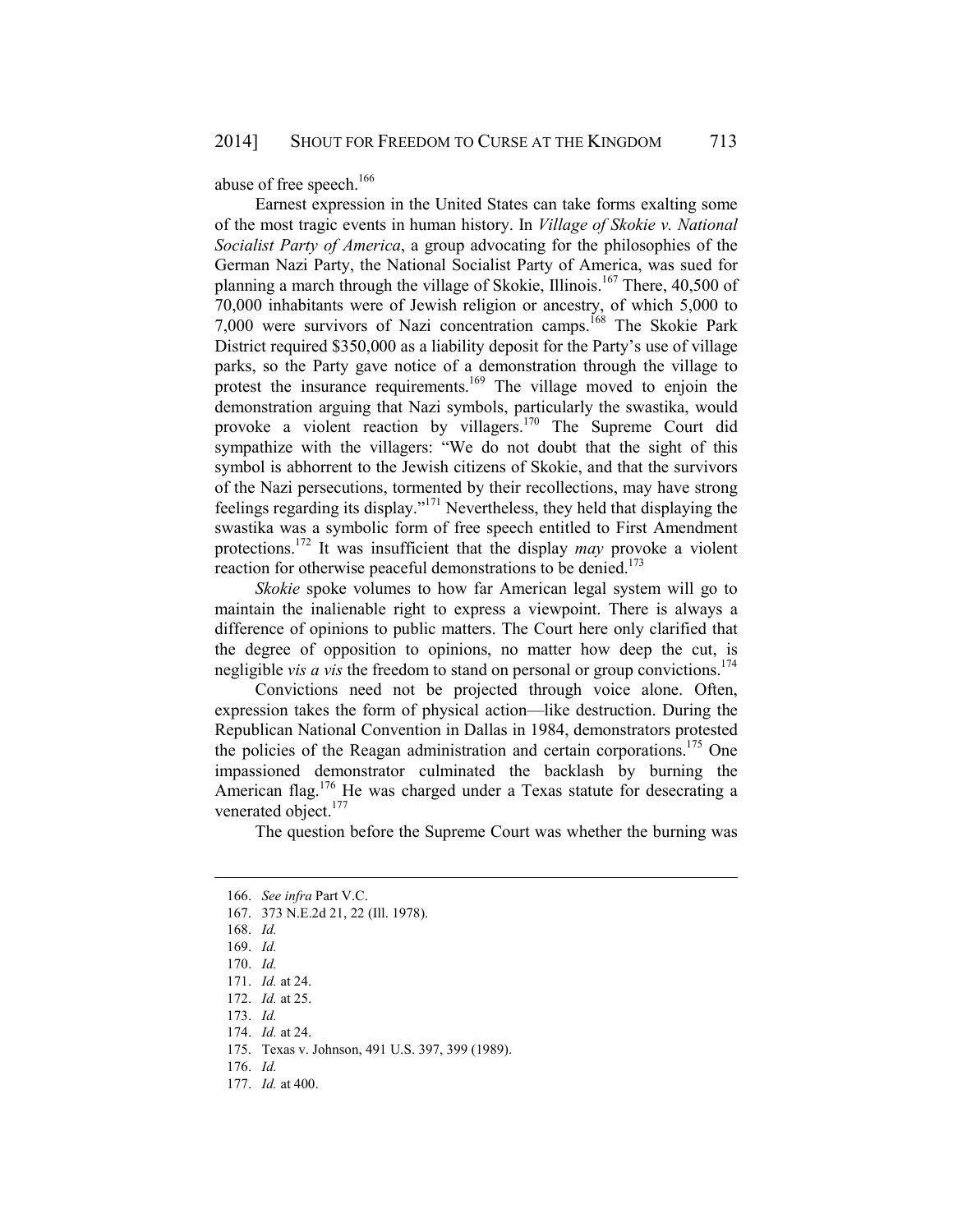an "expression" protected by the First Amendment. "We have not automatically concluded, however, that any action taken with respect to our flag is expressive. Instead, in characterizing such action for First Amendment purposes, we have considered the context in which it occurred."178 His conduct was found "overtly political . . . both intentional and overwhelmingly apparent."179 The flag burning had to pass a test that it was a communication, and that it was meaningful and symbolic, rather than a crude defacing of a national symbol.<sup>180</sup> Ironically, the same flag burned by defendant represented a nation that allows such revolt. But how far can revolt go, and can it be done conveniently without interference in public places? Does the Constitution compel the government to minimize resistance during protest, or to offer concessions to make the process easier?

### *B. Tents and the Internet***—***Occupy Wall Street and Reno v. ACLU*

The Occupy Wall Street movement, a creature of the economic recession and continuing income gap in the United States, has helped answer these questions. What started in Zucotti Park in New York City caught on like wild fire and spread throughout the United States, bringing scores of protestors to public gathering points, demanding reforms to strengthen income equality in the several states.<sup>181</sup> This text marked the start of the uprisings: "WHAT IS OUR DEMAND? #OCCUPYWALLSTREET SEPTEMBER 17TH — BRING TENT."182 The call to bring tents was all too serious, for as one commentator noted, "to occupy these spaces was to transform them."183

The protests themselves were protected by the First Amendment.<sup>184</sup> Their concept is perhaps the paradigmatic embrace of the constitutional right to free speech. Nevertheless, there has been litigation concerning the ambitious, twenty-four-hours-a-day stationing of protestors in public spaces. In *Occupy Fort Myers v. City of Fort Myers*, the district court held that elongated stays of protest were symbolic representations with First Amendment protection.<sup>185</sup> However, reasoned restrictions were allowed: "symbolic expression 'may be forbidden or regulated if the conduct itself may constitutionally be regulated, if the regulation is narrowly drawn to further a substantial governmental interest, and if the interest is unrelated to

 <sup>178.</sup> *Id.* at 405.

 <sup>179.</sup> *Id.* at 406.

 <sup>180.</sup> *Id.*

 <sup>181.</sup> Sarah Kuntsler, *The Right to Occupy—Occupy Wall Street and the First Amendment*, 39 FORDHAM URB. L.J. 989, 989 (2010).

 <sup>182.</sup> *Id.* at 990.

 <sup>183.</sup> *Id.* at 992.

 <sup>184.</sup> *Id.* at 1012.

 <sup>185. 882</sup> F. Supp. 2d 1320, 1328 (M.D. Fla. 2011).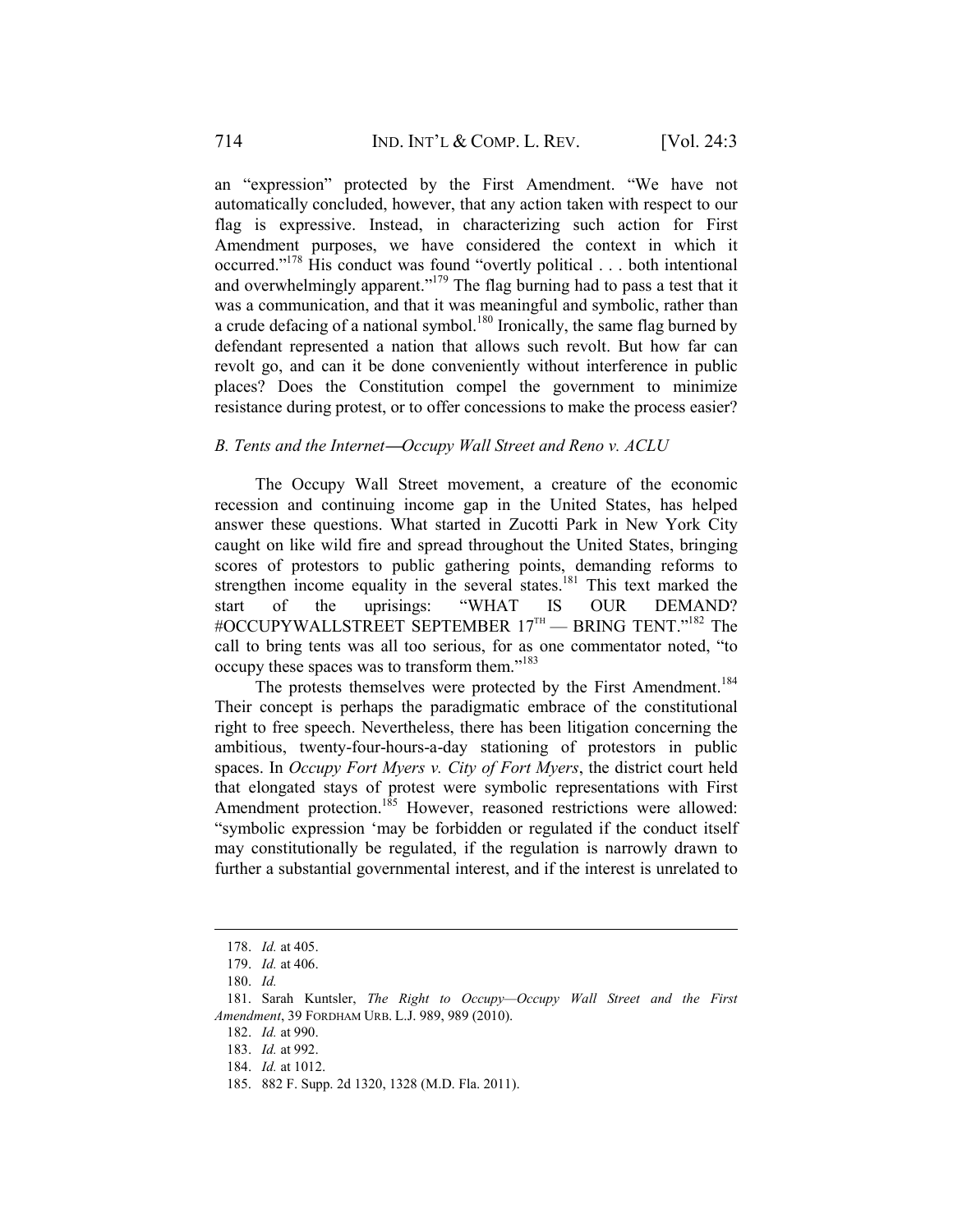the suppression of free speech.'"186 Thus, a city ordinance prohibiting use of tents and other structures for overnight camping was upheld.<sup>187</sup>

Other courts followed suit. In *Occupy Minneapolis v. County of Hennepin*, the court allowed the plaintiff's First Amendment challenges against banning erected structures during Occupy protests in Minnesota.<sup>188</sup> However, invoking *Clark v. Community for Creative Non-Violence*, the court decided that a resolution banning sleeping and erecting tents and other structures on a plaza next to the government center was a valid time, place, and manner restriction.<sup>189</sup> The Occupy movement and the cases following it prove the First Amendment is not boundless. Where one freedom hinders the exercise of potentially many others, judicial pragmatism puts the foot  $down<sup>190</sup>$ 

Beyond political or cultural protest, First Amendment freedoms allow access to information, freeing up the universe of ideas on the internet. In *Reno v. American Civil Liberties Union*, the plaintiff challenged the constitutionality of the Communications Decency Act which limited "indecent" and "patently offensive" (*e.g.*, pornographic) material on the internet where it could readily be accessed by people under eighteen years old via easily circumvented age verification.<sup>[91</sup>] This was the first Supreme Court decision involving cyberspace, and therefore incredibly influential for the myriad of internet cases to come before the tribunal.<sup>192</sup>

The Court affirmed the district court's decision that the limitations placed an unacceptably heavy burden on protected free speech.<sup>193</sup> The decision was based not on the interest of children's free speech, but on adults whose online interactions would be limited, especially with other adults, if such a broad, blanketed restriction were upheld to protect children. *Reno* represented the First Amendment's ability to adapt to an evolving human society. Indeed, because so many people today speak and express through the web, it is axiomatic that the First Amendment apply to the internet.<sup>194</sup>

 <sup>186.</sup> *Id.* at 1330 (quoting Clark v. Community for Creative Non-Violence, 468 U.S. 288, 294 (1984)).

 <sup>187.</sup> *Id.* at 1337.

 <sup>188. 866</sup> F. Supp. 2d 1062, 1069 (2011).

 <sup>189.</sup> *Id.* at 1071; *see generally Clark* 468 U.S. 288 (1984).

 <sup>190.</sup> *See id.* Likewise, in Occupy Columbia v. Haley, the court found that "the Plaintiffs are likely to establish that Occupy Columbia's camping on the State House grounds is expressive conduct, as defined by Spence," but upheld an "emergency regulation" banning camping and sleeping. 866 F. Supp. 2d 545, 557, 563 (2011).

 <sup>191. 521</sup> U.S. 844, 849 (1997).

 <sup>192.</sup> *Reno v. ACLU (1997)*, INFO PLEASE, http://www.infoplease.com/us/supremecourt/cases/ar33.html (last visited Jan. 13, 2013, *archived at* http://perma.cc/QR3J-2RB4).

 <sup>193.</sup> *Reno*, 521 U.S. at 882.

 <sup>194.</sup> *Id.* at 876.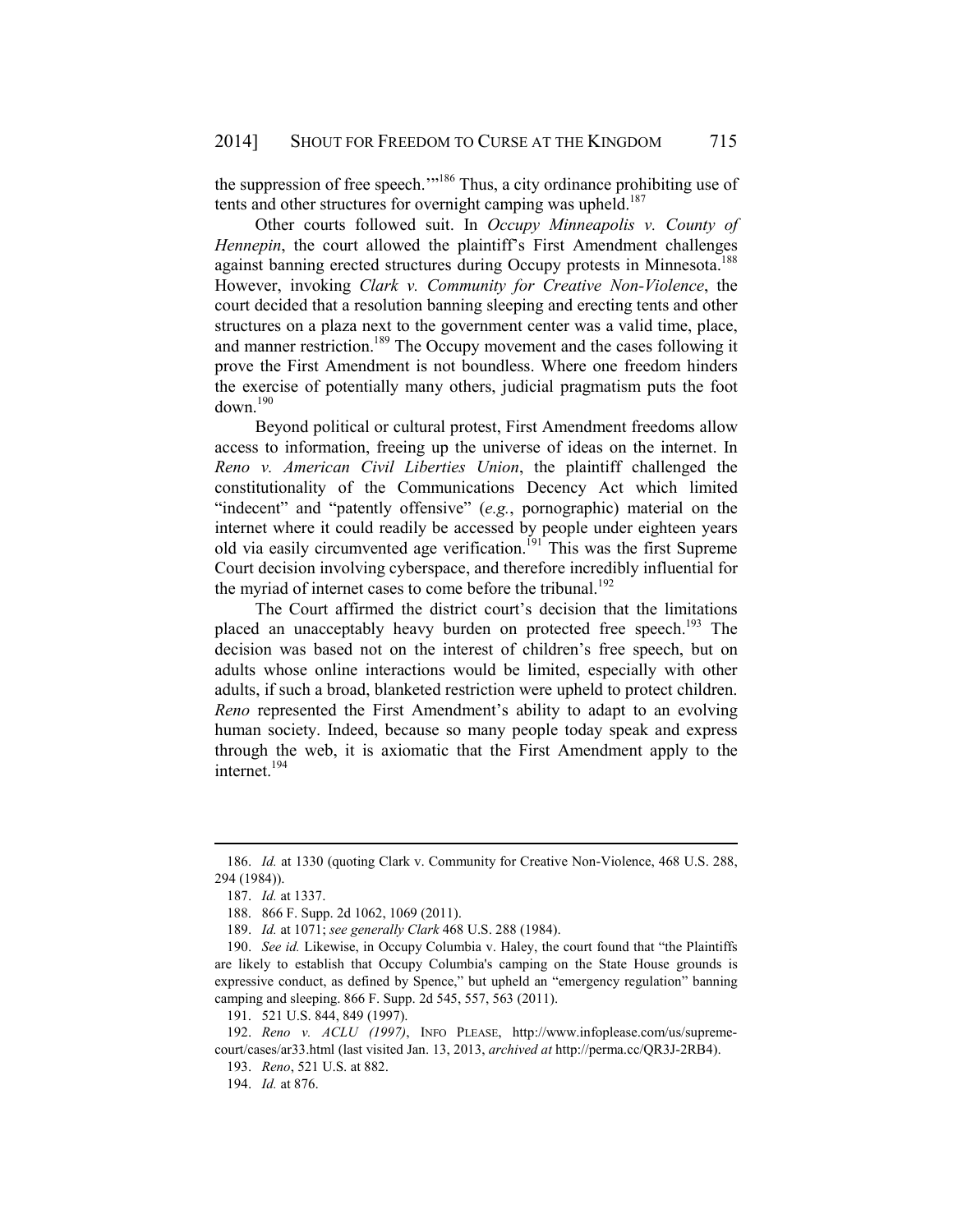#### *C. Citizens United*

Today, the internet is the new kid on the "development of judicially interpreted free speech" block, but television, particularly on-demand television, has made big noise in the second decade of the new millennium. In the landmark and thickly controversial *Citizens United v. Federal Election Commission*, Citizens United, a non-profit corporation, brought an action to a District of Columbia District Court.<sup>195</sup> Citizens produced and wanted to air a documentary negatively depicting US Senator Hillary Clinton. Citizens was prepared to pay for a slot on video-on-demand to implement the proposal.<sup>196</sup> "It produced two 10-second ads and one 30second ad for 'Hillary.' Each ad included a short [] statement about Senator Clinton, followed by the name of the movie and the movie's Website address."197

Federal law prohibited "corporations and unions from using general treasury funds to make direct contributions to candidates or independent expenditures that expressly advocate the election or defeat of a candidate, through any form of media, in connection with certain qualified federal elections."198 The Bipartisan Campaign Reform Act of 2002 was the statutory equivalent of this law.<sup>199</sup>

Citizens took a proactive approach to the risk of legal sanctions by suing the FEC, seeking declaratory and injunctive relief claiming that airing the video with company funds was constitutionally protected.<sup>200</sup> The FEC's main argument was that government cannot favor particular speech or speakers over others by *not* promoting the others.<sup>201</sup> It cannot take sides, and doing so puts the disfavored speakers at a disadvantage.<sup>202</sup> However, the cases cited for this argument were in the context of free speech restrictions upheld for the proper functioning of governmental entities.<sup>203</sup>

1

 202. *Id.* This argument is strengthened because the checks and balances of the US governmental system and Constitution try to protect the voice of the minority (as well as the majority) through neutrality in regards to political advocacy. *See* Christopher Gardner, *Constitutional Balance of Powers Helps Avoid Tyranny of Majority (and Minority)*, MKCREATIVE (July 7, 2010), http://www.mkcreative.net/blog/2010/07/07/constitutionalbalance-of-powers-helps-avoid-tyrrany-of-majority-and-minority, *archived at*  http://perma.cc/RCE4-2Y2L.

 203. *Citizens*, 130 S. Ct. at 899; *see, e.g.*, Bethel School Dist. No. 403 v. Fraser, 478 U.S. 675 (1986) (protected public school education); Jones v. North Carolina Prisoners' Labor Union, Inc., 433 U.S. 119 (1977) (promoted penological application in the corrections system); Parker v. Levy, 417 U.S. 733 (1974) (ensured the capacity of the US government to

 <sup>195. 130</sup> S. Ct. 876, 886-87 (2010).

 <sup>196.</sup> *Id.* at 887.

 <sup>197.</sup> *Id* (alteration added)*.*

 <sup>198.</sup> *Id.* (citing 2 U.S.C § 441b (2000 ed.))

 <sup>199.</sup> *See id.*

 <sup>200.</sup> *Id.* at 888.

 <sup>201.</sup> *Id.* at 898-99.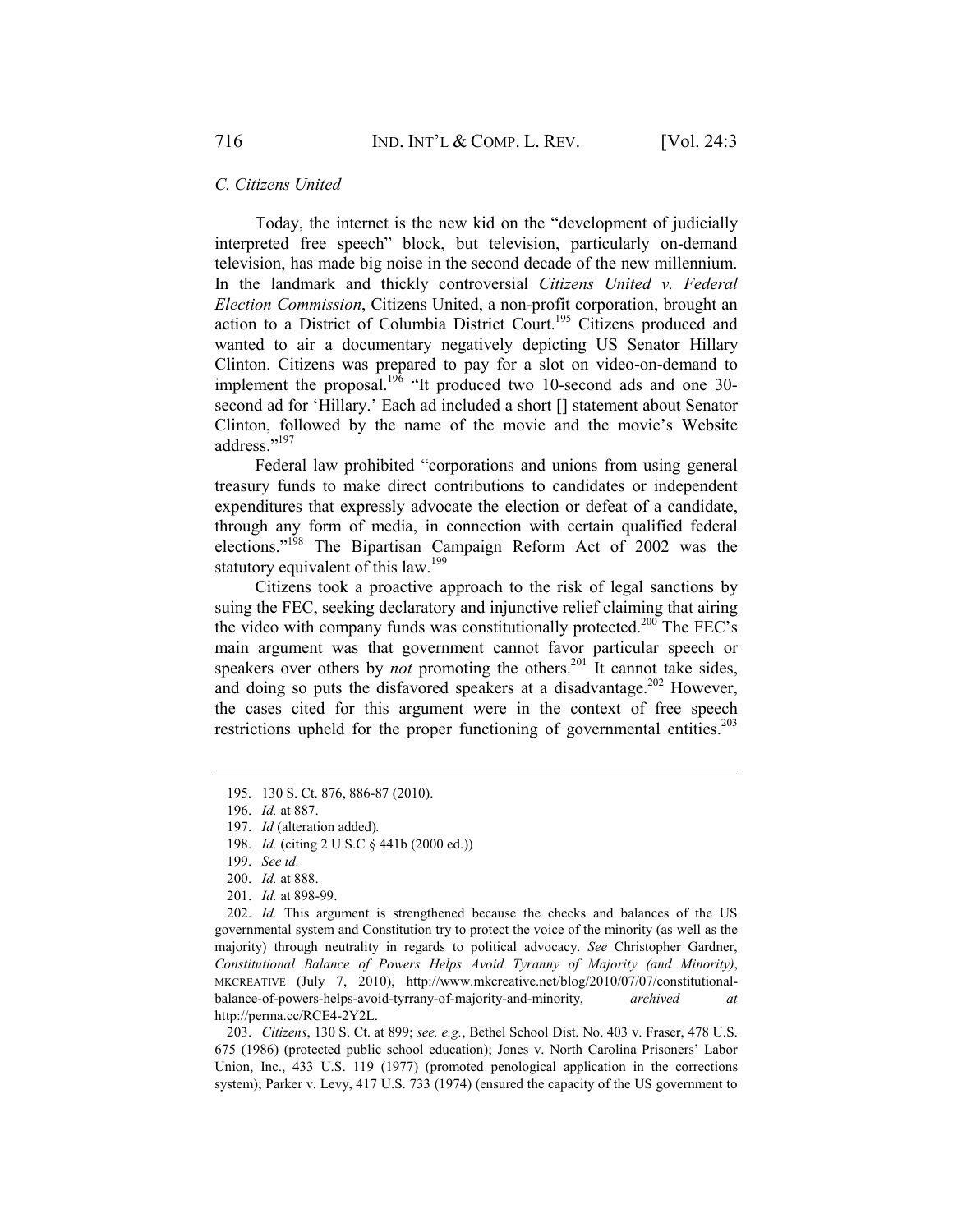Therefore, the Court was not persuaded.<sup>204</sup> It stated the First Amendment's most urgent application is for political campaign speech.<sup>205</sup> "Political speech does not lose First Amendment protection 'simply because its source is a corporation."<sup>206</sup> The holding was simple in scope: no government interest for suppressing political speech of nonprofit and forprofit corporations meets the strict scrutiny standard.<sup>207</sup>

Criticism of *Citizens* came from unexpected places. Conservative Judge Richard Posner told an assembly of foreign educators that unabashed legislators promote the interests of wealthy donors to maintain the stream of cash.208 He posited that "our political system is pervasively corrupt due to our Supreme Court taking away campaign-contribution restrictions on the basis of the First Amendment."<sup>209</sup>

Perhaps less unexpectedly, but equally vigilant were the remarks of John McCain, a Republican senator from Arizona, who called the ruling the Supreme Court's "worst decision ever."<sup>210</sup> He was appalled that the bench (according to him) equated money to free speech.<sup>211</sup> Indeed, this decision marked a change in the US political landscape. Gaining elected political office, especially in higher positions of power, now necessitates considerably competitive campaign funding—at least much higher than before.<sup>212</sup> Because historically it takes wealth, power, or status to start a competitive political campaign for some offices, *Citizens United* topples the playing field for fair access in effecting political change, a foundational principle of the First Amendment, by *using* the First Amendment itself.

1

 208. James Warren, *Richard Posner Bashes Supreme Court's Citizens United Ruling*, DAILY BEAST (July 14, 2012), http://www.thedailybeast.com/articles/2012/07/14/richardposner-bashes-supreme-court-s-citizens-united-ruling.html, *archived at*  http://perma.cc/ACR8-NTXU.

209. *Id.*

211. *Id.*

discharge its military responsibilities); Civil Service Comm'n v. Letter Carriers, 413 U.S. 548 (1973) (contemplated evaluation of federal military service).

 <sup>204.</sup> *Citizens*, 130 S. Ct. at 899.

 <sup>205.</sup> *Id.* at 898.

 <sup>206.</sup> *Id.* at 900 (quoting First Nat'l Bank of Boston v. Bellotti, 435 U.S. 765, 784 (1978)).

 <sup>207.</sup> *Id.* at 913. To meet the strict scrutiny standard, a law or policy must 1) serve a compelling government interest and 2) be narrowly tailored to advance that interest. Elizabeth S. Anderson, *Integration, Affirmative Action and Strict Scrutiny*, 77 N.Y.U. L. REV. 1195, 1228 (2002). For a thorough analysis of strict scrutiny in US federal courts, see Adam Winkler, *Fatal in Theory and Strict in Fact: an Empirical Analysis of Strict Scrutiny in the Federal Courts*, 59 VAND. L. REV. 793 (2006).

 <sup>210.</sup> Nick Wing, *John McCain: Citizens United is 'Worst Decision Ever'* . . . *'Money is Money,' Not Free Speech*, HUFFINGTON POST, http://www.huffingtonpost.com/2012/10/12/john-mccain-citizens-united\_n\_1960996.html (last updated Oct. 13, 2012, *archived at* http://perma.cc/9DCF-HH3S).

 <sup>212.</sup> *The Power of Money: The Ethics of Campaign Finance Reform*, 3 ISSUES IN ETHICS (1990), *archived at* http://perma.cc/K8S8-TLMG. The average congressional campaign costs \$1 million, and the average senate campaign costs \$4.3 million. *Id.*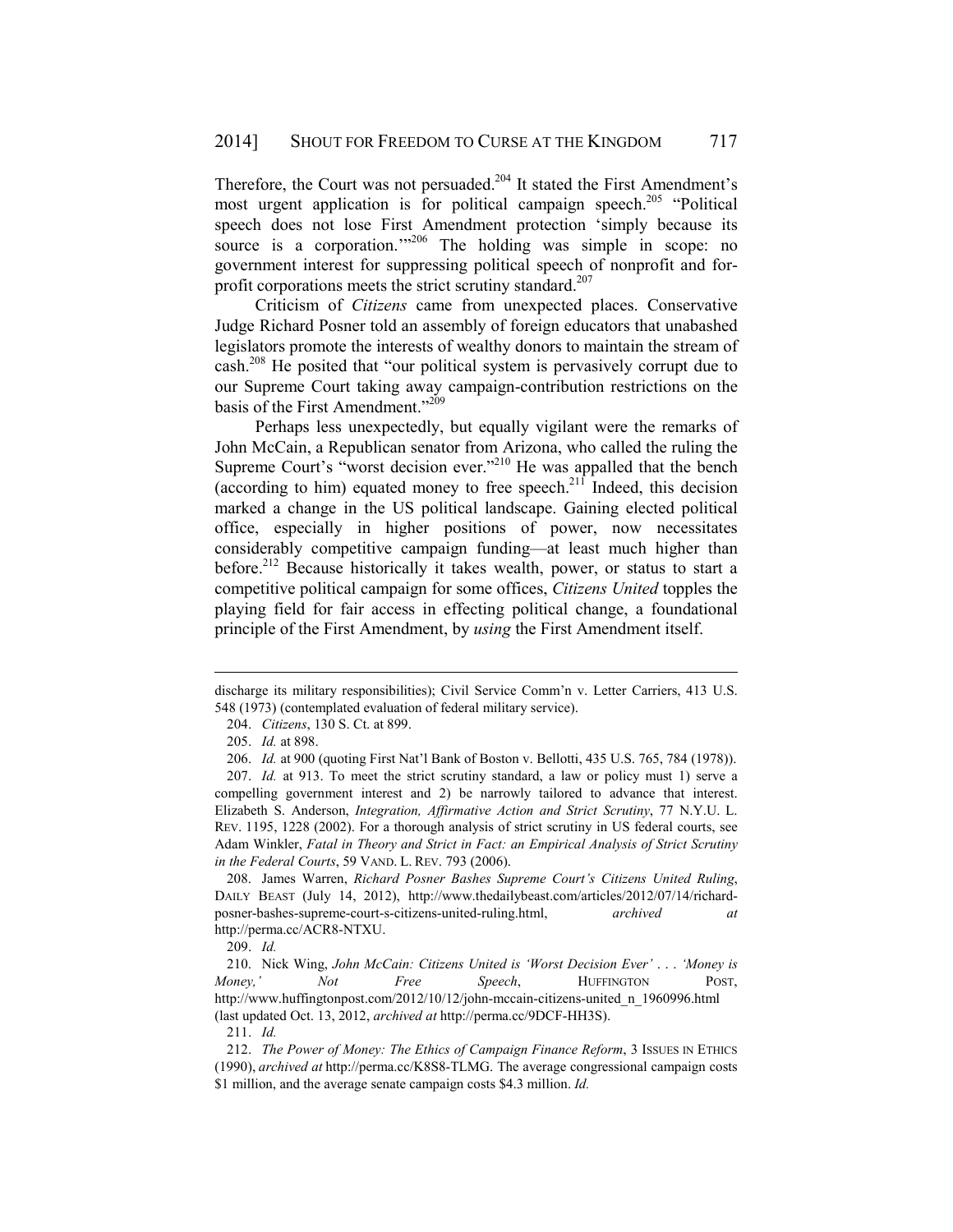### *D. Westboro Baptist Church*

Some efforts at effecting political and social change are bolder than others. The *Snyder v. Phelps* decision concerning the Westboro Baptist Church is proof. The case was on appeal from a jury that held the church's members liable for millions of dollars for picketing near the funeral service of Marine Lance Corporal Matthew Snyder.<sup>213</sup> Westboro's signs used provocative language to express the church's stance against tolerance of homosexuality in America. The church's stances included that deaths of soldiers and other tragedies like 9/11 were god's way of punishing the nation's increasing acceptance of same-sex relationships and sexual activity.214 The signs read: "'God Hates the USA/Thank God for 9/11,' 'America is Doomed,' 'Thank God for Dead Soldiers,' 'Priests Rape Boys,' 'God Hates Fags,' and 'God Hates You," among other messages.<sup>215</sup> The Snyders sued for intentional infliction of emotional distress.<sup>216</sup>

The Court reasoned that "the First Amendment reflects 'a profound national commitment to the principle that debate on public issues should be uninhibited, robust, and wide-open.'"<sup>217</sup> The bench emphasized the grave consequences of quieting speech that reflected matters of public interest: less free and robust debate on public issues, mitigating the meaningful dialogue of ideas, and self-censorship in discussing public matters.<sup>218</sup> The prosecution's main argument was that such ugly methods of expression were empty, twisting earnest dialogue about serious public issues through ridicule and unabated attention-seeking for religious interests.<sup>219</sup> The court disagreed.220 "While these messages may fall short of refined social or political commentary, the issues they highlight—the political and moral conduct of the United States and its citizens, the fate of our Nation, homosexuality in the military, and scandals involving the Catholic clergy are matters of public import."<sup>221</sup> Thus, the Court created precedent that no manner of expression is too crude or deemed a publicity stunt in the eyes of the law, if it fits "public import" and other parameters—even if it inflames emotional distress in citizens.<sup>222</sup>

Justice Alito's dissent was remarkable, but perhaps only because it outlined the antithesis of the majority's interpretations of Westboro's

 <sup>213.</sup> Snyder v. Phelps, 131 S. Ct. 1207, 1213 (2011).

 <sup>214.</sup> *Id.*

 <sup>215.</sup> *Id.*

 <sup>216.</sup> *Id.* at 1214.

 <sup>217.</sup> *Id.* at 1215 (quoting New York Times Co. v. Sullivan, 376 U.S. 254, 270 (1964)).

 <sup>218.</sup> *Id.*

 <sup>219.</sup> *Id.* at 1217.

 <sup>220.</sup> *Id.*

 <sup>221.</sup> *Id.*

 <sup>222.</sup> *Id.* at 1217-18.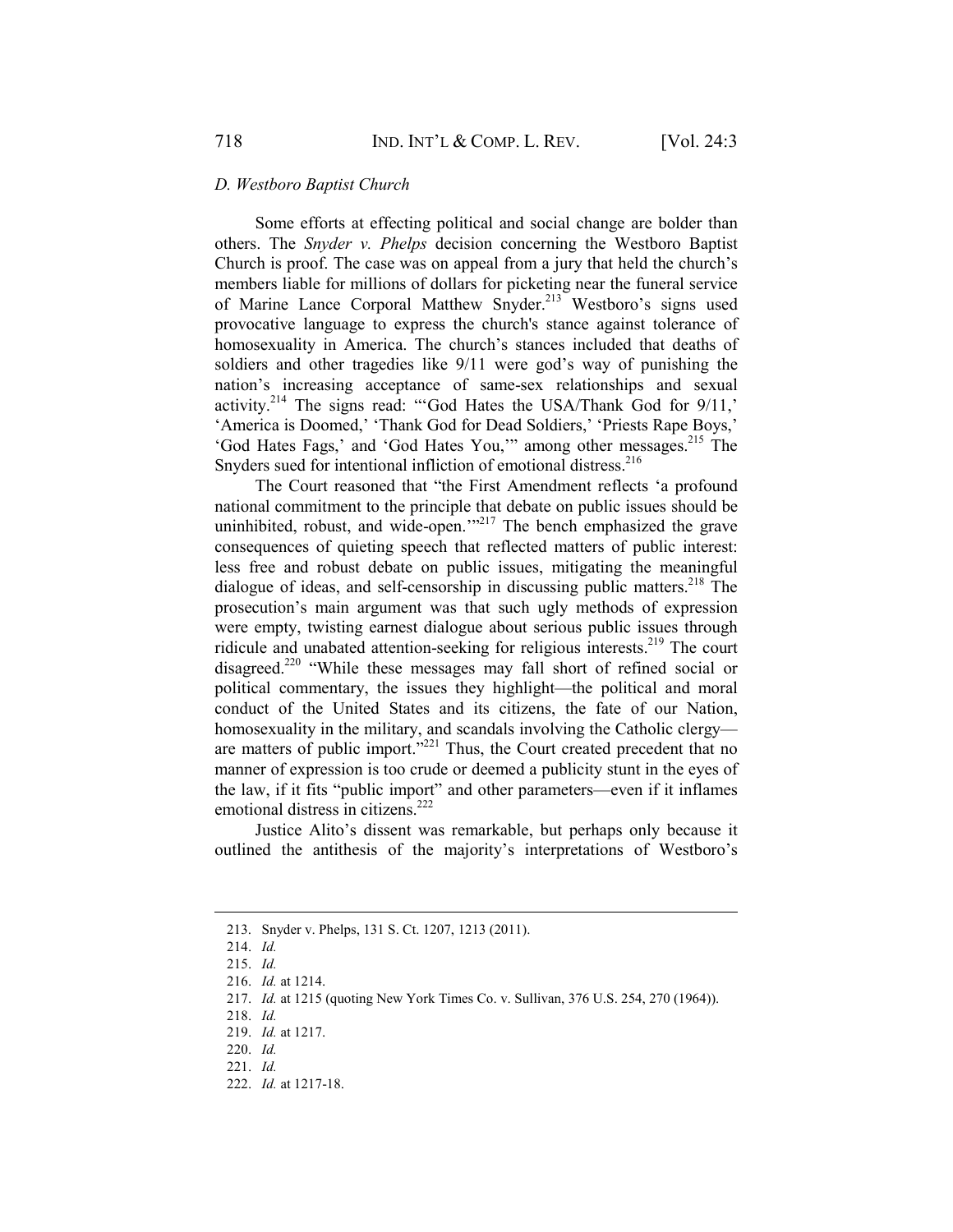methods. His analysis centered on the idea that the substance of Westboro's expressions did not contribute to a meaningful discussion on, *inter alia*, homosexuality.<sup>223</sup> "The First Amendment does not shield utterances that form 'no essential part of any exposition of ideas, and are of such slight social value as a step to truth that any benefit that may be derived from them is clearly outweighed by the social interest in order and morality.<sup>"224</sup> He dubbed Westboro's methods "strategy" for garnering attention through provocation.<sup>225</sup> If, in fact, that is the driving force behind Westboro's acts, then Alito's judgment is the right one; however, there has been no evidence that Westboro is not earnest in its ways such as to recant the benefit of the doubt given to them by the Supreme Court.<sup>226</sup>

*Snyder* was ripe with controversy like *Citizens*. 227 What is more, opponents of this decision have made unlawful threats to the church. Hacktivist<sup>228</sup> group Anonymous apparently hacked Westboro's website in response to its expression methods.229 The apparent vigilante conduct included posting church members' names, phone numbers, e-mail addresses, and physical addresses online for public viewing.230 To speculate, this may have been done to physically threaten and perhaps abuse church members.

Government action against Westboro has been urged by more than 300,000 Americans through the White House's online petition system.<sup>231</sup> This petition is the most popular since the website's inception and was started after Westboro vowed to picket the funerals of the Sandy Hook massacre victims.232 It demanded the White House recognize Westboro as a hate group—something the government has not done to any organization.<sup>233</sup>

 <sup>223.</sup> *Id.* at 1222.

 <sup>224.</sup> *Id.* at 1223 (quoting Chaplinsky v. New Hampshire, 315 U.S. 568, 572 (1942)).

 <sup>225.</sup> *Id.*

 <sup>226.</sup> *Id.* at 1211.

 <sup>227.</sup> Warren, *supra* note 208.

 <sup>228.</sup> *See* Peter Ludlow, *What is a 'Hacktivist'?*, N.Y. TIMES (Jan. 13, 2013, 8:30 PM), http://opinionator.blogs.nytimes.com/2013/01/13/what-is-a-hacktivist/, *archived at*  http://perma.cc/ZBS9-3R3Z.

 <sup>229.</sup> Steven Musil, *Hackers Target Westboro Baptist Church after Newtown Threat*, CNET, http://news.cnet.com/8301-1023\_3-57559468-93/hackers-target-westboro-baptistchurch-after-newtown-threat/ (last visited Jan. 4, 2013, *archived at* http://perma.cc/RD3J-33AW).

 <sup>230.</sup> *Id.*

 <sup>231.</sup> Kristen A. Lee, *Petition to Label Westboro Baptist Church a 'Hate Group' is Most Popular on White House Website*, N.Y. DAILY NEWS (DEC. 27, 2012, 10:40 AM), http://www.nydailynews.com/news/politics/265k-sign-petition-label-westboro-hate-grouparticle-1.1228100.

 <sup>232.</sup> *Id.*

 <sup>233.</sup> Mike Hendricks, *Anti-Westboro Petition Has Most Signatures on White House Website,* KANSAS CITY STAR (Dec. 28, 2012), http://www.kansascity.com/2012/12/27/3983779/anti-westboro-petition-sets-new.html,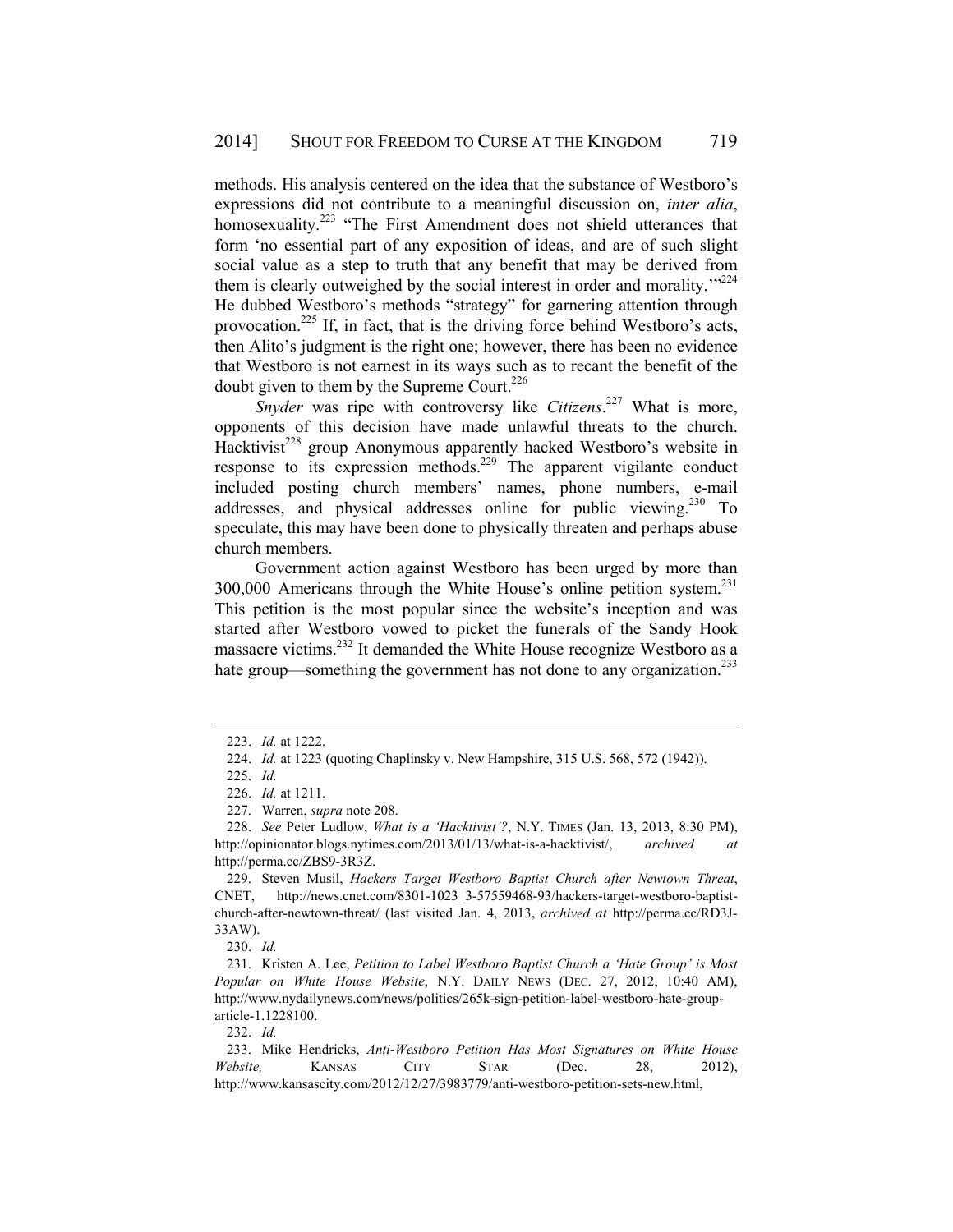Because such action would be novel, it is uncertain what it would accomplish.234 Commentators have suggested that Westboro may lose its status as a tax-exempt organization.<sup>235</sup> The government has yet to give an official response;236 however, because of the constitutional ruling in *Phelps*, such a request will likely be denied.

From *Skokie* to *Phelps*, the last thirty years or so of developments in US First Amendment freedoms have seen some major qualifications to broaden the scope of speech, and less so, to narrow it. One reason so many otherwise offensive and sometimes questionable forms of speech retain protection is to disallow a slippery slope weakening what are likely the strongest free speech protections worldwide. Through First Amendment jurisprudence, America has retained and advanced its position as the nation most valuing free speech liberties.

VI. RECOMMENDATIONS: HOW EMBRACING US FIRST AMENDMENT VALUES AND LEGAL PRACTICALITY CAN MOVE THAILAND FORWARD

# *A. A Call for the Repeal of Thai Lèse-Majesté Laws*

Thai lèse-majesté law is out of place. Technological advancements are multiplying the channels in which people can express their opinions. $^{237}$ Political upheaval by civilians in the Middle East and Africa is driving out despots under the title of the Arab Spring.<sup>238</sup> Now is not the time for censorship of the masses. Thai lèse-majesté law should be repealed.

One would think that the current king's invitation for criticism hinted that now is the time for repeal.<sup>239</sup> It is absurd, moreover, that previous

1

 239. Birthday Speech*, supra* note 154; Michael Aquino, *Thailand's Strict "Lèse-Majesté" Laws - The Thai Reverence for the King*, ABOUT.COM, http://goseasia.about.com/od/thaipeopleculture/a/lesemajeste.htm (last visited Nov. 18, 2012,

*archived at* http://perma.cc/73U8-JMNN.

 <sup>234.</sup> *See generally id.*

 <sup>235.</sup> Kiri Blakeley, *Petition Against Westboro Baptist Church May Finally Be Its Downfall*, STIR (Dec. 26, 2012, 1:21 PM), http://thestir.cafemom.com/in\_the\_news/148675/petition\_against\_westboro\_baptist\_church, *archived at* http://perma.cc/UV8G-NWAB.

 <sup>236.</sup> Hendricks, *supra* note 233.

 <sup>237.</sup> Jack M. Balkin, *Digital Speech and Democratic Culture: A Theory of Freedom of Expression for the Information Society*, 79 N.Y.U. L. REV. 1, 36-37 (2004) (arguing not only that technological advancements provide more methods of expression, but that they should change our understanding of the social role of expression altogether).

 <sup>238.</sup> *See generally The Arab Spring: A Year of Revolution*, NPR (Dec. 17, 2011, 6:02 PM), http://www.npr.org/2011/12/17/143897126/the-arab-spring-a-year-of-revolution, *archived at* http://perma.cc/8CLY-Y9EY; *see also Tunisia Marks Arab Spring Revolution*, AL JAZEERA, http://www.aljazeera.com/news/africa/2013/01/2013114767673554.html (last modified Jan. 14, 2013, *archived at* http://perma.cc/RY77-A3UU) (noting that Tunisians celebrated the second anniversary of their former leader's exile, and that Tunisia's uprising was the first of the Arab Spring uprisings).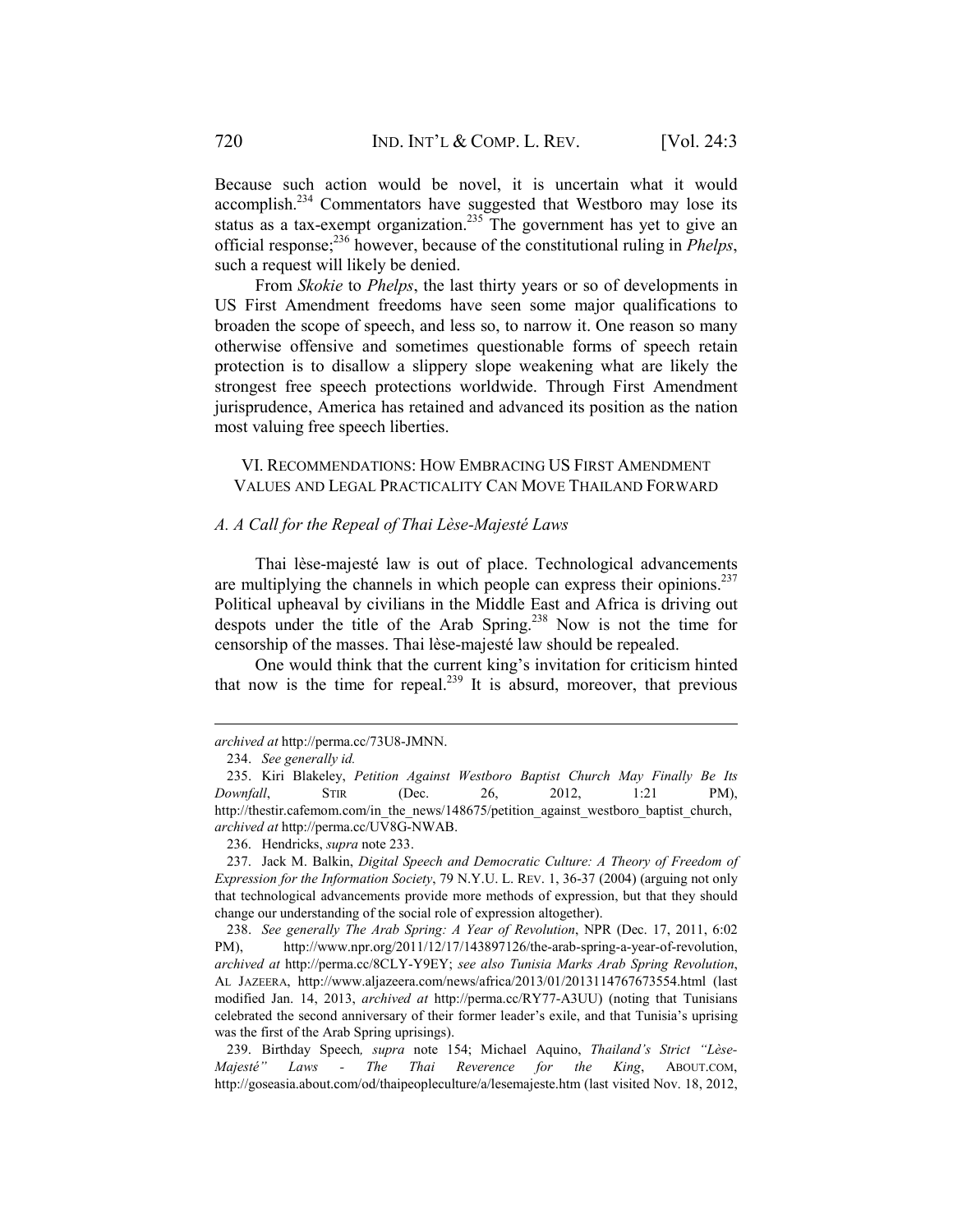Prime Minister, Yingluck Shinawatra, had, by maintaining the force of lèsemajesté, suffocated the ideology of the very people that were instrumental in her gaining the seat.<sup>240</sup> Perhaps, as one scholar claimed, the law is less a watch on national security or symbolic protection of the monarchy than an instrument of military control<sup> $241$ </sup>—maybe another reason to be rid of it. Cross-analyzing US free speech decisions with Thai lèse-majesté decisions brings to light some of the holes in the Thai law's rationale.

The "disturbance of the peace" statutes in *Edwards* were supposed to prevent violence in the community.<sup>242</sup> The rallying of the church members, although public, amplified, and perhaps notorious for the surrounding community, did not fit the narrow scope that would "permit [the] State to make criminal the peaceful expression of unpopular views. $^{243}$ 

The *Mungjaroen* case was similar to *Edwards* because it involved a public gathering with the expression of unpopular views, but it was different because the Thai government thought one man's controversial views of the monarchy were enough to constitute a threat to national security.<sup>244</sup> This Note argues that individual expressions, especially those simply giving a different account of history (here, that the king killed his brother to gain succession of the throne),  $245$  are not reasonably sufficient to constitute speech which makes the king a subject of hate to the extent of a valid threat to national security. Even if there were a concern that it could start an uprising which in the aggregate *could* be a high-level threat, persistent advocates of such speech should be prosecution instead of those making ineffectual, unfounded reconstructions of monarchical history.

Another parallel can be drawn between political speech in *Musikaphong* and the boycott in the *Claiborne Hardware* case.<sup>246</sup> Mr. Musikaphong's words were merely rhetorical in an arena where rhetoric is essential: political rallying.<sup>247</sup> Moreover, the words were not aimed to bring hate to the royalty, but were used to absolve Musikaphong's colleague of accusations that she came from wealth and therefore would not make a

*archived at* http://perma.cc/AG9U-72BY).

 <sup>240.</sup> *See supra* note 153 and accompanying text.

 <sup>241.</sup> Connors, *supra* note 44; *see also* Otto F. von Feigenblatt, *The Thai Ethnocracy Unravels: A Critical Cultural Analysis of Thailand's Socio-Political Unrest*, 1 J. ALT. PERSP. SOC. SCI. 583, 584 (2009), *archived at* http://perma.cc/JFW7-H4B6 ("Thailand, then known as Siam, remained deeply in the control of Bangkok elites, especially the military forces and the bureaucracy. This intervention by the military was the beginning of the continuing influence of the military in Thai politics.").

 <sup>242.</sup> Edwards v. South Carolina, 372 U.S. 229, 234 (1963).

 <sup>243.</sup> *Id.* at 237.

 <sup>244.</sup> Streckfuss, *supra* note 1, at 454.

 <sup>245.</sup> Streckfuss, *supra* note 1, at 454.

 <sup>246.</sup> NAACP v. Claiborne Hardware, 458 U.S. 886, 887 (1982).

 <sup>247.</sup> John Kane & Haig Patapan, *The Artless Art: Leadership and the Limits of Democratic Rhetoric*, 45 AUSTL. J. POL. SCI. 371, 372 (2010).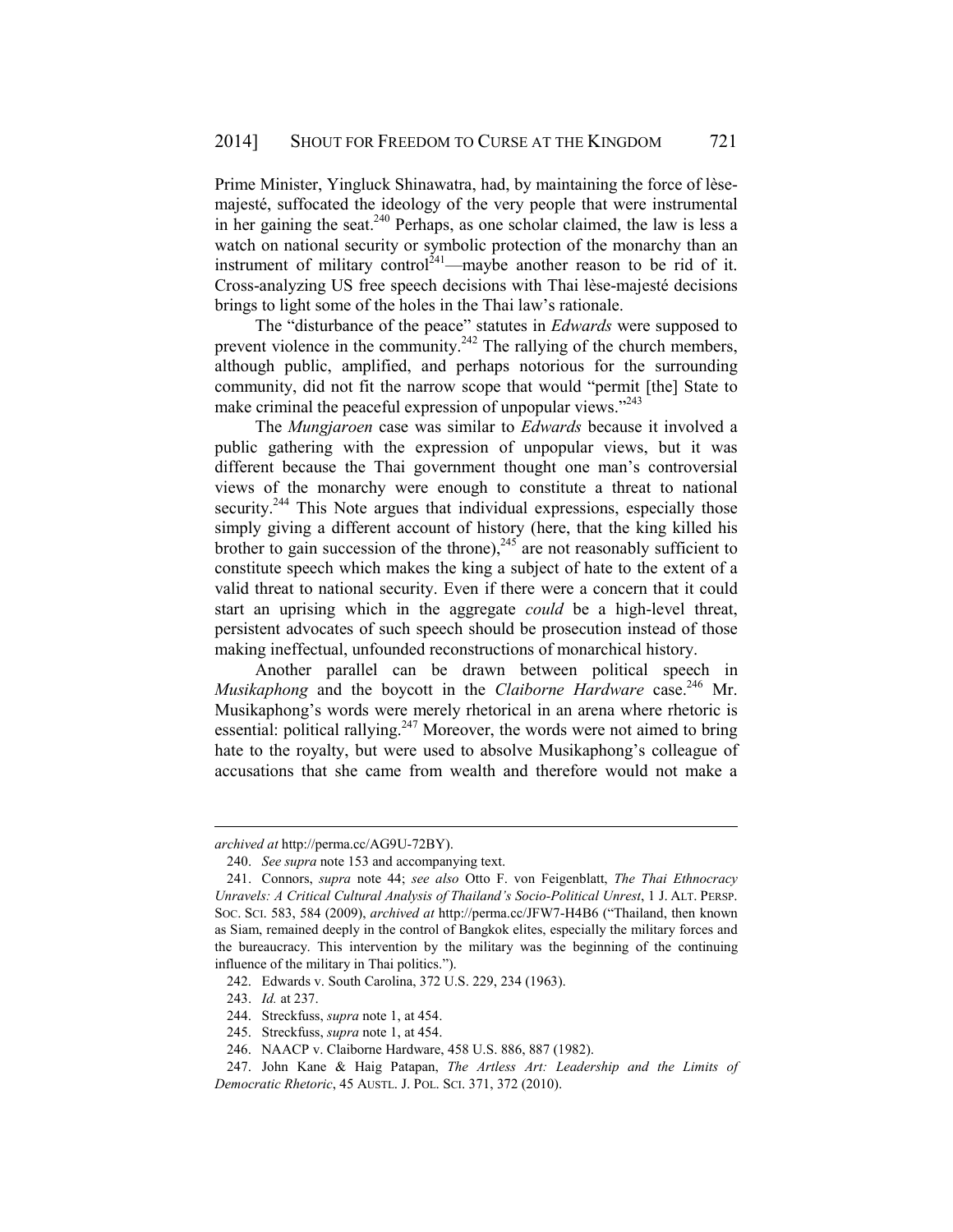suitable political candidate.<sup>248</sup> In *Claiborne Hardware*, the circumstances were much more severe.<sup>249</sup> There, an economic boycott staged to send a strong political message effected violence even within members of the black community.<sup>250</sup> This was a bigger threat to peace, civility, and stable government than the Musikaphong situation; however, the Supreme Court made clear that the essence of self-government was self-expression.<sup>251</sup> As to Thailand, its own constitution harks that the sovereign power belongs to the Thai people.<sup>252</sup> Moreover, the apparent threat to the monarchy in the *Musikaphong* decision was dissected out of context, <sup>253</sup> and speech during political campaigning should not be so harshly deemed to threaten national security when the purpose of speech during an effort to gain the people's votes is to effectuate governmental change.<sup>254</sup>

Arguably, monarchies are distinguishable from governments in a democratic system because their ideal form seems to resist change,<sup>255</sup> whereas a democratic political structure *welcomes* change based on changing national principles, values, and attitudes.<sup>256</sup> Indeed, Thailand and the United States have fundamental legal, social, and cultural differences. The United States is rooted in individualism<sup>257</sup> and personal liberty.<sup>258</sup> The US geo-political structure in which each state operates under its own

1

253. Struckfuss, *supra* note 1, at 449-60.

 254. Thailand has voted in favor of the Universal Declaration of Human Rights, which has several provisions asserting freedom of political speech that necessarily advocates change and differing opinion. Universal Declaration of Human Rights, G.A. Res. 217 (III) A, U.N. Doc A/Res/217(III), arts. 18-21 (Dec. 10, 1948). The US Supreme Court has asserted that such speech, dubbed "core political speech," is "interactive communication concerning political change." Meyer v. Grant, 486 U.S. 414, 422 (1988).

 255. ANDRZEJ OLECHNOWICZ, THE MONARCHY AND THE BRITISH NATION: 1780 TO THE PRESENT 38 (Andrzej Olechnowicz ed., 2007) (noting generally how and why monarchs resist change); MANCUR OLSON, POWER AND PROSPERITY: OUTGROWING COMMUNIST AND CAPITALIST DICTATORSHIPS 27, 28 (2000) (discussing the importance of succession as a measure of stability and maintenance of the status quo in monarchies and autocracies in particular).

 256. *Democracy Education for Iraq* — *Nine Brief Themes*, STANFORD UNIV., http://www.stanford.edu/~ldiamond/iraq/DemocracyEducation0204.htm (last visited Feb. 24, 2013, *archived at* http://perma.cc/TNE8-CQUU).

 257. Claire Andre & Manuel Velasquez, *Creating the Good Society*, 5 ISSUES IN ETHICS (1992), *archived at* http://perma.cc/E2MT-3WQZ (citing ROBERT N. BELLAH ET AL., THE GOOD SOCIETY (New York: Alfred A. Knopf, Inc., 1991)). Americans have long-standing allegiance to individualism. *Id.* This is the belief that Americans can pursue their desires independently of others. *Id.*

258. THE DECLARATION OF INDEPENDENCE paras. 4-5 (U.S. 1776).

 <sup>248.</sup> Streckfuss, *supra* note 1, at 459.

 <sup>249.</sup> *Claiborne*, 458 U.S. at 903-04.

 <sup>250.</sup> *Id.* at 887.

 <sup>251.</sup> *Id.* at 913.

 <sup>252.</sup> CONSTITUTION OF THE KINGDOM OF THAILAND, B.E. 2550 (2007), s. 3, *archived at*  http://perma.cc/ZG7U-RATB.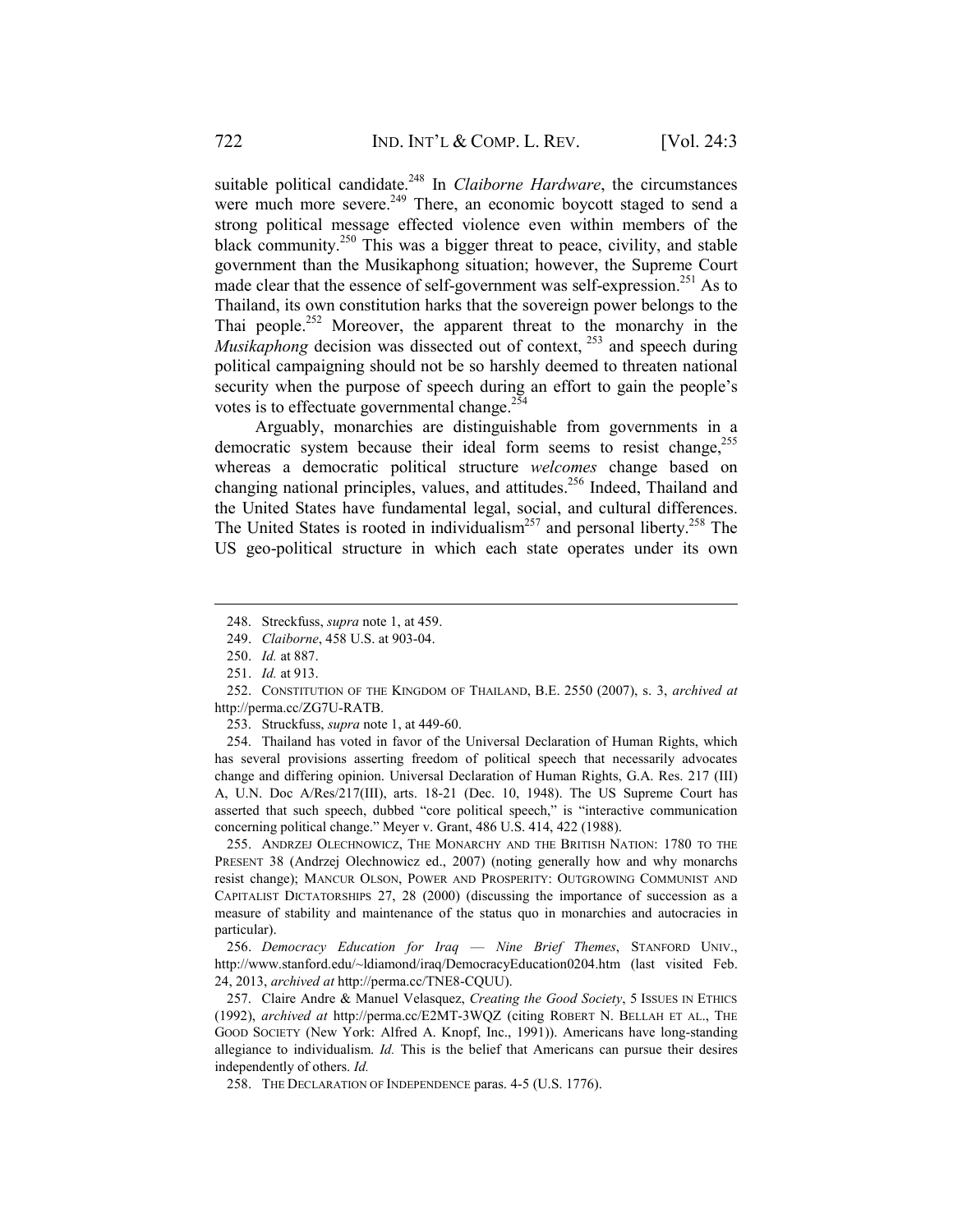constitution, statutes, and government, albeit subject to a federal Constitution and government, makes the value systems throughout the country varied. Thailand has a monarchy, federal executive branch, and provincial and more localized leaders, and the law throughout the land is decided on a federal level.<sup>259</sup> People of the United States have richly diverse religious, political, social, and ideological beliefs.<sup>260</sup> Thailand has a strong collective conscience rooted in Buddhist principles<sup>261</sup> and an unmatched adoration of the monarchy—particularly the king.<sup>262</sup> Yet complete abiding of lèse-majesté laws and continued reverence of the monarchy are not mutually exclusive. The "red shirts" party in Thailand has long been opposed to the law; scholars have come together to urge changes to it.<sup>263</sup> and hundreds of charges and convictions indicate that this country's people are not submitting in complacency to the draconian law. Thai people do not need to be on their knees to love the king and the Kingdom.

State solidarity chants "Long live the King," "God save the Queen," and other wishes for monarchical longevity.<sup>264</sup> When a crown ruler dies (at least in a hereditary monarchy), familial lineage is usually set for transition.<sup>265</sup> Here lies another hurdle for free speech reform in Thailand: unlike potentially drastic differences in political ideologies based on new party leadership in the United States, the monarch as leader of a state, ruling through familial lineage, may not open a dialogue for meaningful change for some time—if at all. However, to be effective, laws preserving the honor of that royal blood should not perplex the governmental agencies that enforce those laws. Likewise, free speech freedoms depend on

 <sup>259.</sup> *Thai Governmental Structure*, THAILAND LAW FORUM, http://www.thailawforum.com/articles/briggsgov.html (last visited March 1, 2013, *archived at* http://perma.cc/E4HC-MNNM).

 <sup>260.</sup> *Report: Diversity Growing in Nearly Every State*, NBC NEWS, http://www.nbcnews.com/id/14348539/#.UTzzKRyLZmw (last updated Aug. 17, 2006, 5:12 PM, *archived at* http://perma.cc/4XWA-KPNR).

 <sup>261.</sup> Duncan McCargo, *Buddhism, Democracy and Identity in Thailand*, 11 DEMOCRATIZATION 155, 156 (2004), *archived at* http://perma.cc/UR4G-XSU9.

 <sup>262.</sup> Jonathan Head, *Why Thailand's King is So Revered*, BBC NEWS (Dec. 5, 2007), http://news.bbc.co.uk/2/hi/asia-pacific/7128935.stm, *archived at* http://perma.cc/T6BS-V2SB.

 <sup>263.</sup> Mong Palatino, *Reform the World's Harshest Lèse-Majesté Law*, GLOBALVOICES (Feb. 12, 2012), http://globalvoicesonline.org/2012/02/12/thailand-reform-the-worldsharshest-lese-majeste-law/, *archived at* http://perma.cc/SFP3-Z2SF.

 <sup>264.</sup> *Long Live the King*, BANGKOK POST (Dec. 5, 2012), http://www.bangkokpost.com/learning/learning-from-news/324686/long-live-the-king,

*archived at* http://perma.cc/6LYW-P3XN. After the King's 85th birthday speech and the Thai national anthem, the crowd of 200,000 roared "*Song Phra Chareon*, *Song Phra Chareon*," meaning, "Long live the King." *Id.*

 <sup>265.</sup> *Hereditary Monarchy*, WIKIA, http://micronations.wikia.com/wiki/Hereditary\_monarchy\_(last visited Feb. 12, 2013, *archived at* http://perma.cc/7UW9-Q55R).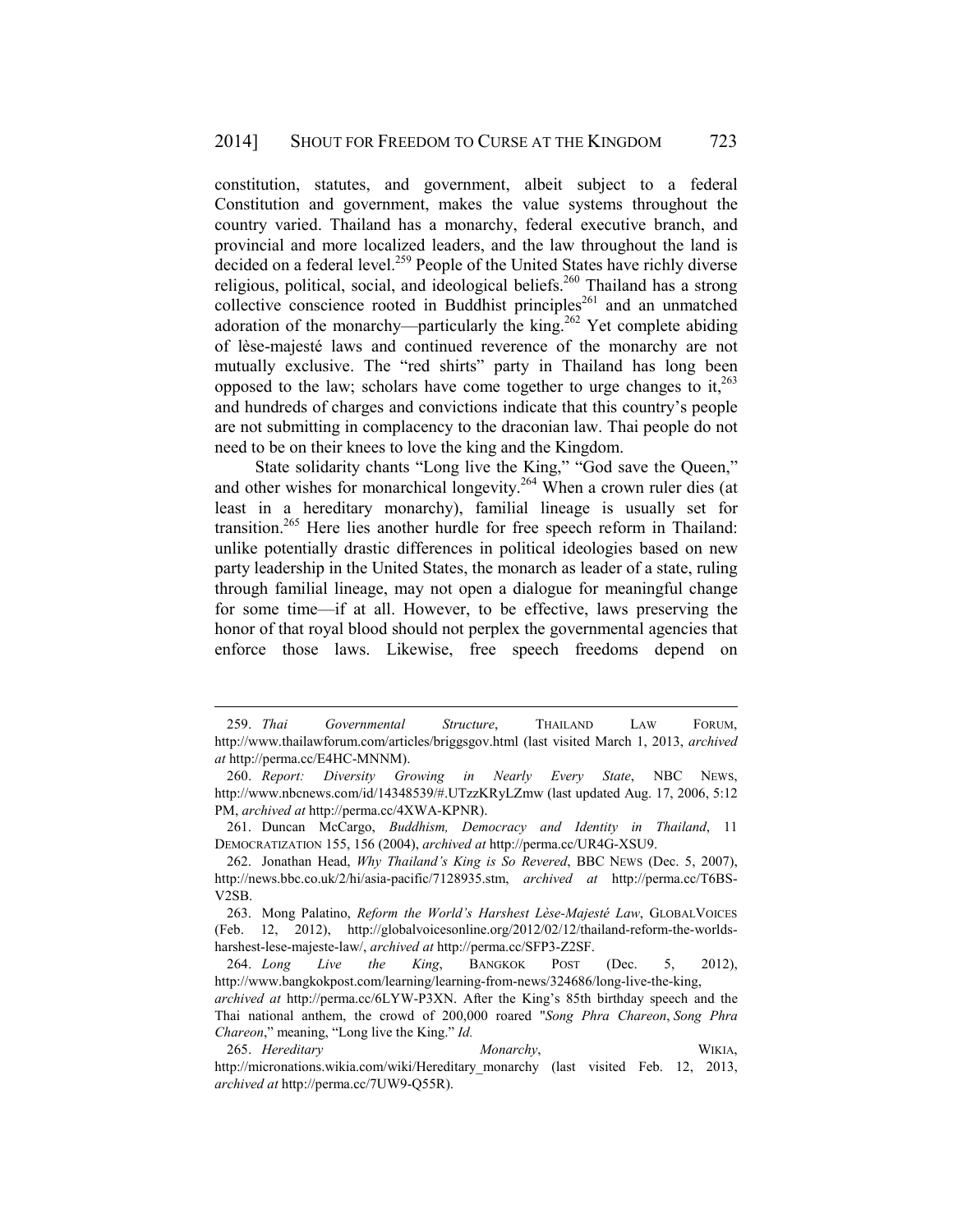governmental bodies such as the judiciary for persistent enforcement. Therefore, whether speech laws are inhibiting or empowering in nature, their effectiveness depends partly on clearly defined practical limitations that serve a governmental or civil purpose.

Lack of such limitations is partly what makes Thai lèse-majesté laws questionable. The *Amornvivat* case showed the practical failure of Thai lèse-majesté law lending to its over breadth and far reach.<sup>266</sup> The same body that gave vitality to the law—the police—was apprehended for lèse-majesté simply because it followed custom in publishing the crime in the official government periodical.<sup>267</sup> Several officers, including the police chief, a lawyer, and the king himself were involved in the convoluted charges.<sup>268</sup> Thai lèse-majesté law in its current form and recent enforcement procedures are counter-productive. Even if they were to restrict publication and other avenues of publicizing its enforcement, it would lose the communicative component of deterrence.

The audacity of the Occupy Wall Street movement was created by the contagion of public awareness in city centers.<sup>269</sup> The public outcry element of First Amendment free speech freedoms rang loud and clear through the nation; however, there were sensible, practical limitations for the movement.<sup>270</sup> No question, the courts could not overrule the right of the American people to rally, but occupation of rally points overnight would impede the same unit that has the power to propel the change protesters demanded, namely, the government.<sup>271</sup> First Amendment freedoms are broad.272 Any number of public issues can be raised by countless modes of expression without legal consequence.<sup> $273$ </sup> Yet the US judiciary realizes that proper functioning of those freedoms requires limitations aimed at societal stability.274 Unless Thai lèse-majesté laws are similarly narrowed in scope and applicability—or better yet, repealed—they will produce absurd and counterproductive results like those in *Amornvivat*. 275

Speech-related laws are further impracticable when enforced upon

 <sup>266.</sup> Streckfuss, *supra* note 1, at 461.

 <sup>267.</sup> Streckfuss, *supra* note 1, at 461.

 <sup>268.</sup> Streckfuss, *supra* note 1, at 461-62.

 <sup>269.</sup> Kuntsler, *supra* note 181, at 990.

 <sup>270.</sup> Kuntsler, *supra* note 181, at 992.

 <sup>271.</sup> Kuntsler, *supra* note 181, at 992.

 <sup>272.</sup> Scott F. Uhler & Rinda Y. Allison, *Libraries and the Internet, Part II: Legally Speaking, What is the Internet?*, ILL. PERIODICALS ONLINE, http://www.lib.niu.edu/1998/il980111.html (last visited Feb. 1, 2013, *archived at*  http://perma.cc/C5DN-GQQ7).

 <sup>273.</sup> Ken Paulson, *Not Many Exceptions to Free Speech Guarantee*, FIRST AMENDMENT CENTER (Nov. 18, 2011), http://www.firstamendmentcenter.org/not-many-exceptions-tofree-speech-guarantee, *archived at* http://perma.cc/BKN4-HRQW.

 <sup>274.</sup> *See, e.g.*, Kuntsler, *supra* note 181, at 990.

 <sup>275.</sup> Struckfuss, *supra* note 1, at 461.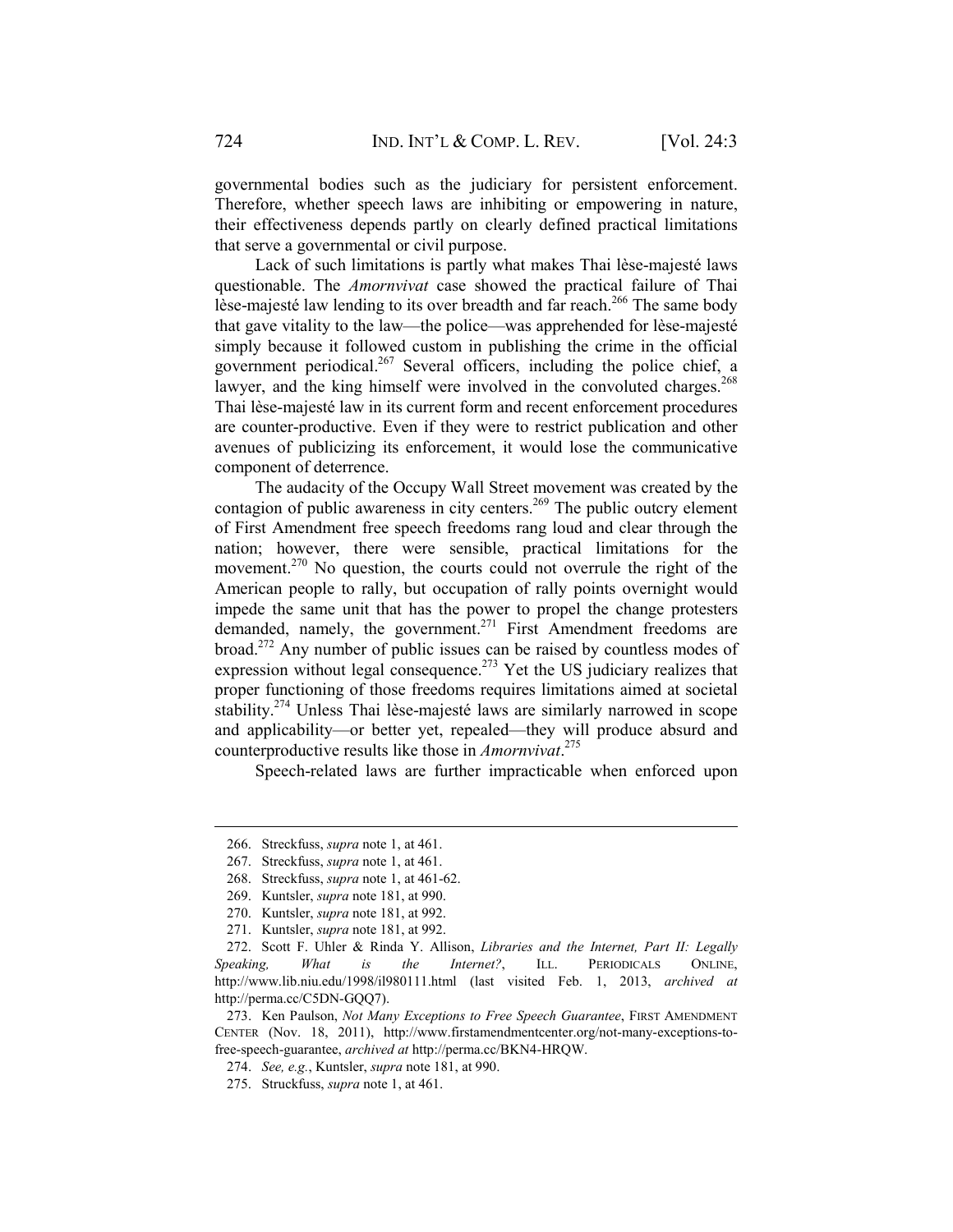technological spheres. The case of "Uncle SMS" gave an unsettling and uproarious hint that an unprecedented amount of lèse-majesté charges, spanning phone, internet,  $TV$ , and more, could potentially be borne.<sup>276</sup> The accused's claim of not sending those messages, $^{277}$  regardless of the claim's veracity, provokes the concern that any Thai person could be wrongfully accused if his or her name is included in a technological medium that insults the monarchy. "Don't leave your Facebook unattended!"<sup>278</sup> Indeed, the Thai government has given a warning that simply "liking" a Facebook post could be means for a lèse-majesté violation.<sup>279</sup>

First Amendment protections are properly secured against technological limitations as seen in *Reno*. 280 Child protection laws are some of the strictest in the United States, often limiting free speech despite First Amendment freedoms.281 But *Reno* exemplified that legal strongholds on communication mediums of such vast reach are impracticable and would choke the power of the internet and other mediums to proliferate information among people.<sup>282</sup> With more people logging on to the web and sending a text message instead of making a call in Thailand and worldwide, Thai lèse-majesté laws' jurisdiction over the airwaves could mean increased use of police resources for what are often innocuous threats to national security.

# *B. What Do You Have Left to Say?*

The potential repeal of Thai lèse-majesté laws leaves much to question about which laws, if any, should remain to protect the monarchy from legitimate threats of national security due to potentially dangerous speech. It is reasonable for laws controlling physical threats to the monarchy to be in place. Moreover, Thailand has considerably strict defamation laws that apply to all citizens, $283$  so the goal of a smooth transition from repeal of the stricter lèse-majesté laws would warrant the

 <sup>276.</sup> *An Inconvenient Death*, *supra* note 149.

 <sup>277.</sup> *An Inconvenient Death*, *supra* note 149.

 <sup>278.</sup> This is a reference to the warning given by Facebook users to other users to not leave their Facebook account logged on as to avoid hijacking in the form of embarrassing status updates by hijackers.

 <sup>279.</sup> *Lese Majeste Warning for Facebook*, BANGKOK POST (Nov. 24, 2011, 6:02 PM), http://www.bangkokpost.com/breakingnews/267732/facebook-like-button-may-bring-lesemajeste-charge-against-users, *archived at* http://perma.cc/9Q7V-DBYK.

 <sup>280.</sup> Reno v. ACLU, 521 U.S. 844, 849 (1997).

 <sup>281.</sup> Bill Mears, *Justices: Child Porn Is Not Protected Speech*, CNN, http://www.cnn.com/2008/CRIME/05/19/scotus.porn/index.html (last updated May 19, 2008, *archived at* http://perma.cc/9XQW-T39K).

 <sup>282.</sup> *Reno*, 521 U.S. at 849.

 <sup>283.</sup> CRIM. C., B.E. 2499 (1956), ss. 327-28, *amended by* CRIM. C. (No. 17), B.E. 2547 (2003) (Thai.).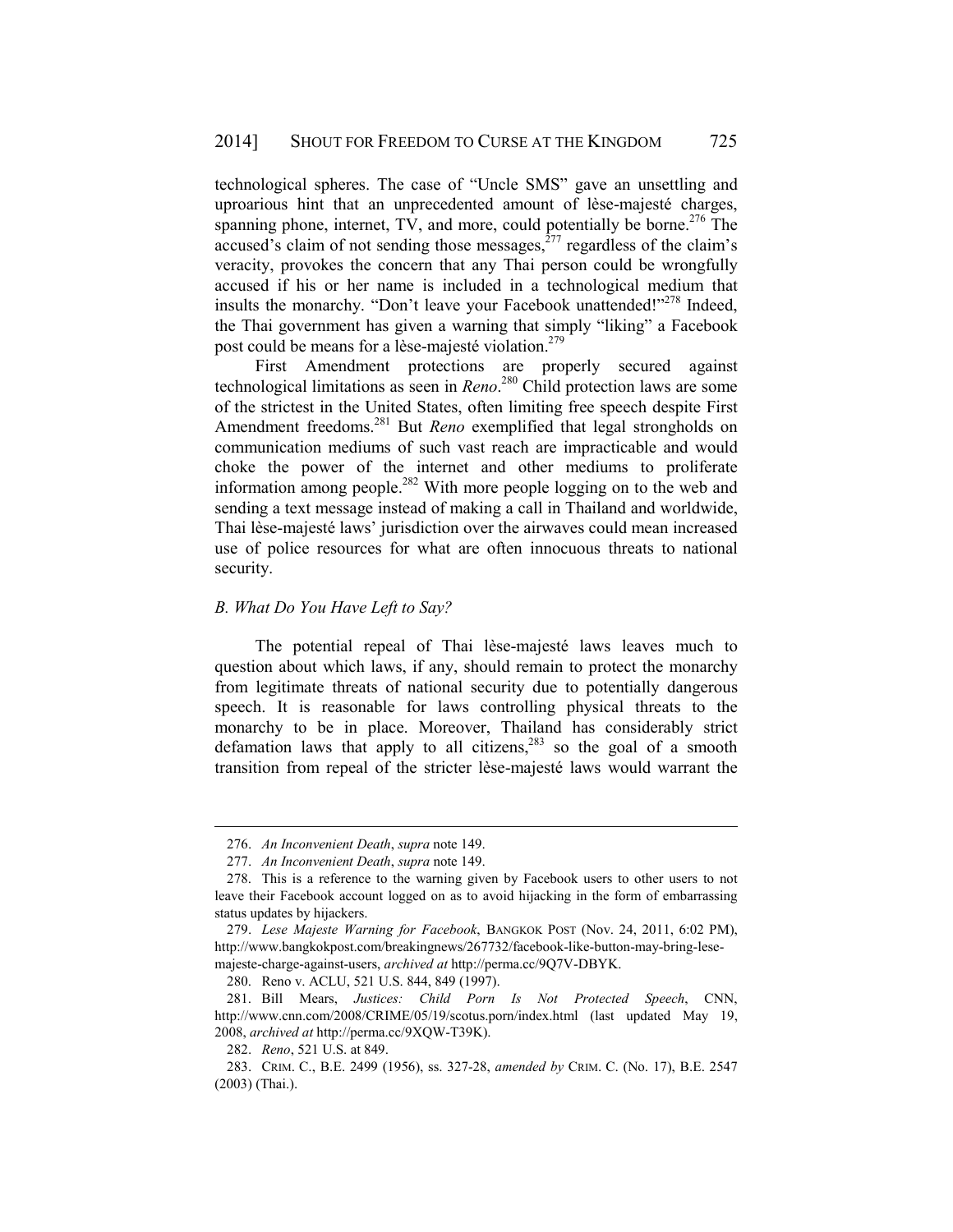monarchy's protection under the existing defamation laws. Notably, defamation laws enforce jail time of not more than two years instead of the fifteen one could suffer if she insulted the monarchy.<sup>284</sup> The following are two of the provisions of Thai defamation law:

> Whoever, imputing anything the [sic] deceased person before the third person, and that imputation to be likely to impair the reputation of the father, mother, spouse or child of the deceased or to expose that person hated or scammed to be said to commit defamation, and shall be punished as prescribed by Section 326.

> If the offence of defamation be committed by means of publication of a document, drawing, painting, cinematography film, picture or letters made visible by any means, gramophone record or another recording instruments, recording picture or letters, or by broadcasting or spreading picture, or by propagation by any other means, the offender shall be punis hed with imprisonment not exceeding two years and fined not exceeding two hundred thousand Baht.<sup>285</sup>

A challenge for this Note's recommendation is that total and instantaneous repeal of lèse-majesté laws may produce a legitimate threat to national security—which is the apparent public policy reason *for* the laws.286 People who have long inhibited passionate criticism of the monarchy may come together in floods of uproar to demand change. Violence may break out in the streets as police clash with citizens. Again, one recalls the Arab Spring and the violent challenges that accompany marked change in a country's political structure.<sup>287</sup> Therefore, this Note recommends, as a means of sound transition, that a provision be added to current defamation laws specially protecting the monarchy from defamation. This would limit police determinations of a threat to reputation, or false accusations, required for a finding of unlawful speech against the monarchy. This way, for example, scholars could publish legitimate, peerreviewed work criticizing the monarchy.288 Respectable criticism with noble

 <sup>284.</sup> *Id.*

 <sup>285.</sup> *Id.*

 <sup>286.</sup> The provision on lèse-majesté is listed under the Book II – Title I "Offenses Relating to the Security of the Kingdom.

 <sup>287.</sup> Yoel Guzansky, *The Arab Spring's Violent Turn*, NAT'L INTEREST (Dec. 15, 2011), http://nationalinterest.org/commentary/the-arab-springs-violent-turn-6254, *archived at*  http://perma.cc/5PEG-UMU6.

 <sup>288.</sup> For example, academic articles that cite references to the facts that make up arguments would inherently be based on a factual structure, leaving little doubt, holding academic integrity constant, as to whether the points are fallacious such as to invoke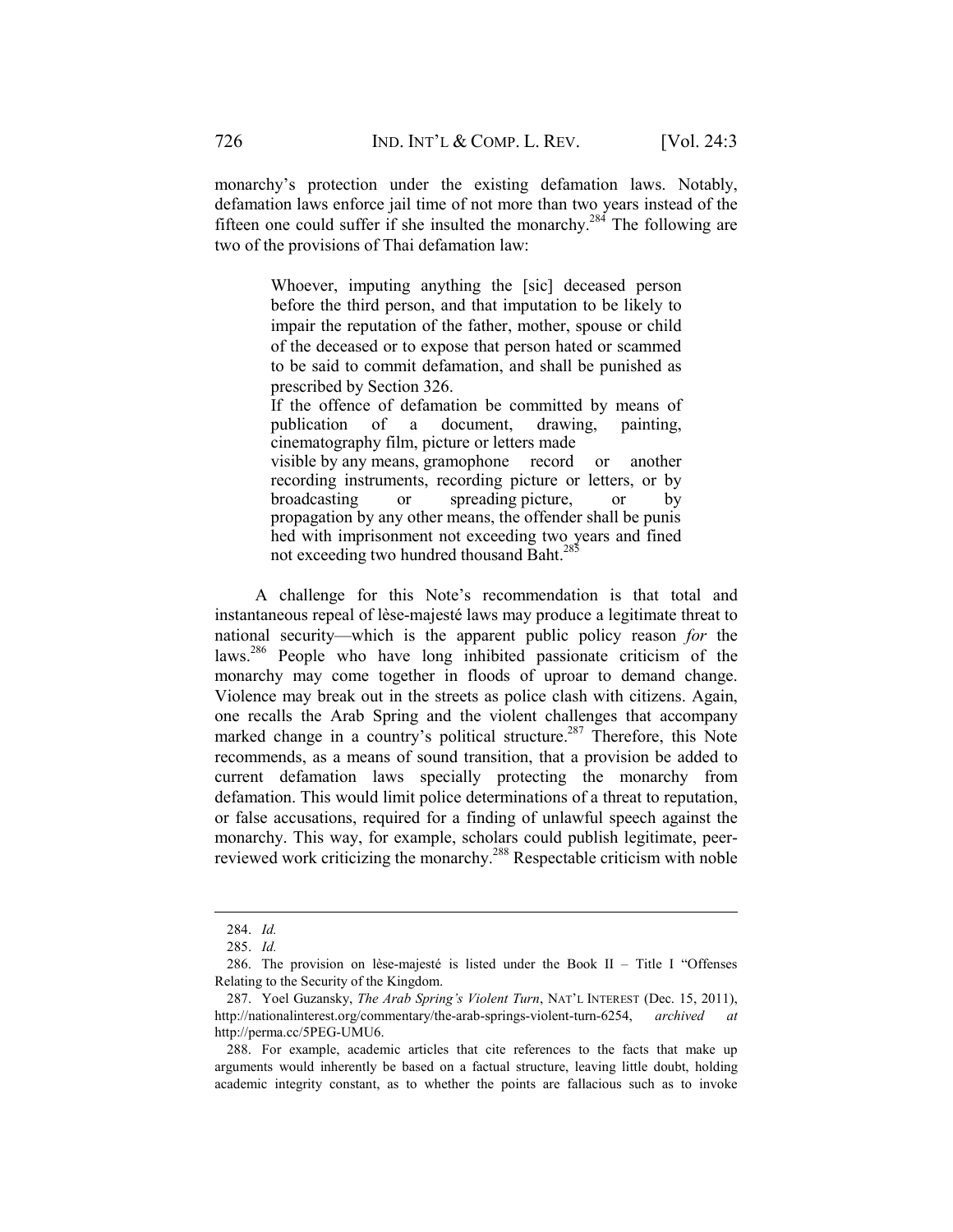tone would avoid defamation accusations because it would not necessarily be malicious. The antithesis to this proposal is that special treatment for the monarchy in defamation laws may be abused to silence critics just as lèsemajesté laws have; however, repeal of lèse-majesté itself could only happen if the government made a conclusive decision to welcome criticism. Thus, chances of the same free speech abuses would be lessened. Also, the twoyear limit of incarceration for defamation, against the possible fifteen years for lèse-majesté, limits the abuse Thai authority could inject into the citizenry's fundamental right to free speech and expression.

This Note encourages further thought and research into the hopeful post-lèse-majesté era in Thailand. With the arguments and case timelines presented in this Note as one possible starting point, ideas should be generated as to how the revered status of the monarchy in Thailand can maintain some justified protection while granting the Thai people a voice to criticize the crown as the current king has welcomed.<sup>289</sup> These ideas should consider factors including, but not limited to: national security, defamation, Buddhism, the Arab Spring, technological advancements, the possibility of a new king in light of the current king's health, and the military and political landscape of Thailand.

#### VII. CONCLUSION

American abolitionist, Frederick Douglass, once said, "[T]o suppress free speech is a double wrong. It violates the rights of the hearer as well as those of the speaker."290 This is perhaps the essence of the First Amendment of the US Constitution. It is also probably why the current Thai king welcomed self-criticism, for arguably a benevolent king wants to know how his subjects feel about his rule.<sup>291</sup> Thai lèse-majesté law must go. Thailand is the only nation that still strictly enforces a law that has only ancient appeal.<sup>292</sup> Today, there is robust outcry from the people of the world for more transparency, less fascism and despotism, and more say in governmental decisions.293 The internet is a beacon for the masses to use the sheer force of numbers to stand up to concentrated political power, and Thailand should not distinguish itself as a muzzle for those that question the power and sway of the monarchy via the internet.

The First Amendment stands in stark contrast to the restrictions imposed by Thai lèse-majesté law, and the values and legal practicality of the application of First Amendment freedoms should serve as a model for a

defamation.

 <sup>289.</sup> Birthday Speech*, supra* note 154.

 <sup>290.</sup> Frederick Douglass, A Plea for Free Speech in Boston (1860), *archived at*  http://perma.cc/R2C2-ZYD7.

 <sup>291.</sup> Birthday Speech, *supra* note 154.

 <sup>292.</sup> Pitman & Tunsarawuth, *supra* note 4.

 <sup>293.</sup> *See generally The Arab Spring: A Year of Revolution*, *supra* note 238.